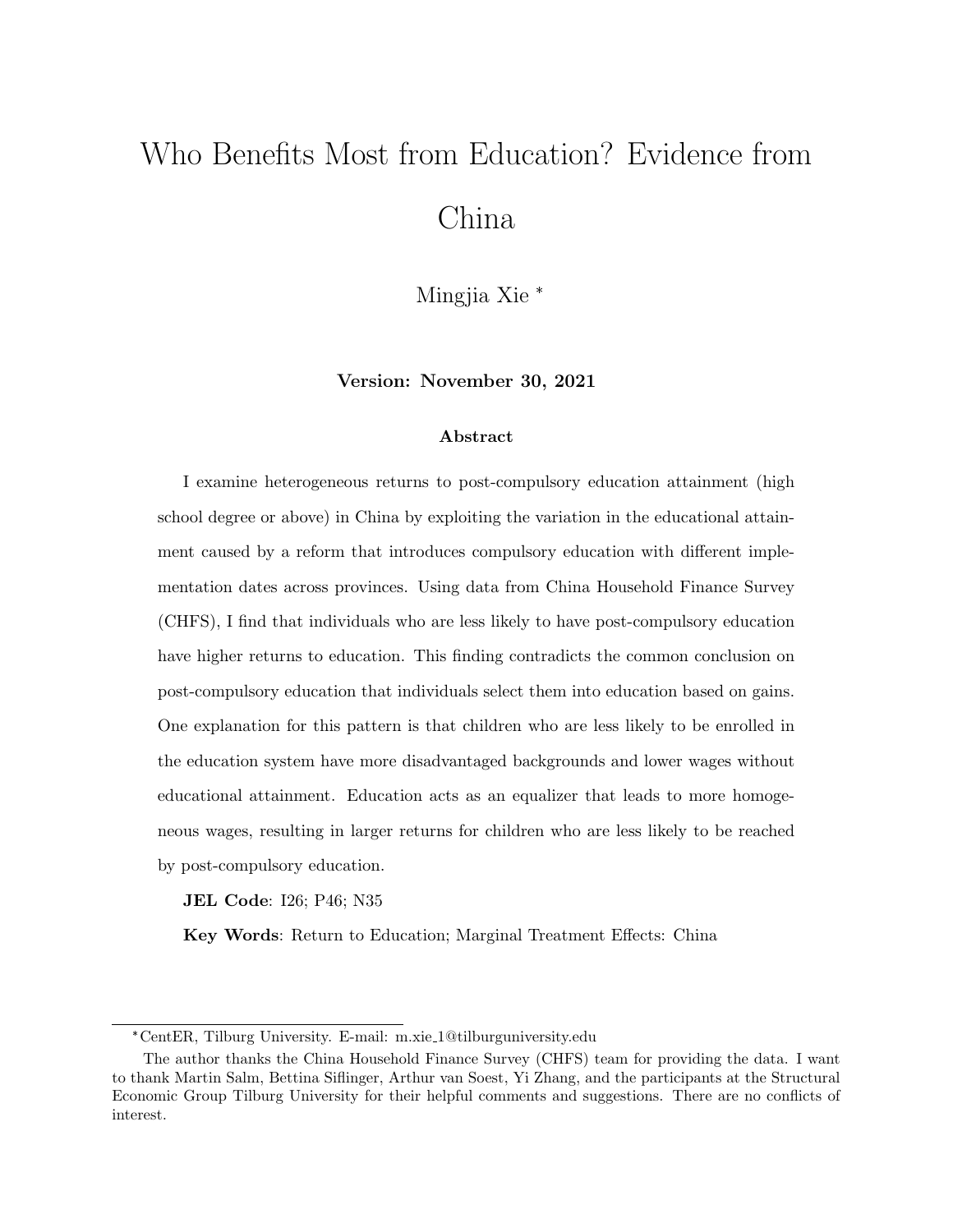## 1 Introducation

Schooling decisions, arguably among the most important choices in a people's life, occur primarily after compulsory education. Some individuals may not choose to continue further education programs for various reasons. Despite that these individuals are hard-to-reach by post-compulsory education, they can be interesting from the policy point of view because they are often directly targeted by the policy increasing post-compulsory education coverage. Their returns to education provide insight into designing and evaluating relevant education policies. Besides knowing the return for the hard-to-reach individuals, policymakers may also be interested in how these individuals benefit differently from education than others. Individuals who are less likely to obtain post-compulsory education can have different returns to education than others because of their different characteristics such as ability and family background. In such a case, a policy that promotes expansion in education enrollment can bring individuals with heterogeneous returns into the education system. Understanding how hard-to-reach individuals benefit differently from education than others, therefore, sheds light on evaluating the economic efficiency of the policy.

Studies [\(Carneiro et al., 2011;](#page-43-0) [Heckman et al., 2006;](#page-44-0) [Nybom, 2017;](#page-45-0) [Heckman et al., 2018,](#page-43-1) e.g.,) have found that individuals who are more likely to get post-compulsory education can have higher returns to the education. This finding is in line with the hypothesis that individuals who are more likely to get the education have advantaged characteristics such as higher ability or a lower cost of education, indicating a higher return to education. With higher gains from schooling, individuals are, therefore, more likely to select themselves into education. However, these studies mainly focus on developed economies with different institutional settings and cultures than developing countries, which may predict a different conclusion. For example, when individuals are highly dependent on their families to make post-education decisions due to economic and cultural reasons, the enrollment decision is affected by not only children's return to education but also family interest, such as the opportunity cost of sending children to school and parents' belief in the return to education.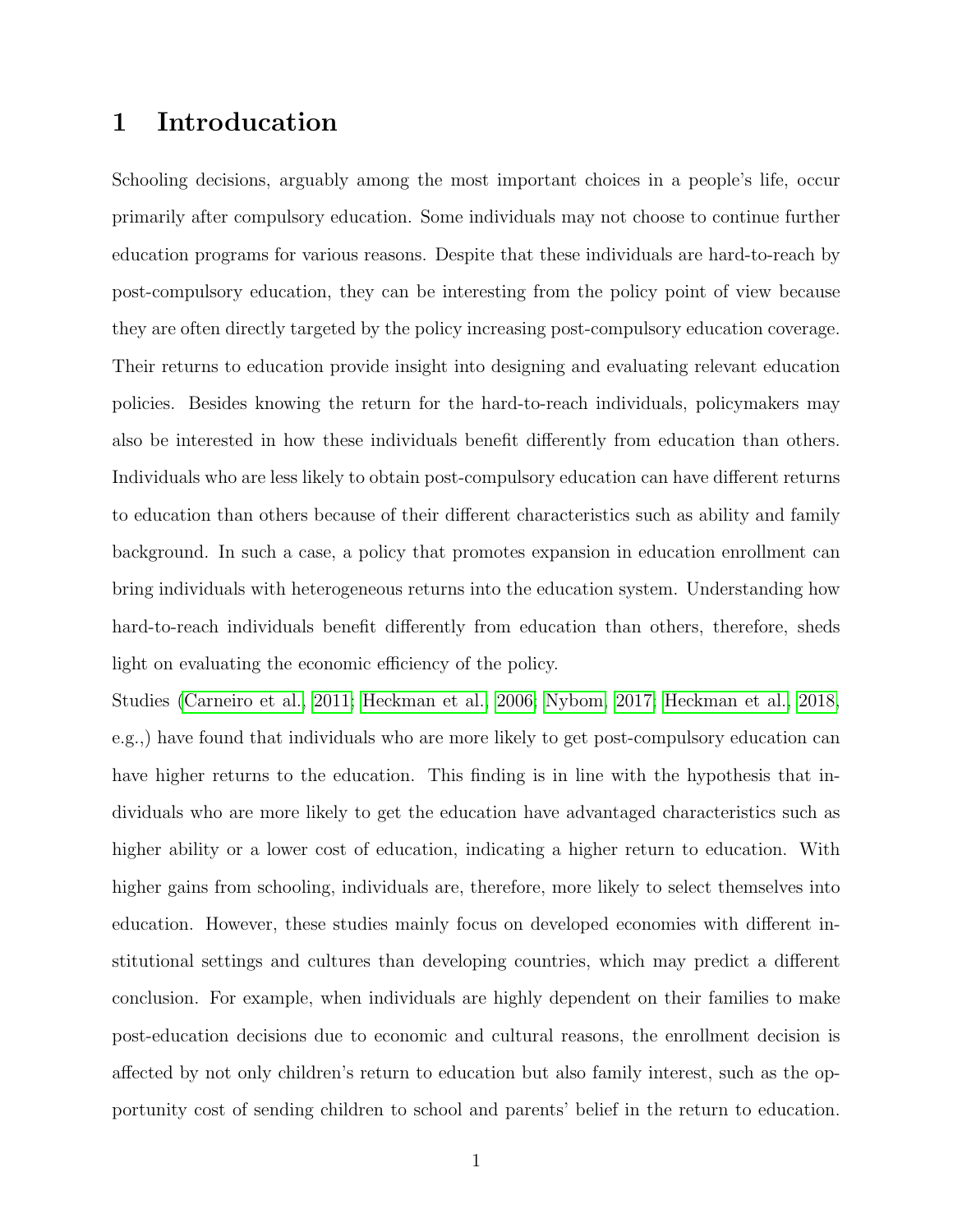Consequently, individuals who are less likely to obtain post-compulsory education may not be those benefiting less from education.

In this study, I investigate the relationship between the return to education and the likelihood of obtaining education in China. The goal is to better understand the return for individuals who are unlikely to get an education and how the return differs from others'. The education attainment of interest is obtaining at least a high school degree (which I refer to as "post-compulsory education") following the current compulsory education up to middle school. The return of interest in this paper is a monetary return measured by increased wages. Specifically, I apply the marginal treatment effect (MTE) framework introduced by Björklund and Moffitt [\(1987\)](#page-43-2) and generalized by [\(Heckman and Vytlacil, 2005,](#page-44-1) [2001,](#page-44-2) [1999\)](#page-44-3), which relates the treatment effect (return to obtaining at least high school degree) to the observed and unobserved characteristics that affect the attainment of high school degree or above. Such a framework produces a picture of effect heterogeneity with respect to factors that determine propensity to education attainment, allowing us to compare the return to education for individuals with different likelihoods to obtain an education.

To deal with the endogeneity of educational attainment, I exploit a reform during the 1980s that introduced nationwide compulsory education law and implemented nine-year compulsory schooling in China. As the law requires, children should start their compulsory education at six years old and finish the nine-year schooling, including a six-year primary school and a three-year middle school. Children under the age of 16 when the policy took effect should either complete the nine-year compulsory schooling or turn 16 years old before leaving school. The implementation date was staggered across provinces because of differential provincial economic development. As a result, the reform creates variation from the staggered implementation time across regions and different cohorts. Although compulsory education did not include high school, compulsory schooling equips more children with the knowledge and access to high school entrance exams, translating into a higher probability of pursuing a high school degree or above.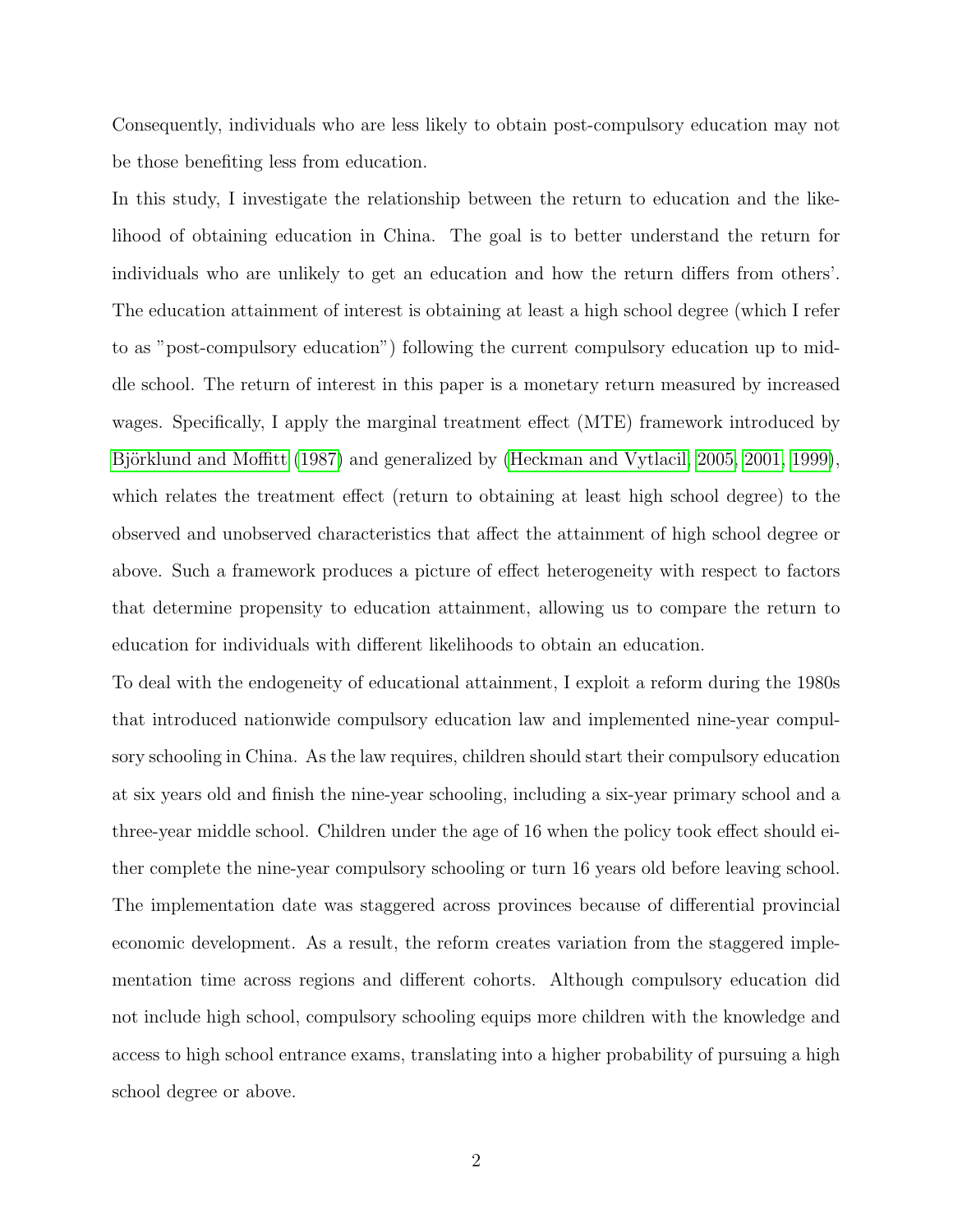I find substantial heterogeneity in returns to post-compulsory education with respect to both observed and unobserved characteristics determining education attainment. For observed characteristics, take gender as an example. Women are less likely to have post-compulsory education but experience higher returns to education than men, which points to a reverse selection on gains based on gender. This reverse selection on gains is based on not only single observed characteristics but also on the propensity score defined as the likelihood of obtaining education predicted by all observed characteristics. Individuals with lower propensity scores (thus unlikely to get the education explained by the observable characteristics) have higher returns to education. The selection on unobserved characteristics reinforces the finding of reverse selection on gains. Individuals with unobserved characteristics that hinder obtaining post-compulsory education ("high unobserved resistance individuals") benefit most from education, whereas individuals who are more likely to get the education ("low unobserved resistance individuals") benefit the least. Consequently, different from the prediction from the standard Roy Model that individuals select themselves into treatment based on their gains, I find that individuals who are least likely to obtain education benefit more than others do.

By digging deeper into the reasons for these findings, I show that higher returns for individuals who are less likely to obtain post-compulsory education (or high resistance individuals) are driven by fewer wages in the untreated status, i.e., without post-compulsory education. However, wages are more homogeneous across individuals after getting the education, generating a larger return for those less likely to obtain the education. Thus, education acts as an equalizer to reduce the wage gap across individuals.

This paper contributes to the growing literature that estimates marginal treatment effects in the context of education. Most current studies focus on the return to college in developed economy [\(Carneiro et al., 2011;](#page-43-0) [Heckman et al., 2006;](#page-44-0) [Nybom, 2017;](#page-45-0) [Heckman et al., 2018,](#page-43-1) e.g.,) and a few analyzes the return to upper secondary education in developing economy [\(Carneiro et al., 2017,](#page-43-3) e.g.,). These studies find a selection on gains, i.e., individuals who are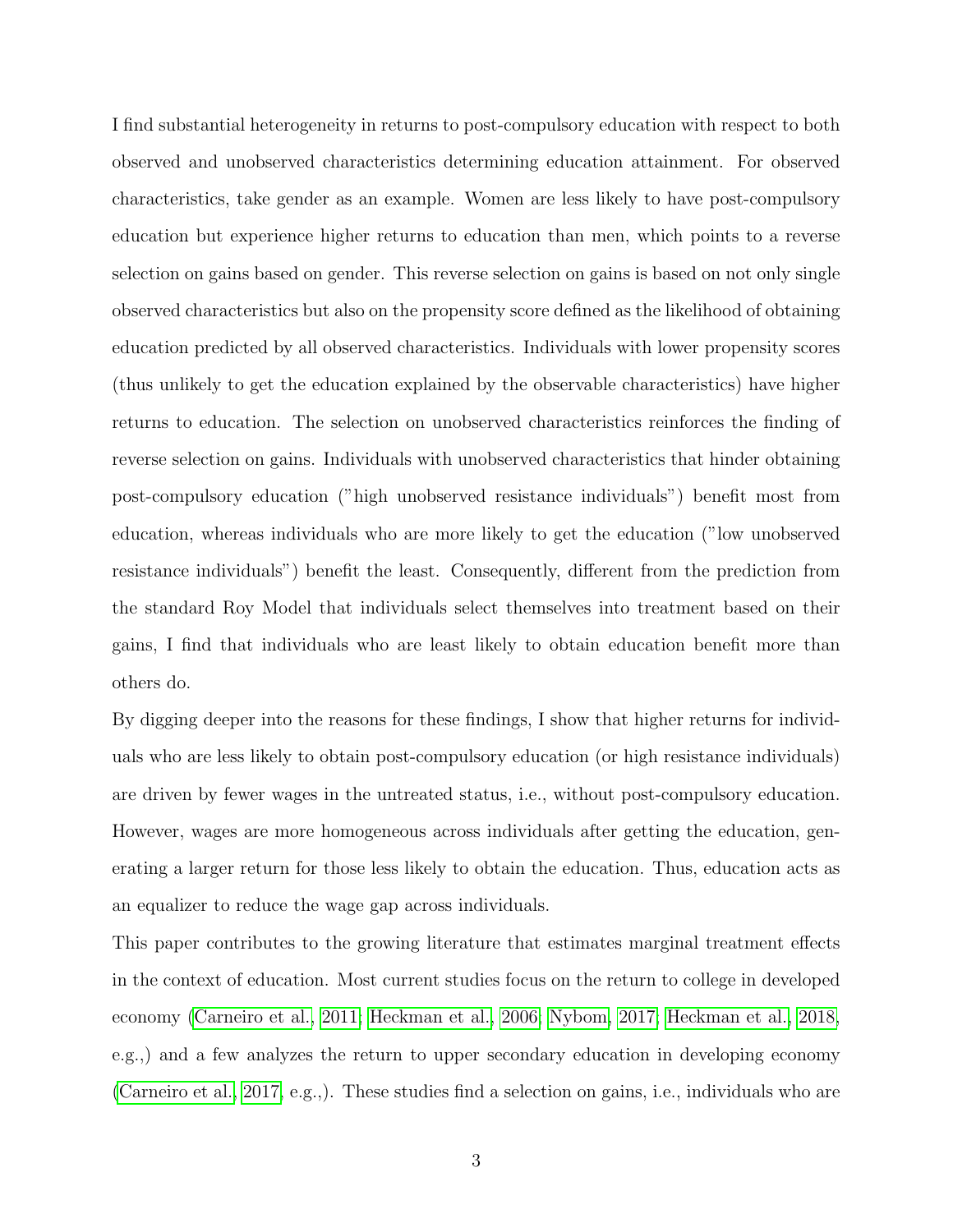more likely to get the education have higher returns to education. However, the finding of this study shows that individuals may not select themselves into education based on their gains at the level of high school education or above in China. Individuals can be highly dependent on their families to make enrollment decisions on post-compulsory education (especially high school) due to economic and cultural reasons. Therefore, parents' interest is taken into account when making the enrollment decision, which can deviate the enrollment decision from the one when individuals select them into education based on their gains. Consequently, the relation between selection and gains may be reversed so that individuals with the highest enrollment resistance benefit most from the treatment. The reverse selection on gains is also found by [Cornelissen et al.](#page-43-4) [\(2018\)](#page-43-4) who studies the return to preschool education in Germany. This paper also provides new evidence of heterogeneous returns to education in China by relating the return to the likelihood of obtaining an education. Existing literature mainly focuses on heterogeneity with respect to some observables. For example, some idiosyncratic characteristics are associated with higher returns: women has higher returns [\(Ren and Miller,](#page-45-1) [2012a;](#page-45-1) [Guifu and Hamori, 2009;](#page-43-5) [Magnani and Zhu, 2012;](#page-45-2) [Zhang et al., 2005;](#page-45-3) [Sai, 2003\)](#page-45-4); returns for natives is higher than migrants' [\(Messinis, 2013;](#page-45-5) [Ren and Miller, 2012b;](#page-45-6) [Zhang](#page-45-7) [et al., 2008;](#page-45-7) [De Brauw and Rozelle, 2008\)](#page-43-6). Moreover, studies also find that return to college education is higher than other degrees [\(Zhong, 2011;](#page-45-8) [Guifu and Hamori, 2009;](#page-43-5) [Gustafsson](#page-43-7) [and Li, 2000\)](#page-43-7) and an increasing returns over time [\(Mishra and Smyth, 2013;](#page-45-9) [Li et al., 2012;](#page-44-4) [Zhang et al., 2005;](#page-45-3) [Heckman and Li, 2004;](#page-44-5) [Li, 2003\)](#page-44-6). One study close to this paper is from [Heckman and Li](#page-44-5) [\(2004\)](#page-44-5) that examines the MTE in the context of education in China. However, they focus on the effect of college attendance based on a small sample  $(N = 587)$ in 2000, and they find a selection on gains based on their point estimates. To the best of my knowledge, this paper provides the first evidence of the reverse selection on gains at the level of high school degree or above for China.

The remainder of the paper is organized as follows. Section 2 discusses the reform in compulsory education in China. Section 3 summarizes the identification strategy of marginal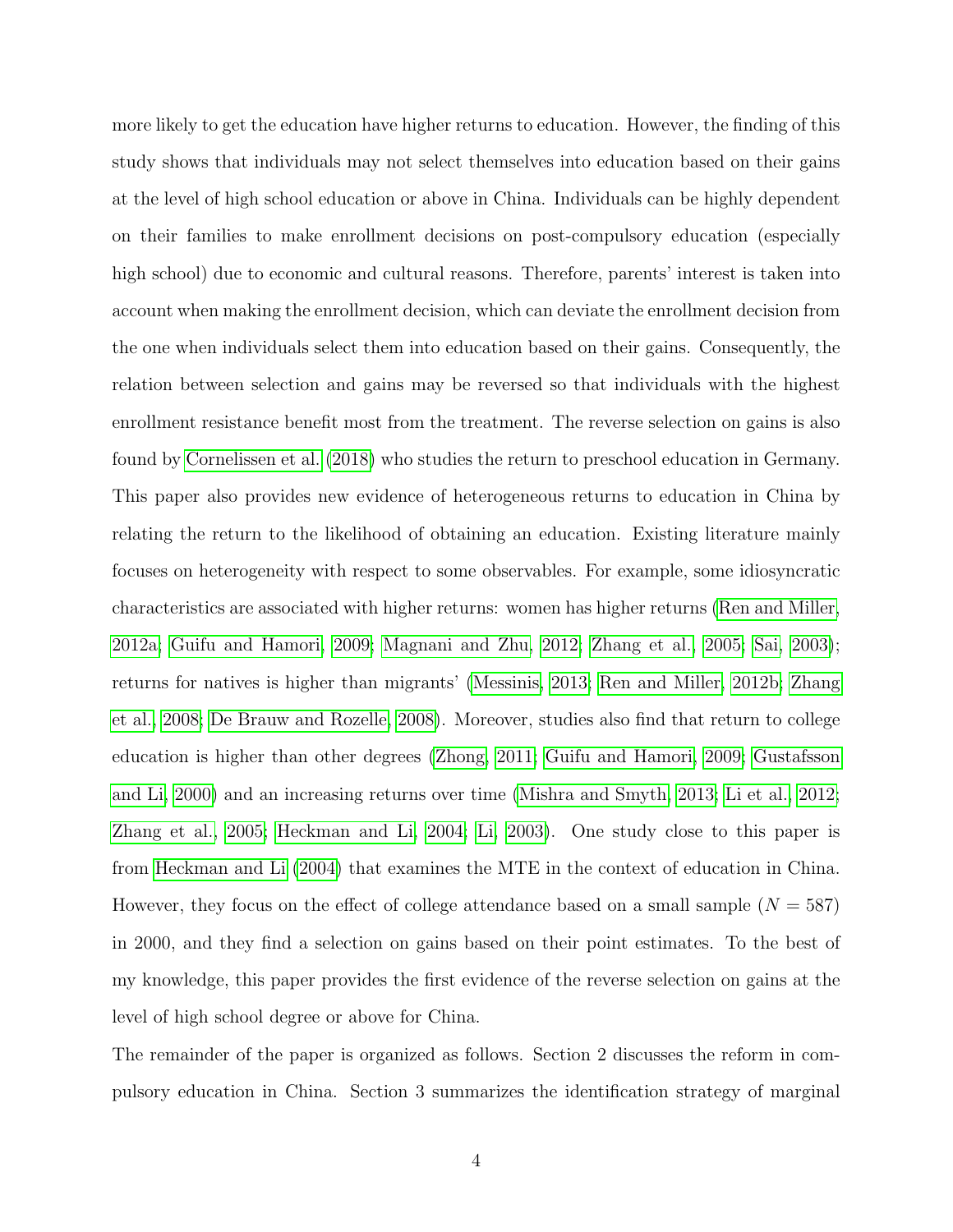treatment effect. Section 4 describes the data. Section 5 describes the estimation results. Section 6 discusses the hypothesis that explains the finding in Section 5. Section 6 concludes.

## 2 Compulsory education reform in China

This paper exploits the variation in compulsory education enforcement across China as a natural experiment. China's Compulsory Education Law was passed on April 12, 1985, and officially went into effect on July 1, 1986. It was the first law that specified nine-year compulsory schooling, including a six-year primary school and a three-year middle school, for the entire country. As the law requires, children should start primary school at six years old and complete nine-year compulsory schooling. Consequently, when the law took effect, children who were 15 years old or younger were required to either finish the nineyear compulsory schooling or turn 16 years old before leaving schooling. The law also had several regulations to reinforce the mandatory nine-year schooling. For example, compulsory education is free of charge for all children, and it became unlawful to employ any child who was still in their compulsory schooling years.

There are two essential features of China's Compulsory Education Law. First, provinces were allowed to have different effective dates for implementing the law. As the central government recognized the differential economic and educational resources across provinces, local government could decide the time to enforce the law's implementation, leaving many local governments in poor provinces or regions with insufficient resources to implement the law later than others. As a result, there are noteworthy variations in the timing of the law's implementation. The first province to implement the nine-year compulsory education was Shanghai, one of the most developed regions, which enforced the nine-year compulsory education in 1985, even before the nationwide nine-year compulsory education passed in 1986. Gansu, one of the least developed provinces in China, started the nine-year compulsory education in 1991 and was also the last province to make the nine-year education compulsory.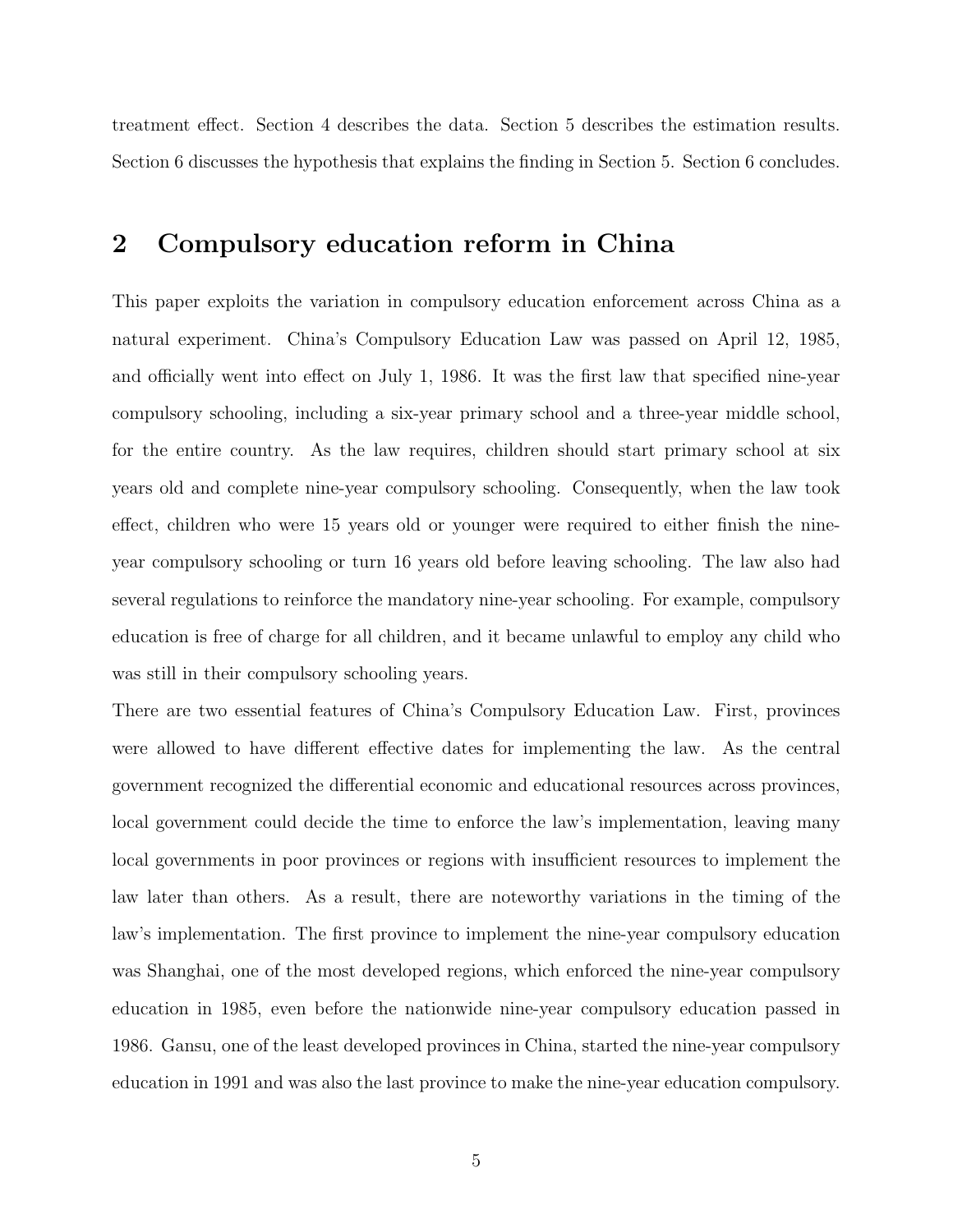Second, children younger than 16 years old when the law took effect should stay in school until they complete the mandatory nine-year schooling or turn 16 years old. Attendance rate in compulsory education is also of interest to the local government because they were responsible for the school enrollment rate. Their promotions might be delayed as a punishment for the low enrollment rate.<sup>[1](#page-6-0)</sup>

Although the compulsory education expansion in 1986 only included primary school and middle school, the reform can also increase the likelihood of obtaining subsequent education programs such as high school or even above. For children not enrolled in middle school (or primary school) in the absence of compulsory education law, the reform can equip them with both prerequisite and access to high school entrance exam, which can, in turn, lead to a higher probability to pursue high school degree or above. The demand for degrees higher than the middle school can also increase in the labor market after middle school becomes compulsory. A higher (than middle school) degree could be more desired in signaling one's ability on the labor market after the middle school degree became compulsory, encouraging higher enrollment in high school or any further program.

In summary, there are two sources of variation from the reform that can be exploited to construct an instrument for the educational outcome (post-compulsory education). On the one hand, children experience different effective dates of the law's implementation in different provinces. Children born in the same year are subject to the nine-year compulsory education in some provinces but not other provinces with a later year of the law's implementation. On the other hand, children from different cohorts are affected by the reform differently. Children born in an early cohort may be too old to be eligible for compulsory education, whereas children born in later cohorts could be affected by the law.

<span id="page-6-0"></span><sup>1</sup>Table [7](#page-37-0) lists by province the years of the implementation of the law. Table [7](#page-37-0) lists the first eligible birth cohort for the reform, and the cohort older than the first eligible cohort was not affected by the reform.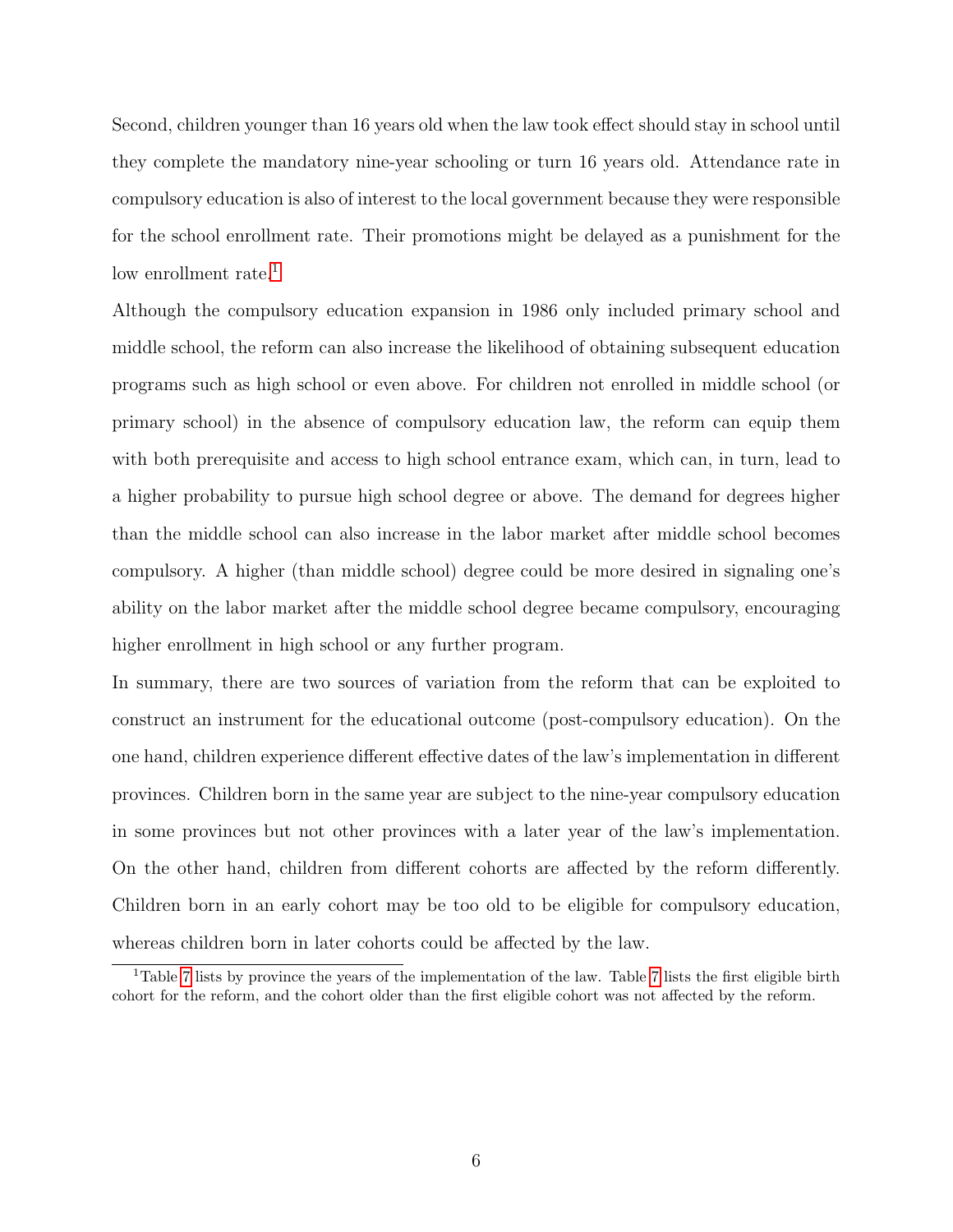## 3 Estimating Marginal Returns to Education

#### 3.1 Baseline Model Setup

Let  $Y_1$  be the potential outcome in treated state  $(D = 1)$  and  $Y_0$  be the potential outcome in untreated state  $(D = 0)$ . The observed outcome  $(Y)$  is the realization of one potential outcome:

$$
Y = (1 - D)Y_0 + DY_1
$$
\n(1)

The potential outcomes are specified as:

<span id="page-7-0"></span>
$$
Y_j = \mu_j(X) + U_j, \quad j \in \{0, 1\}
$$
\n(2)

where  $\mu_j$  is a state-specific function of the observable X, and  $U_j$  is the unobservable which is normalized to  $E[U_j|X] = 0$ . Equation [2](#page-7-0) indicates that the heterogeneity in the treatment effect  $Y_1 - Y_0 = \mu_1(X) - \mu_0(X) + U_1 - U_0$  results from both the observed characteristics X and the unobserved characteristics. This specification defines a more flexible heterogeneity than the commonly used specification in which the treatment  $D$  is separately additive to all  $X$ (homogeneous treatment effect) and the specification in which the interaction terms between D and X are allowed (heterogeneous treatment effect with respect to only the observable). For selection to treatment (defined in this study as having high school degree or above), the following latent index model is used:

$$
I_D = \mu_D(Z) - U_D \tag{3}
$$

<span id="page-7-1"></span>
$$
D = 1\{I_D > 0\} \tag{4}
$$

where  $\mu_D$  is a function of  $Z \equiv \{X, Z_0\}$ , and  $Z_0$  is the instrument(s) for D.  $\mu_D$  represents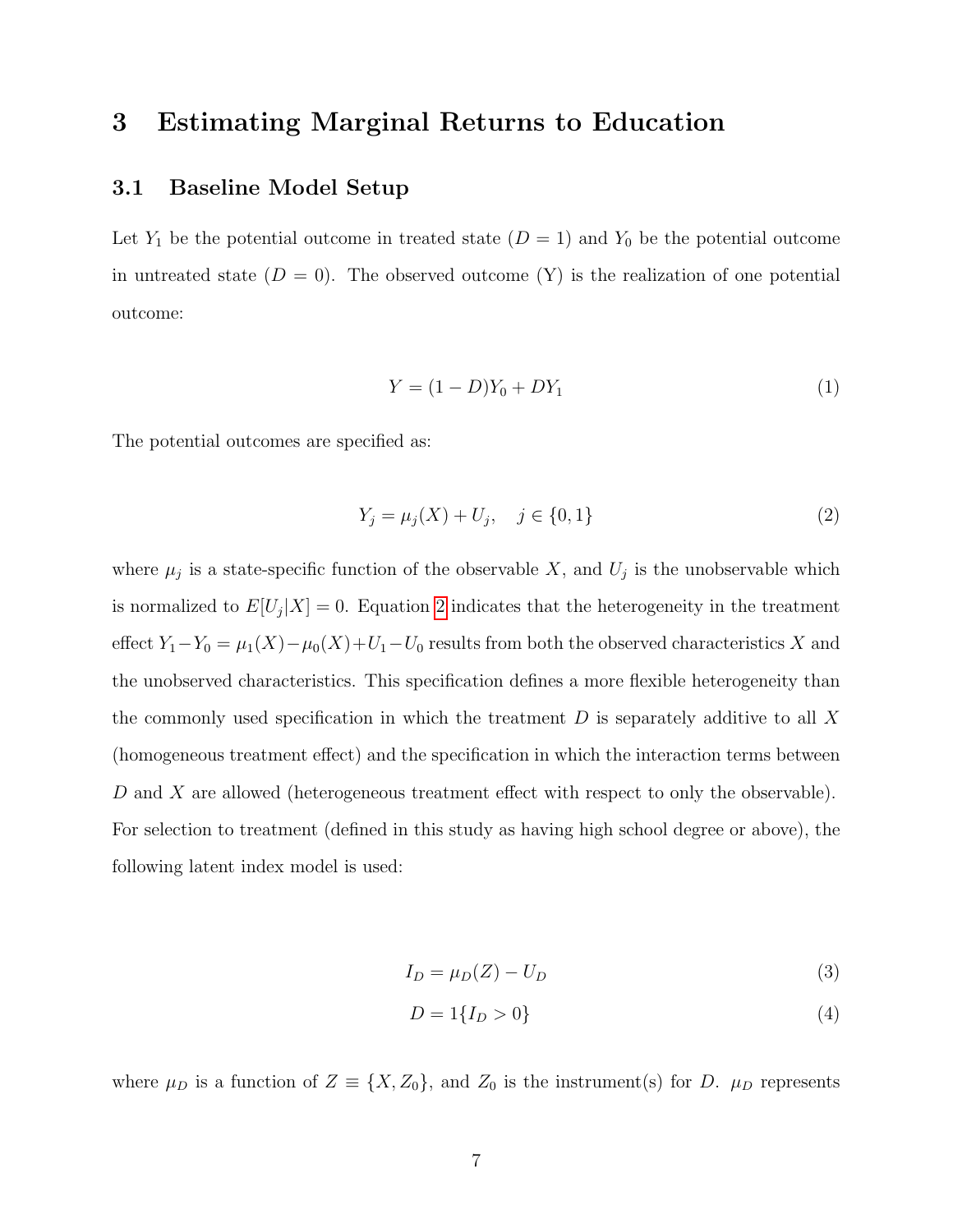the gross benefit of receiving treatment, and  $U_D$  represents the cost or the resistance to treatment. In this study,  $U_D$  captures not only some unobserved individual characteristics but also some unobserved family background factors that impede educational attainment. The latter could be even more important because the decision on educational attainment, particularly high school enrollment, is heavily affected by parents in family.[2](#page-8-0)

In the MTE literature, the distribution of  $U_D$  is often normalized to uniform distribuion on an unit interval. As a consequence, function  $\mu_D(Z)$  can be interpreted as the propensity score (the probability of receiving treatment conditional on the unobservable Z),  $P(Z) \equiv Pr(D =$  $1|Z$ ) =  $Pr(\mu_D(Z) > U_D|Z) = \mu_D(Z)$ , where the last equality holds when  $U_D \sim U(0, 1)$ . Henceforth, the selection equation for treatment is re-defined as

$$
D = 1\{P(Z) > U_D\} \tag{5}
$$

MTE as a function of X and  $U_D$  accesses the heterogeneous treatment effect as follows:

<span id="page-8-2"></span>
$$
MTE(x, u) = E(Y_1 - Y_0 | X = x, U_D = u) = \mu_1(x) - \mu_0(x) + E(U_1 - U_0 | X = x, U_D = u) \tag{6}
$$

MTE is the average treatment effect for the individual with observed characteristics  $X = x$ and unobserved resistance to treatment  $U_D = u$  (or the  $u_{th}$  quantile of  $U_D$ ).<sup>[3](#page-8-1)</sup> MTE also allows for the heterogeneity in both the observable  $X$  and the unobservable resistance to receive treatment u. In this study, the MTE summarizes the heterogeneous returns to education with respect to the observable (e.g., gender) and the unobservable resistance to educational attainment (e.g., parents' attitude to the return to education). As a consequence, we can directly examine the heterogeneous returns to education with respect to the likelihood of obtaining education that is described by  $X$  and  $U_D$ , which is the treatment effect of interest

<span id="page-8-0"></span><sup>&</sup>lt;sup>2</sup>The decision on the high school enrollment is usually made when a student is 15 years old in China, and the child is still highly financially dependent on their parents.

<span id="page-8-1"></span><sup>&</sup>lt;sup>3</sup>MTE is defined on *Marginal* individuals in receiving treatment because individuals with  $U_D = u$  are also ones with  $\{P(Z) = u\} \cap \{I_D = 0\}$  (indifferent in receiving treatment with propensity score u).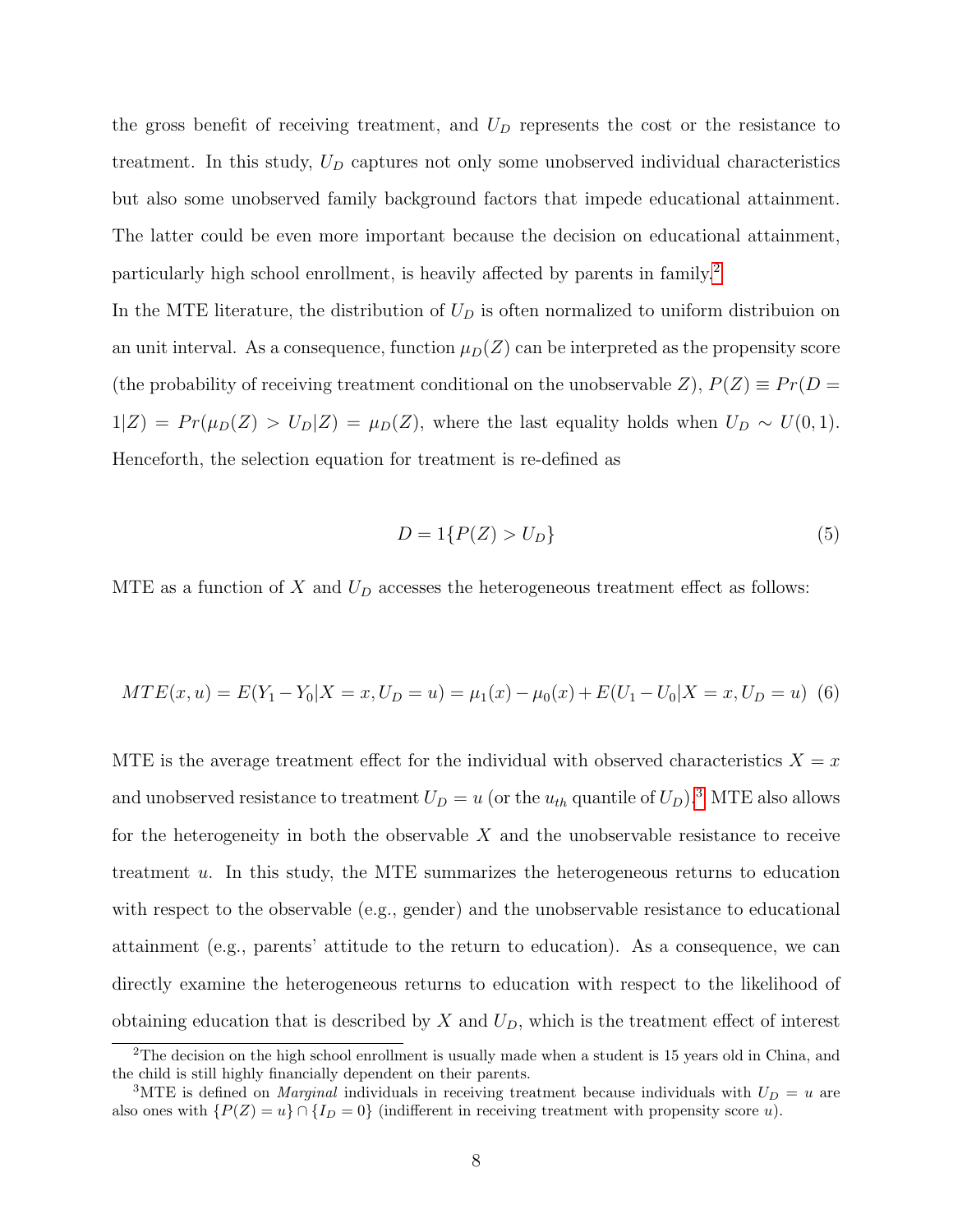in this study. Moreover, compared to the average treatment effect for the whole population, MTE focuses on a more granular subpopulation and thus can be used to construct some other treatment effects of interest. For example, with a binary instrument  $Z_0$  that shifts the propensity score from  $p_0(x) \equiv Pr(D = 1|X = x, Z_0 = 0)$  to  $p_1(x) \equiv Pr(D = 1|X = 0)$  $x, Z_0 = 1$ ), Local Average Treatment Effect (LATE) based on Wald estimator is the average of MTEs for a subgroup of individuals:

$$
LATE(x) = \frac{E(Y|Z_0 = 1, X = x) - E(Y|Z_0 = 0, X = x)}{E(D|Z_0 = 1, X = x) - E(D|Z_0 = 0, X = x)}
$$
  
= 
$$
\frac{1}{p_1(x) - p_0(x)} \int_{p_0(x)}^{p_1(x)} MTE(x, p) dp
$$
 (7)

#### 3.2 Identification

One way of identifying MTE is using the method of local IV developed by Heckman and Vytlacil (1999, 2001, 2005). This method identifies MTE as the derivative of the conditional expectation of Y with respect to the propensity score. More precisely, we have

<span id="page-9-0"></span>
$$
E(Y|X = x, P(Z) = p) = \mu_0(x) + p(\mu_1(x) - \mu_0(x)) + pE(U_1 - U_0|X = x, U_D \le p)
$$
  
=  $\mu_0(x) + p(\mu_1(x) - \mu_0(x)) + K(x, p)$  (8)

where  $K(x, p) \equiv pE(U_1-U_0|X=x, U_D \leq p)$ .  $K(x, p)$  is a function of X and p that captures heterogeneity along the unobserved resistance to treatment  $U_D$ . Taking the derivative of Equation [8](#page-9-0) with respect to  $p$  and evaluating it at  $u$ , we get MTE

<span id="page-9-1"></span>
$$
MTE(X = x, U_D = u) = \frac{\partial E(Y|X = x, P(Z) = p)}{\partial p}|_{p=u}
$$
  
=  $\mu_1(x) - \mu_0(x) + k(x, u)$  (9)

where  $k(x, u) = E(U_1 - U_0 | X = x, U_D = u)$ . Intuitively, conditioning on  $X = x$ , when an infinitesimal shift occurs in the propensity score at  $p$  (changing the treatment status from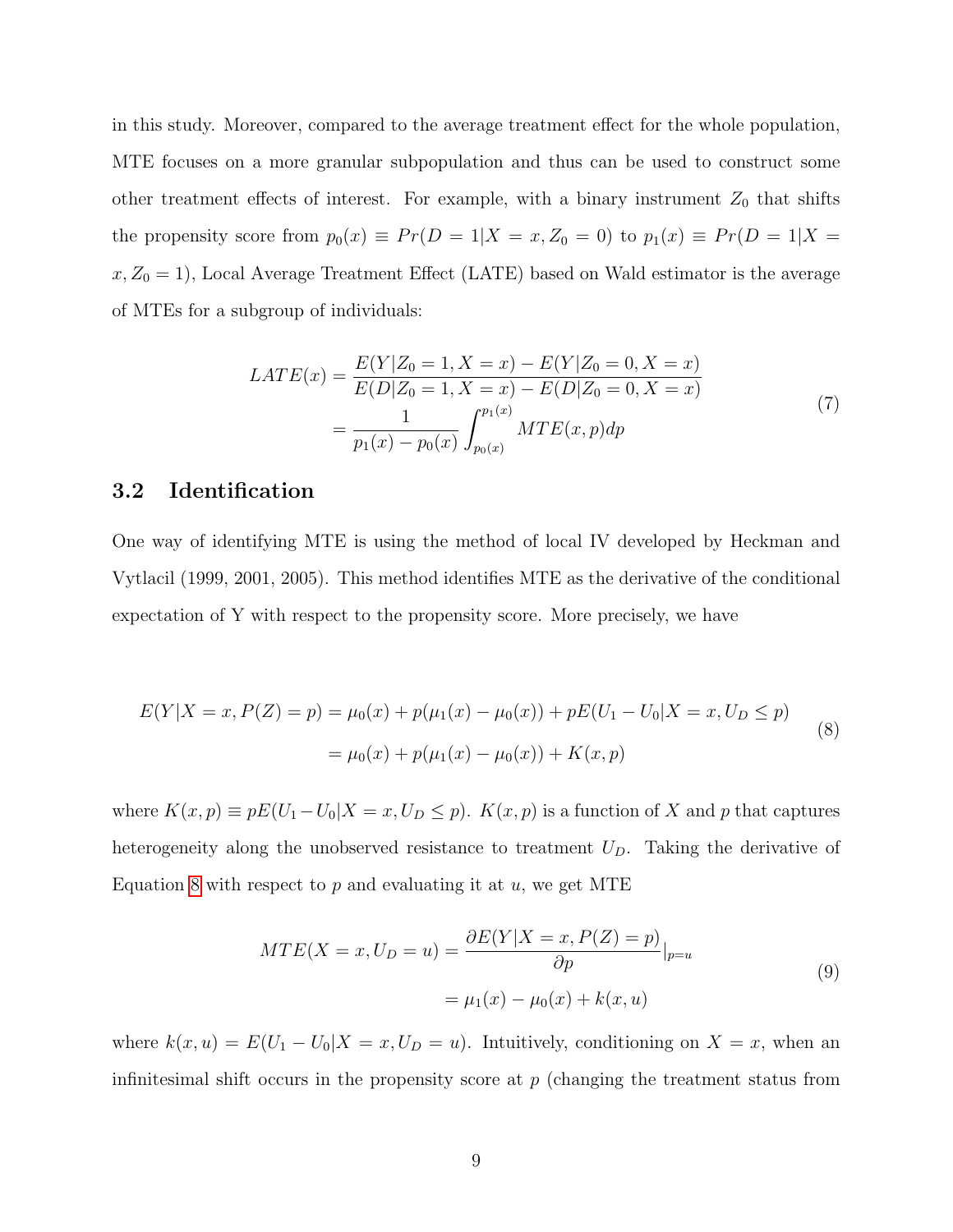untreated state to treated state), the corresponding change in  $Y$  is the treatment effect for individuals who have  $X = x$  and have p as the propensity score (or unobserved resistance), which is exactly MTE. Equation [9](#page-9-1) also indicates that, without further assumptions, we need additional variation conditional on X to identify  $\mu_1(x) - \mu_0(x)$  and  $k(x, u)$  separately to identify MTE. This additional variation comes from the excluded instrument  $Z_0$ , and  $MTE(x, p)$  is identified under the following assumption on the instrument.

## Assumption 1  $(U_0, U_1, U_D)$  is independent of  $Z_0$ , conditional on X

The conditional independence assumption requires that the instrument is independent of the unobservable in the outcome equations and the selection equation. The conditional independence between Z and  $(U_0, U_1, U_D)$  implies and is also implied by the standard IV assumptions of conditional independence and monotonicity (Vytlacil 2002).

Besides the assumptions that are required in the literature using Instrumental Variable (IV), there are often more assumptions in estimating MTE. The local IV estimator motivated by Equation [9](#page-9-1) indicates that the support of the propensity score  $P$  conditional on  $X$  determines the support of the unobserved resistance  $U_D$  in MTE. Therefore, substantial variation in  $P$ conditional on X (which solely comes from the excluded instrument  $Z_0$ ) is needed to identify  $MTE(x, u)$  on a wide range of  $U_D \in [0, 1]$ . For this reason, additional assumptions are usually required, e.g., at least one of the instruments is continuous, which makes it possible to have a full support in MTE. However, it can be challenging to find proper continuous instrument(s) with sufficient variation conditional on observed covariates in many empirical studies, including this study. In the case of discrete instrumental variables, alternative approaches include restricting the specifications in the model and specifying a less flexible relation among random variables.[4](#page-10-0) Following Brinch (2017), I impose the second assumption as follows:

Assumption 2  $E(Y_j | U_D, X = x) = \mu_j(x) + E(U_j | U_D), \quad j \in \{0, 1\}$ 

<span id="page-10-0"></span><sup>4</sup>See a more detailed discussion in Brinch (2017)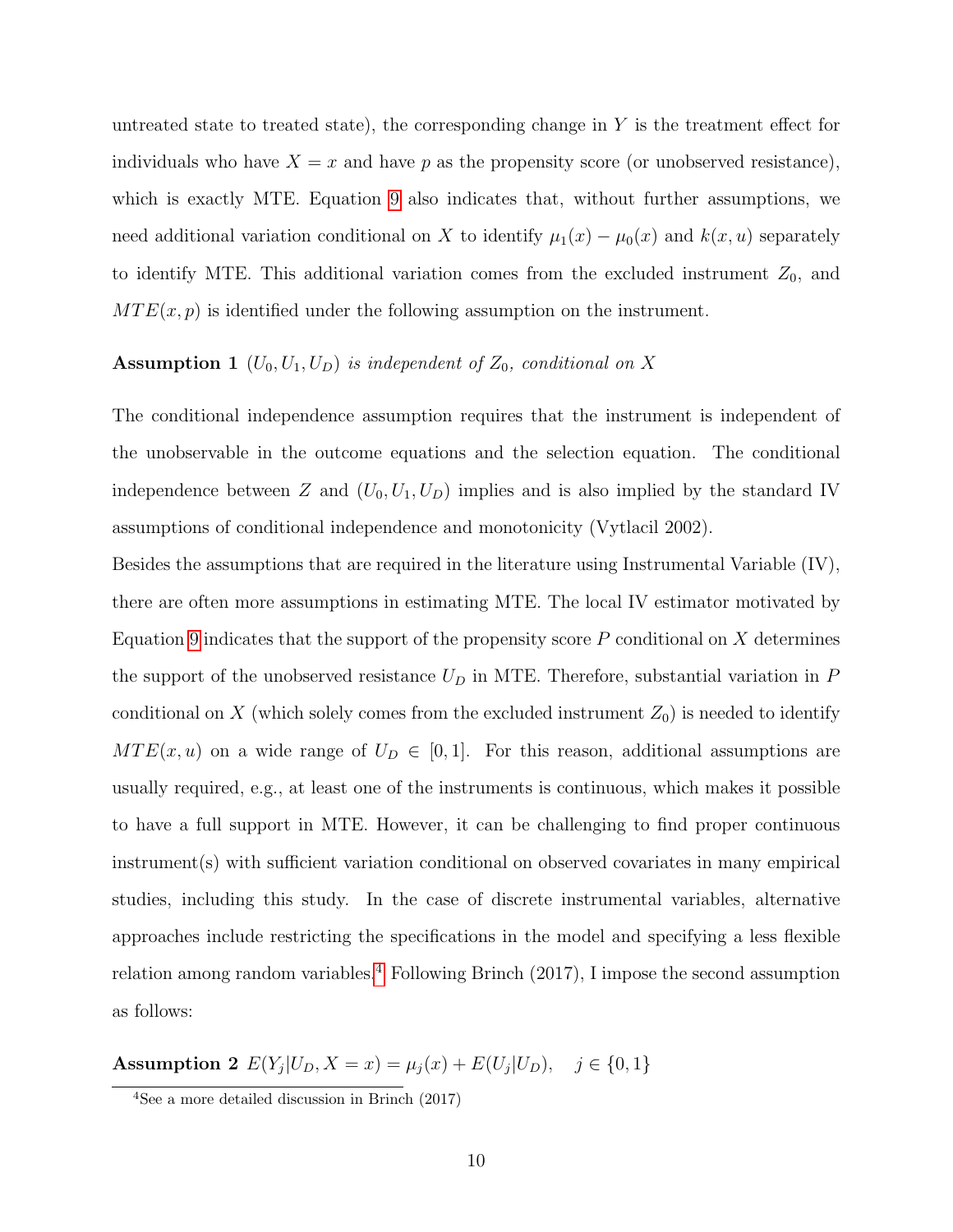Assumption 2 specifies a more restrictive version of Equation [2](#page-7-0) because it implies that the observable and the unobservable contribute to the potential outcome in a substitute manner. consequently, MTE in Equation [6](#page-8-2) can be written as

<span id="page-11-0"></span>
$$
MTE(x, u) = \mu_1(x) - \mu_0(x) + E(U_1 - U_0 | U_D = u)
$$
\n(10)

Equation [10](#page-11-0) implies that  $MTE(x, u)$  can be identified over the support of u, which is determined by the support of the estimated propensity score  $P$ , unconditional on  $X$ . Therefore, Assumption 2 makes the discrete instrumental variable feasible in identifying MTE.

After imposing Assumption 2, the treatment effect is still allowed to vary by X and  $U_D$ but not by the interaction between the two, and it is weaker than the additive separability assumption between  $D$  and  $X$ , which is commonly used in empirical analysis such as a linear specification  $Y = \alpha D + \beta X + U$ . Furthermore, Assumption 2 is implied by (but does not imply) the full independence assumption about random variables, i.e.,  $(Z, X \perp U_0, U_1, U_D)$ which is assumed in some applied works estimating MTE.

Assumption 2 holds when there is no endogenous variable in  $X$  in the outcome (wage) equation, which is also required in many applied works like the standard IV estimation approach. Furthermore, the separability assumption can also be motivated by the typically assumed technology function for the earning equation in which the observed and unobserved characteristics contribute to human capital in a substitute manner.<sup>[5](#page-11-1)</sup>

$$
Y = wHe^u
$$

$$
H = e^{\beta_1 S + \beta_2 E + \beta_3 E^2 + \Gamma X + v}
$$

Then the logrithm of earning function can be written as:

$$
Ln(Y) = \beta_0 + \beta_1 S + \beta_2 E + \beta_3 E^2 + \Gamma X + \epsilon
$$

where  $\beta_0 = Ln(w)$  and  $\epsilon = u + v$ .

<span id="page-11-1"></span><sup>&</sup>lt;sup>5</sup>In the Mincer-type human capital model (Mincer, 1974), the earning is a function of human capital and other unobserved characteristics:

where Y is the earning, w is the wage rate per unit of human capital, H is human capital, and u is other unobserved determinants of earning. Human capital  $H$  is a function of schooling  $S$ , working experience  $E$ and its square, and other unobserved characteristics v.

In the Mincer-type earning function, observed and unobserved characteristics  $v$  contribute to human capital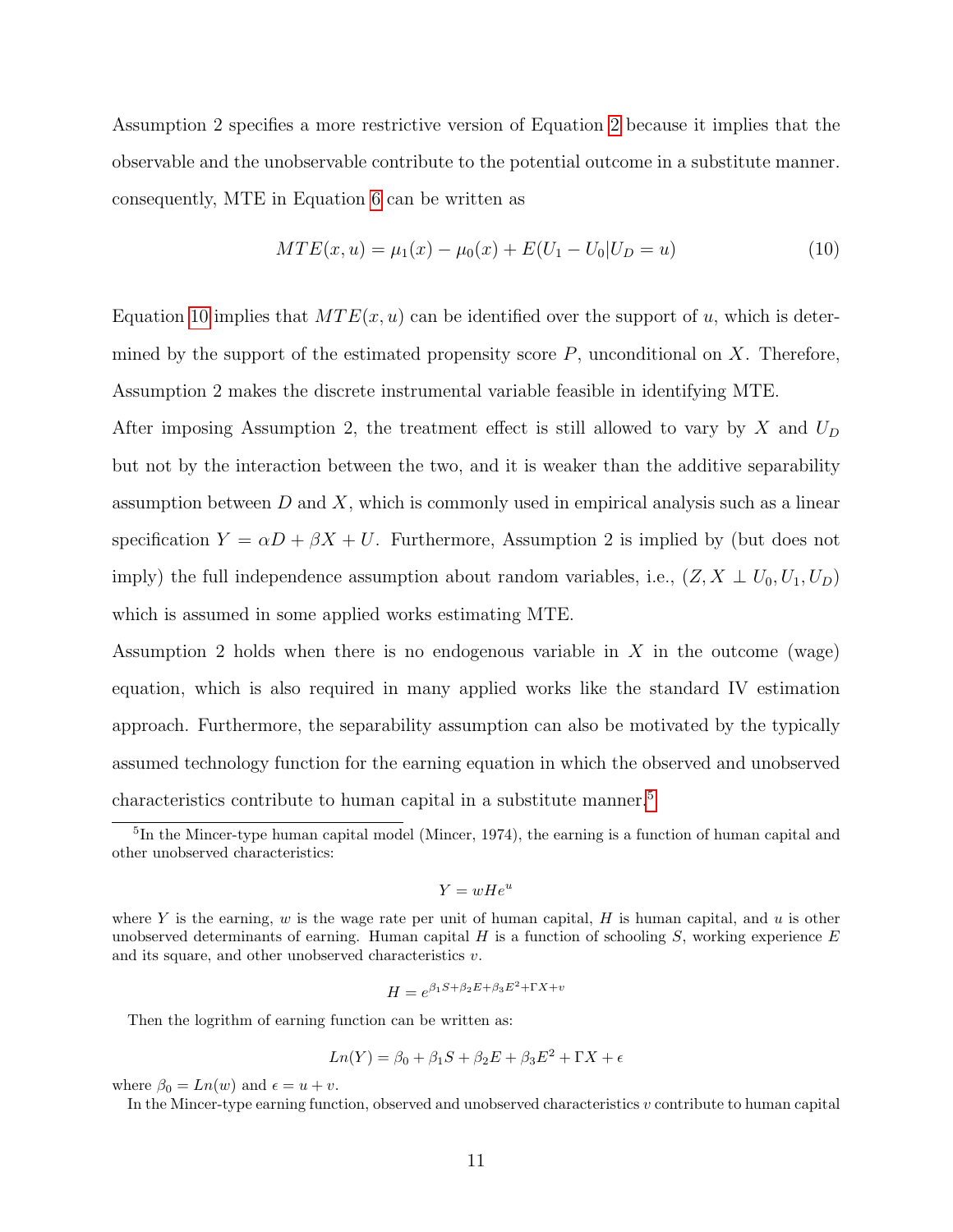Under Assumption 1 and 2, we have:

<span id="page-12-0"></span>
$$
E(Y|X = x, P(Z) = p) = \mu_0(x) + p(\mu_1(x) - \mu_0(x)) + K(p)
$$
  

$$
MTE(x, p) = \frac{\partial E(Y|P(Z) = p, X = x)}{\partial p} = \mu_1(x) - \mu_0(x) + k(p)
$$
(11)

where  $K(p) = pE(U_1 - U_0|U_D \le p)$  and  $k(p) = E(U_1 - U_0|U_D = p)$ .

#### 3.3 Estimation procedures

Equation [11](#page-12-0) suggests the following estimation procedures: We start by estimating the propensity score  $\widehat{P}(Z)$  based on Equation [4](#page-7-1) using a probability model such as probit or logit model. We then make assumptions about the functional form of the unknown function  $\mu_1$ ,  $\mu_0$  and  $K(p)$ . With these assumed functional forms, we estimate  $\widehat{\mu}_0$ ,  $\widehat{\mu_1 - \mu_0}$  and  $\widehat{K}(p)$ separately based on the equation  $E(Y|X=x, P=p)$  in Equation [11.](#page-12-0) Last, we calculate MTE by taking the derivative with respect to  $p$ .

In the main specification, the propensity score  $P$  is estimated from the the logistic regression. Both  $\mu_0$  and  $\mu_1$  are specified to be linear:  $\mu_0(x) = \beta_0 x$  and  $\mu_1(x) = \beta_1 x$ . Thereby, the conditional expectation of  $Y$  is written as:

$$
E(Y|X = x, P(Z) = p) = x\beta_0 + x(\beta_1 - \beta_0)p + K(p)
$$
\n(12)

Furthermore,  $K(p)$  is specified as a polynomial function of p with order 2 in the main specification. Note that MTE is then a linear formula in  $p$  as follows:

$$
MTE(x, u) = x(\beta_1 - \beta_0) + \gamma u \tag{13}
$$

in a substitute manner. For example, one of the factors explained by  $v$  is the parental investement, and it can be substituted by formal schooling in forming the individual's human capital. Unobserved characteristics u which includes labor market shocks are also assumed to be not interactive with the determinants of human capital. Therefore, when the outcome is logrithm of wage, Assumption 2 which does not allow for interaction between observable  $X$  and unobservable  $U_D$  is in line with the set-up of the typically assumed Mincer-like techonology function for earnings.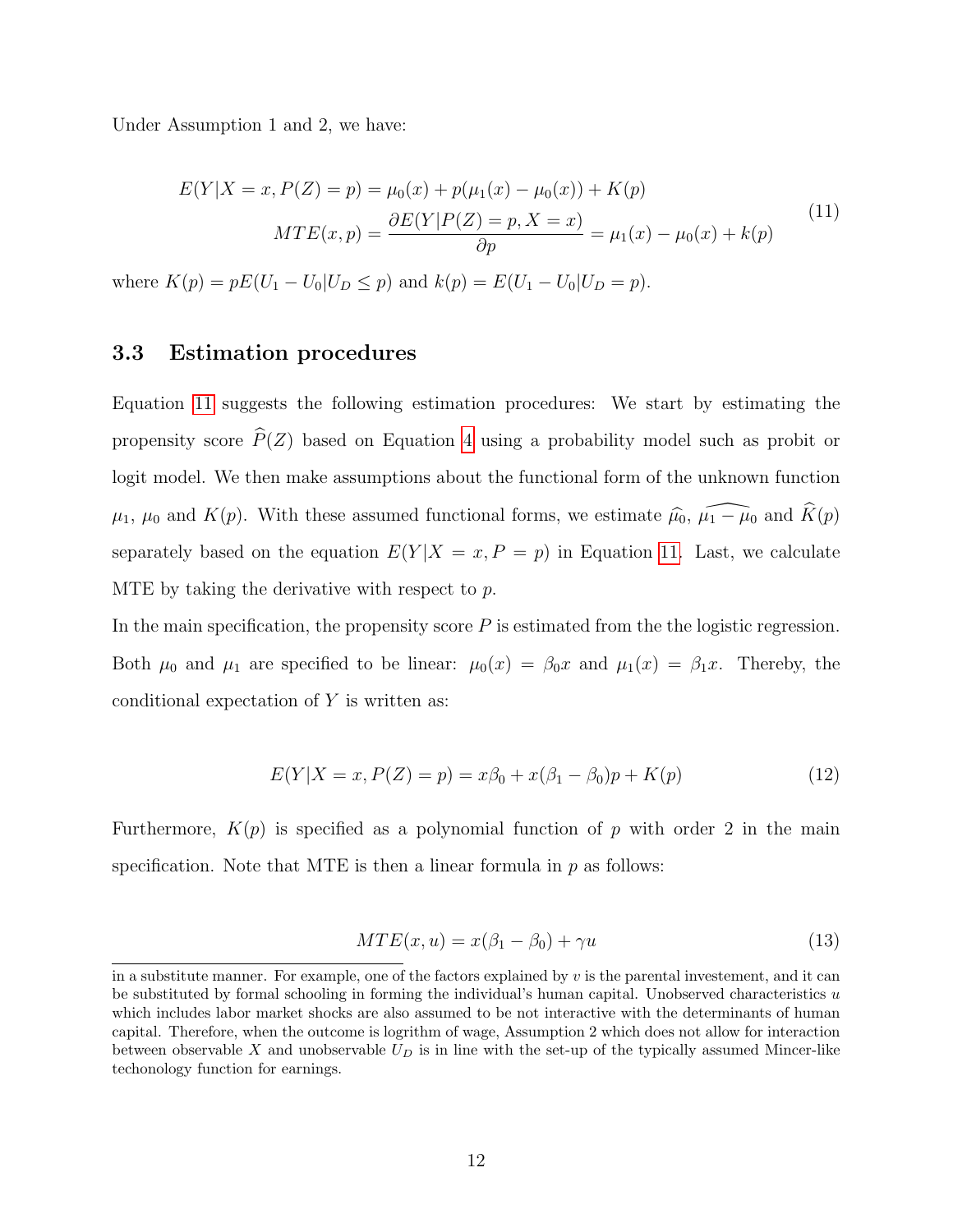$(\beta_1 - \beta_0)$  captures the heterogeneous treatment effects with respect to the observable characteristics X, while  $\gamma$  corresponds to the heterogeneous treatment effects with respect to the unobserved resistance to treatment. A negative  $\gamma$  indicates that the treatment effect is larger for those who are more likely to be selected to treatment because of lower unobserved resistance to treatment, which is in line with the prediction of the Roy Model, namely selection on gains. On the contrary, a positive  $\gamma$  indicates the reverse selection on gains, i.e., individuals who are less likely to receive the treatment due to the higher unobserved resistance are with larger treatment effects.

For robustness checks, I choose alternative orders (3 and 4) for the polynomial function  $K(p)$ . Moreover, to allow for a more flexible specification of  $K(p)$ , I estimate Equation [11](#page-12-0) semi-parametrically using Double residual regression (Robinson, 1988). The last alternative estimation approach is to assume a joint normal distribution among  $(U_0, U_1, U_D)$  which is also used in some applied works estimating MTE.[6](#page-13-0)

### 4 Data and variables

The data comes from China Household Finance Survey (CFHS), which is a biannual panel survey starting from 2011. The survey mainly collects information about respondents' basic demographics, income, financial assets, consumption, and other components of wealth. A national representative sample of 8,438 households participate in the first wave of the survey in 2011, and the number of participants increases to 40,000 in wave 4 in 2017.

#### 4.1 Sample restriction

This study focuses on 260,195 individual-year observations from wave 3 and 4. I first restrict the sample to 230,793 observations who did not migrate across provinces. The exclusion of migrants across provinces is to deal with the concern that the migration pattern can be

<span id="page-13-0"></span><sup>&</sup>lt;sup>6</sup>See more of these two alternative estimation approaches in Appendix.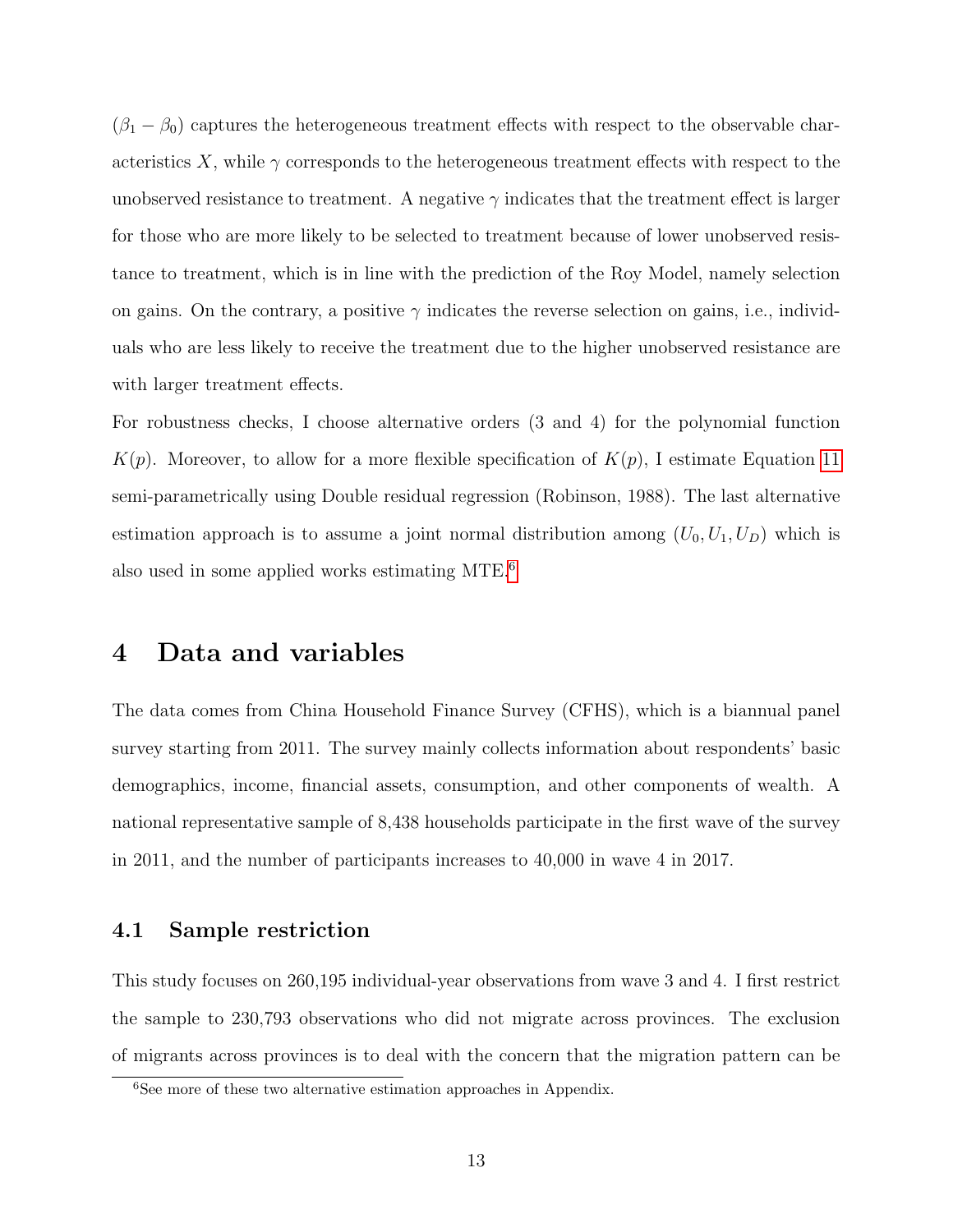non-random, which invalidates the instrumental variable constructed based on the location (province) information. I then restrict the sample to 52,842 observations aged between 31 and 47 to alleviate the concern that the instrument is less pertinent to the reform of insterest in this study when a too wide range of cohorts are included. Section 4.3 provides a more detailed discussion on this restriction. Last, I keep 25,982 observations with valid information on all variables used in the analysis.[7](#page-14-0)

#### 4.2 Outcome: Wage

The outcome variable wage is measured by the monthly after-tax salary in the last year. This measurement is constructed as the ratio of the yearly after-tax salary to the period (in month) of employment in the last year. Note that this wage information is only available for respondents who were on the labor market and who were also employees or doing freelance jobs. This criterion excludes people who were not on the labor market and those engaged in farming or self-employed.<sup>[8](#page-14-1)</sup> Respondents choose an interval to report their wages (e.g., between 50k and 100k) when they are reluctant to provide an accurate number. In such case, the wage is measured by: (1)  $\frac{a_0 + a_1}{2}$  $\frac{+a_1}{2}$  when interval  $(a_0, a_1)$  is chosen (2)  $\frac{a_0}{2}$ when interval "below  $a_0$ " is chosen (3)  $a_1$  when interval "above  $a_1$ " is chosen. There are about 7% of the respondents who only report their wages by the intervals in our sample.

#### 4.3 Educational attainment

The main independent variable of interest is educational attainment. I use a binary variable that equals one if the respondent's highest obtained academic degree is high school or above

<span id="page-14-0"></span><sup>&</sup>lt;sup>7</sup>The province where respondent lived during school ages are proxied by the province information documented in Hukou, a system of household registration in China, after only focusing on those who did not change their location in Hukou to another province. The sample restriction of non-missing variables drops 26,688 observations due to missing information on salary and 172 observations due to missing information on other variables. Missing information on salary is mainly because the respondenteither either did not work for paid job or were doing agricultural jobs or self-employed. However, I find that the association between the selection and the instrument is close to zero and insignificant. See a more detailed discussion on the definition of migration and the sample restriction in Appendix.

<span id="page-14-1"></span><sup>8</sup>See a more detailed discussion on the definition of migration and the sample restriction in Appendix.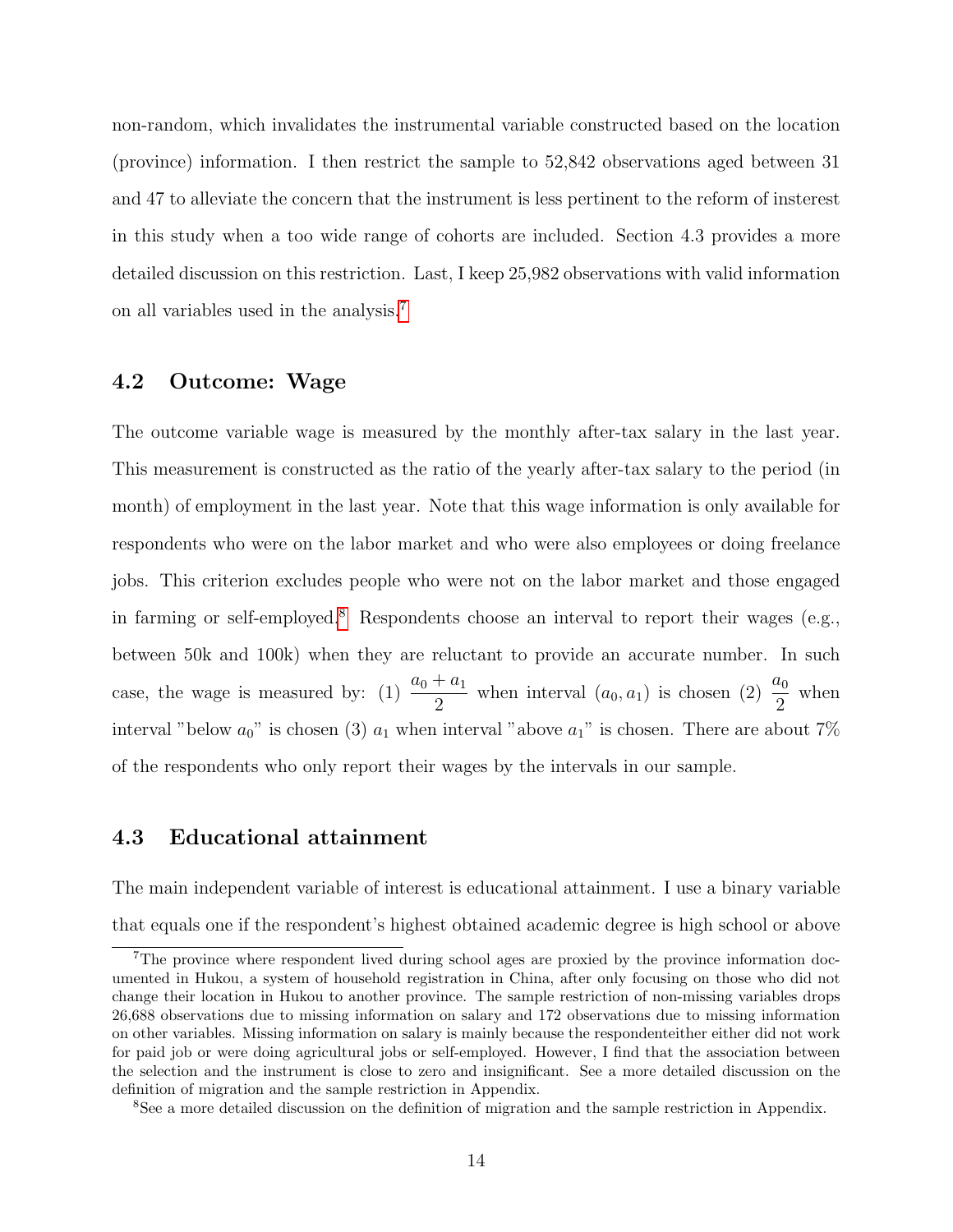and zero otherwise. There are two types of tracks following the middle school accomplishment: *normal high school* and *vocational high school*. The major difference between these two is the curriculum. The normal high school is academic-oriented and mainly prepares students for the national entrance exam to colleges or universities, whereas the vocational high school mainly prepares students for occupational skills.<sup>[9](#page-15-0)</sup> In this paper, the binary variable to measure educational attainment equals one if the respondent obtains at least a normal high school degree or vocational high school degree or above. Because compulsory education only includes primary school and middle school, the return to education in this study can also be interpreted as the return to post-compulsory education.

#### 4.4 Instrument for educational attainment

As for the instrument for educational attainment, I follow [Ma](#page-44-7) [\(2019\)](#page-44-7),

<span id="page-15-1"></span>
$$
Z_0 \equiv \begin{cases} 0 & if \quad Cohort < Cohort_1 \\ \frac{Cohort - Cohort_{1} + 1}{10} & if \quad Cohort_1 \le Cohort \le Cohort_9 \\ 1 & if \quad Cohort > Cohort_9 \end{cases} \tag{14}
$$

where *cohort* indicates the birth year,  $Cohort_1$  is the birth year of the oldest affected cohort (people who were 15 years old when the policy took effect in most provinces), and  $Cohort_9$  is the birth year of the last affected cohort (people who were six years old when the policy takes effect in most provinces). This linear extrapolation of the exposure is based on the finding that the more years of the child eligible to compulsory education, the larger the potential effect of the compulsory education law is [\(Ma, 2019\)](#page-44-7).

For the instrument to be valid, the changes in education policies and the exposure to such

<span id="page-15-0"></span><sup>9</sup>Despite that it is much more likely to pursue further education for those with academic degree compared to those with the vocational degree, the vocational degree does not sufficiently mean a lower wage in years 1980s and mid-1990s, which is also the period to make decisions on academic/vocational high school for respondents in the sample of this study. During that period, the vocational degree was sometimes even more rewarding because it usually gave people a decent job requiring technical skills, often regarded as a stable and higher-income job in the economy dominated by state-owned enterprises.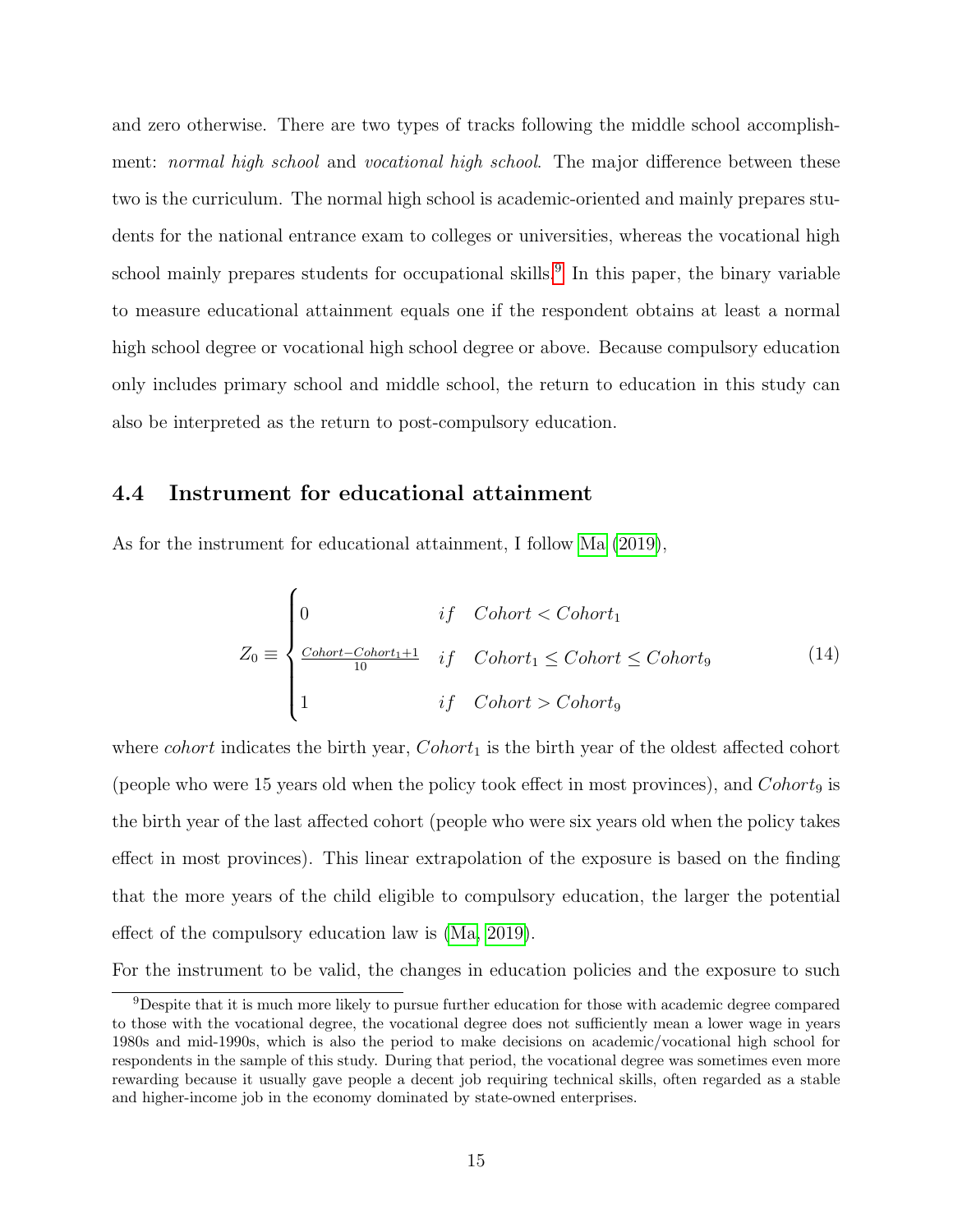policy changes should be independent of any unobserved characteristic that explains wage. If some provincial factors other than compulsory education expansion affects labor income in the same way as compulsory education does, the instrument is no longer valid. Moreover, the validity of the instrument is also violated when not controlling for the age trend in the wage pattern. Younger cohorts more likely to be affected by the reform could also have different wages because they have less working experience. Therefore, I control for the age pattern of the income by including age and age quadratic. Differential economic development can lead to the disparity in the timing of the compulsory education law's implementation. So I have province-fixed effects to capture the province-level time-invariant heterogeneity and province-specific age trend to capture the deviation from the national trend.

To make the instrument more convincing, I apply two types of sample restrictions. First, I only focus on individuals who did not migrate across provinces to alleviate the concern that the non-random migration can undermine the instrument's validity. Migration patterns could depend on individuals' ability or family background, which also influences their wages. Therefore, I keep individuals who did not migrate or only migrate within the province. Second, I keep individuals whose ages are between 31 and 47. As defined in Equation [14,](#page-15-1) when including a too wide range of ages, Z is dominated by 0 or 1 and less pertinent to compulsory education expansion of interest. Table [9](#page-40-0) shows the frequency distribution of Z by different ages between 31 and 47. For each age cohort, we can always find some variations in  $Z$ , which means that the variation of the instrument  $Z$  does not solely come from the comparison between different birth cohorts.

In addition, as a robustness check, I take into account one particular confounding policy: One Child Policy (OCP) which was implemented after 1978 with different strictness and effectiveness across provinces. The OCP can have an impact on multiple outcomes, including education and labor income of children [\(Ebenstein](#page-43-8) [\(2010\)](#page-43-8)).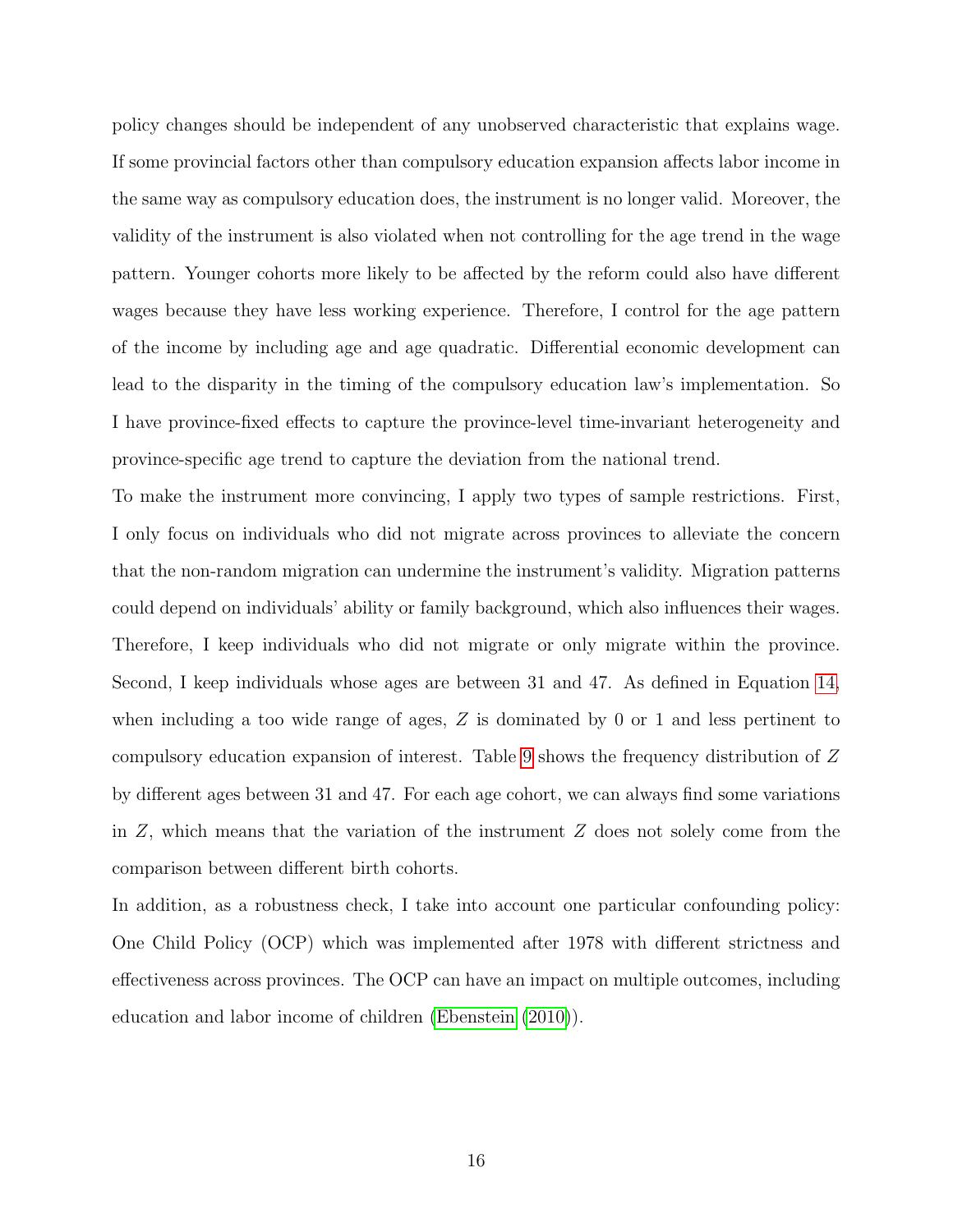#### 4.5 Control variables

Besides age, age quadratic, province fixed effect, and province-specific age trend, I also control several individual-level characteristics, including gender, marital status, Hukou status, and wave dummy. Hukou is a household registration system in China, certifying that the holder is the legal resident of a particular area, especially of the rural or urban area. Hukou status is a binary variable that equals one if an individual belongs to the rural area and zero otherwise. Last, upon the province fixed effects and the province-specific age trend, I also control for the law effectiveness or program intensity by the local educational attainment before the law enforcement. More precisely, I include the average schooling years of the cohorts born five or fewer years before the oldest (first) affected cohort by the law in rural or urban areas in a particular province.

#### 4.6 Summary

Table [1](#page-18-0) shows the summary statistics of all variables. Slightly more than half of the respondents have a high school degree or above, and all respondents earn about 587 dollars as the salary after tax on average. The respondents are exposed to the reform by 0.526, which indicates that the respondents are about five years younger than the oldest affected cohort. For all respondents with slightly more men, the average age is about 39, and most of them have got married. There are more respondents with urban Hukou. The average schooling years of the cohorts born five or fewer years prior to the oldest affected cohort is about 9.844 years which means that these cohorts have also reached middle school degrees (9 years of schooling) even though they are not affected by the reform. There are also slightly more observables from wave 3. Table [1](#page-18-0) also shows the summary statistics by educational attainment. There are mainly two noticeable differences. First, the respondents with a high school degree or above earn about 200 dollars more than those without a high school degree. Second, 74% of the respondents who do not have high school degrees have rural Hukou, whereas only 17% of the respondents who have high school degrees or above have rural Hukou.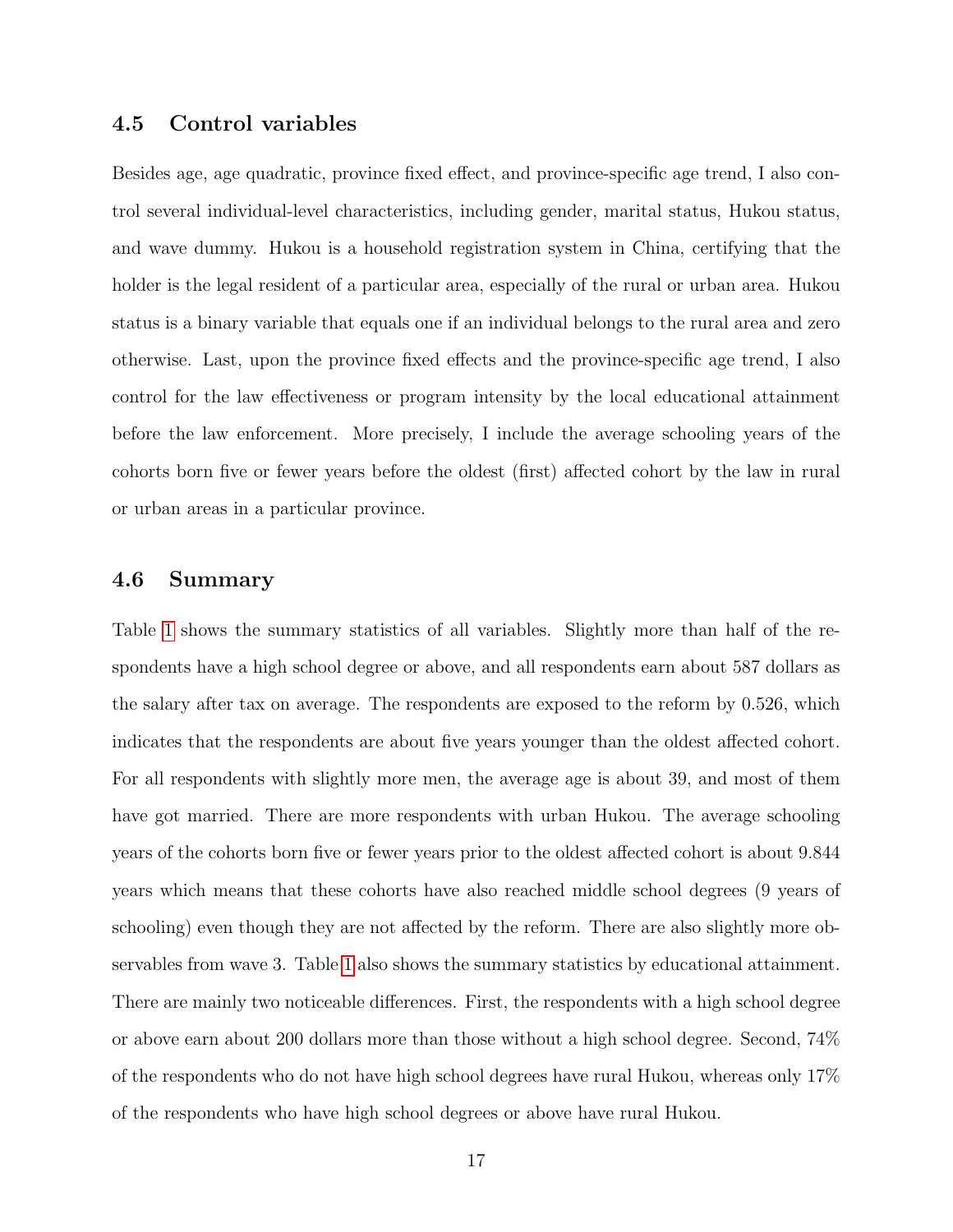<span id="page-18-0"></span>

| Variable                                          | All         |                | Obtain at least high school degree |  |  |  |
|---------------------------------------------------|-------------|----------------|------------------------------------|--|--|--|
|                                                   |             | N <sub>o</sub> | Yes                                |  |  |  |
| Outcome variable                                  |             |                |                                    |  |  |  |
| Monthly salary $(\$)$                             | 587.305     | 466.314        | 686.855                            |  |  |  |
|                                                   | (536.000)   | (383.803)      | (616.881)                          |  |  |  |
| Treatment variable                                |             |                |                                    |  |  |  |
| Obtain high school degree                         | 0.549       |                |                                    |  |  |  |
|                                                   | (0.498)     |                |                                    |  |  |  |
| Instrumental variable                             |             |                |                                    |  |  |  |
| Exposure to the reform                            | 0.526       | 0.453          | 0.587                              |  |  |  |
|                                                   | (0.395)     | (0.389)        | (0.389)                            |  |  |  |
| Covariates                                        |             |                |                                    |  |  |  |
| Age                                               | 39.302      | 40.139         | 38.613                             |  |  |  |
|                                                   | (4.989)     | (4.899)        | (4.958)                            |  |  |  |
| Male                                              | 0.570       | $0.595\,$      | 0.549                              |  |  |  |
|                                                   | (0.495)     | (0.491)        | (0.498)                            |  |  |  |
| Married                                           | 0.916       | $\,0.919\,$    | $\,0.914\,$                        |  |  |  |
|                                                   | (0.277)     | (0.272)        | (0.280)                            |  |  |  |
| Rural Hukou                                       | 0.43        | 0.740          | 0.174                              |  |  |  |
|                                                   | (0.495)     | (0.438)        | (0.379)                            |  |  |  |
| Average years of schooling for ineligible cohorts | 9.844       | 8.482          | 10.965                             |  |  |  |
|                                                   | (2.185)     | (1.921)        | (1.698)                            |  |  |  |
| Participate in wave 4                             | $\,0.493\,$ | 0.490          | 0.495                              |  |  |  |
|                                                   | (0.5)       | (0.500)        | (0.500)                            |  |  |  |
| Number of observations                            | 25,982      | 11,728         | 14,254                             |  |  |  |

Table 1: Summary statistics

Sample average is in number, and the standard deviation is in parenthesis. Monthly salary is measured in US dollar based on the exchange rate 1 US dollar  $\approx 6.91$  Chinese Yuan.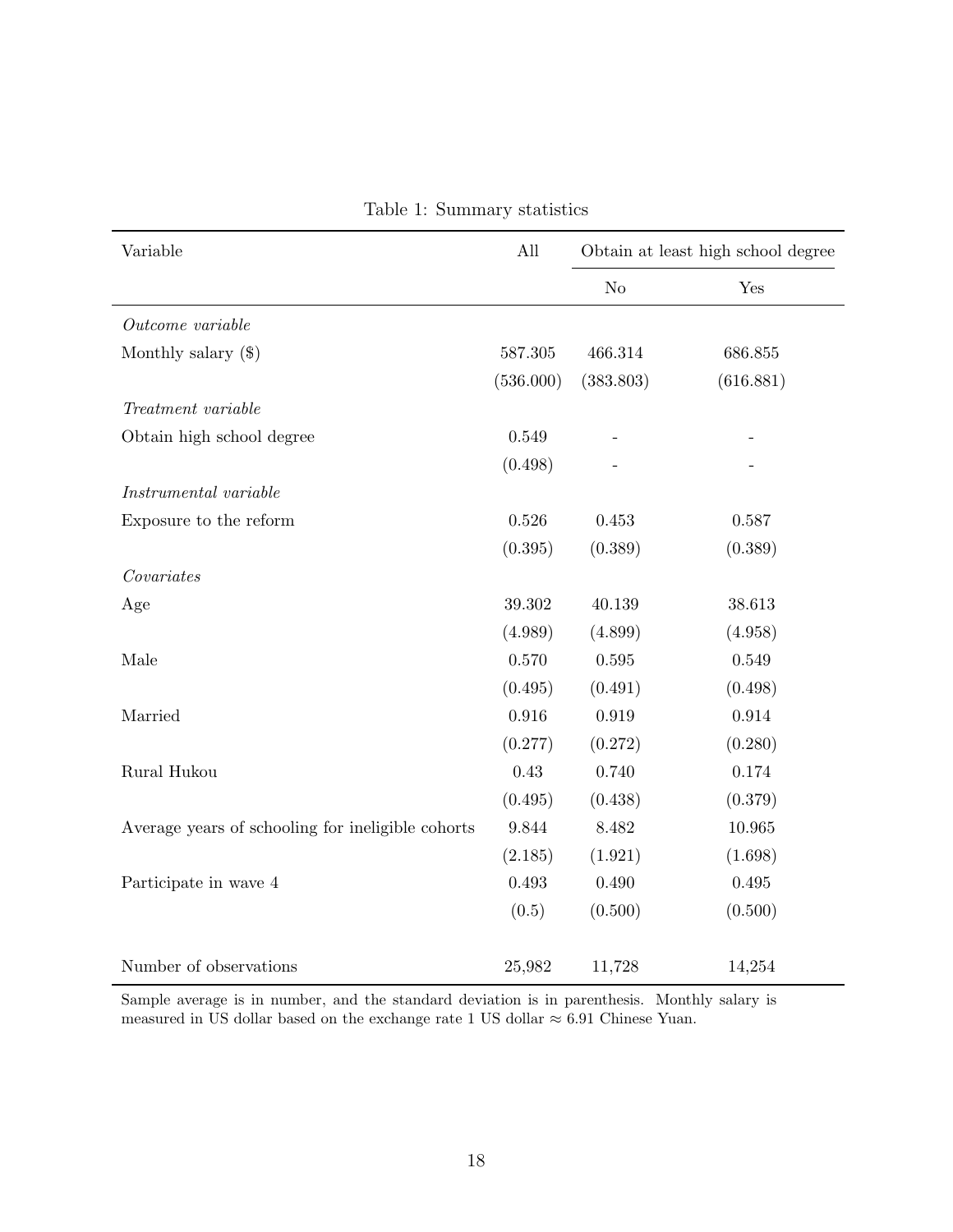## 5 Results

#### 5.1 First stage estimation

Given the implementation year of the law, individuals affected by the compulsory education law are expected to have higher educational attainment than older cohorts who are not affected by the law. With more years eligible for compulsory education, the educational attainment is also expected to be higher, up to fully affected by the law. Figure [1](#page-20-0) shows the probability of obtaining post-compulsory education by birth cohorts based on individuals living in the provinces when the compulsory education law took effect in 1987.<sup>[10](#page-19-0)</sup> There is no apparent increasing trend in the educational attainment for cohorts that are older than the first affected cohort, i.e., cohort aged 15 when the law takes effect (indicated by the red vertical line). Starting from the first affected cohort (1972), the probability of obtaining post-compulsory education increases over cohorts, even though the increase for the first two affected cohorts is limited. For the fully affected cohorts, i.e., cohorts younger than the last affected cohort (1981), there is no evident increase in educational attainment.

Even though compulsory education law aimed at all children who are eligible regardless of gender, it may have different effects on men and women for various reasons, such as the inequality in educational opportunity between males and females. Figure [2](#page-22-0) profiles the average educational attainment (obtaining a high school degree or above) by the value of the instrumental variable. The same exposure to the law is associated with higher educational attainment for women than men, at almost all levels of the exposure. One explanation for this heterogeneity is that the lower education level prior to the reform for women leads to a more considerable impact of the compulsory education law. In the subsample of respondents who are not affected by the reform, the probability of obtaining at least a middle school degree is 0.03 higher for women than men significantly.<sup>[11](#page-19-1)</sup>

<span id="page-19-0"></span><sup>&</sup>lt;sup>10</sup>These observations are the largest subsample defined by the implementation year of the law, accounting for about 40% of the whole sample.

<span id="page-19-1"></span> $11$ The significant difference is from the OLS estimation of educational attainment (middle school degree or above) on gender, conditional on age and province fixed effects. The estimated parameter corresponding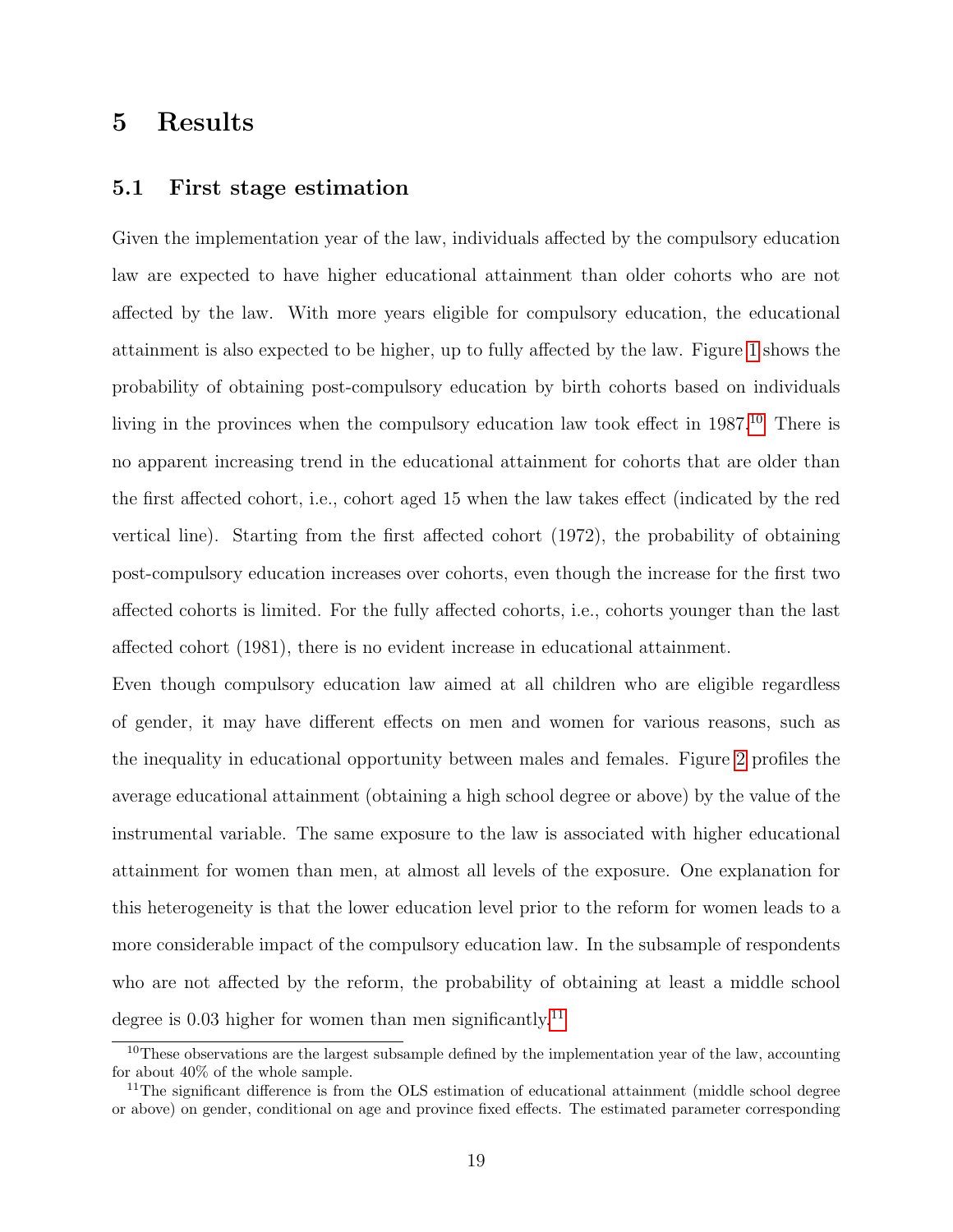<span id="page-20-0"></span>

Figure 1: Educational attainment in provinces implementing the law in 1987

Therefore, I introduce an additional term  $Z \times$  Male where Male is the dummy for gender to capture the heterogeneous effects of compulsory education on children's educational attainment by gender. The estimated parameters of the first-stage logit model in the main specification are displayed in column (1) of Table [2.](#page-21-0) To ease the interpretation, I report the marginal effects of the instruments while fixing all other covariates at sample means. Individuals who are more exposed to the compulsory education law have a higher probability of obtaining a high school degree or above. Conditional on all covariates, a woman who is fully affected by the reform, i.e., six years old or younger when the compulsory education law took effect, has around 22% higher chance to obtain post-compulsory education than a female who is not affected by the reform. Moreover, the same exposure leads to around 11.4% higher chance to get post-compulsory education for women than men, or equivalently, the effect of the exposure is almost double for women compared to men.

to gender is 0.03 and significant at 5% significance level.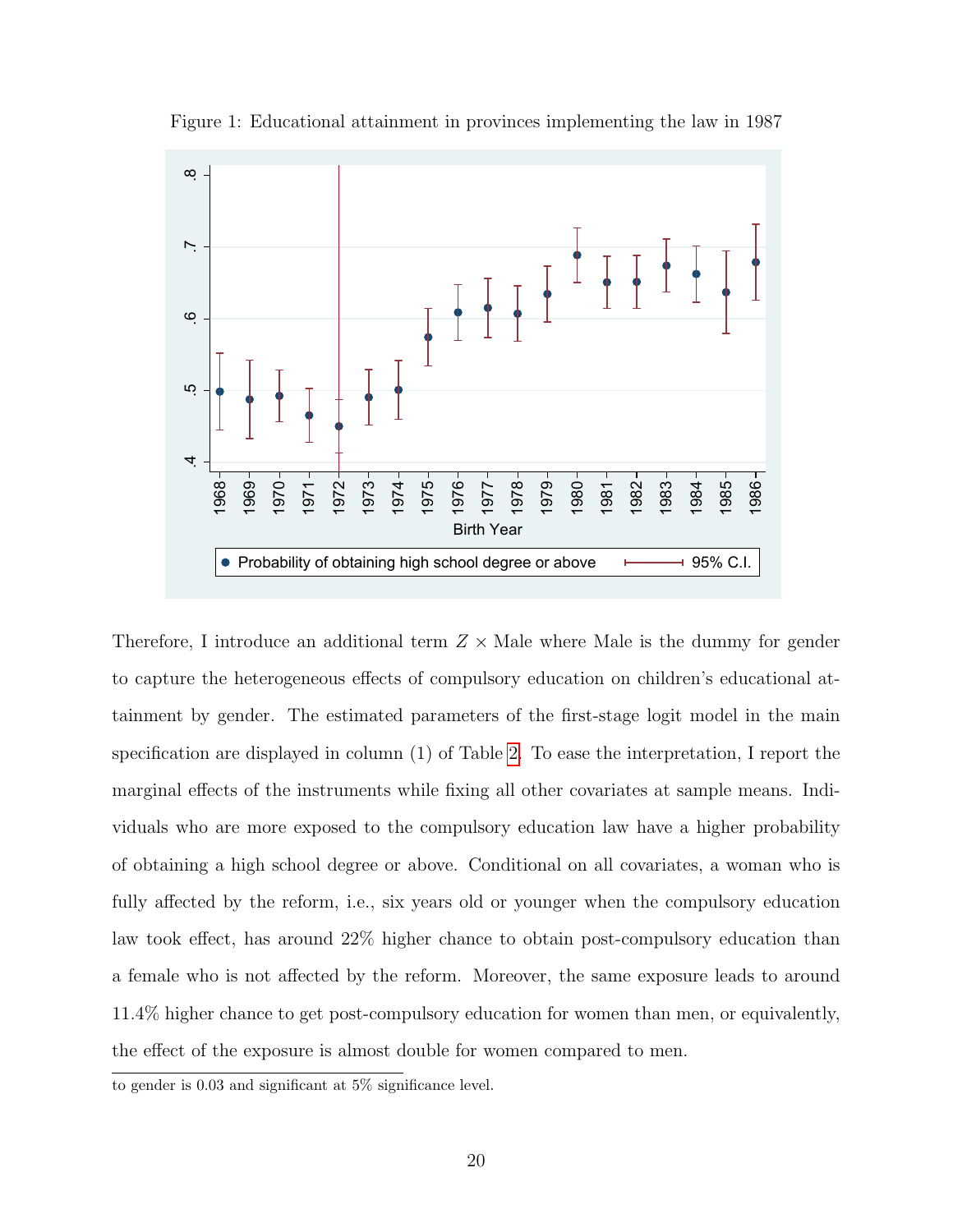|                                               | (1)                                                  | (2)         | (3)         | (4)         |  |  |  |  |
|-----------------------------------------------|------------------------------------------------------|-------------|-------------|-------------|--|--|--|--|
|                                               | Obtain high school degree or above                   |             |             |             |  |  |  |  |
| Exposure                                      | $0.204***$<br>$0.220***$<br>$0.184***$<br>$0.175***$ |             |             |             |  |  |  |  |
|                                               | (0.049)                                              | (0.050)     | (0.034)     | (0.034)     |  |  |  |  |
| Exposure $\times$ Male                        | $-0.114***$                                          | $-0.115***$ | $-0.102***$ | $-0.102***$ |  |  |  |  |
|                                               | (0.020)                                              | (0.020)     | (0.019)     | (0.019)     |  |  |  |  |
|                                               |                                                      |             |             |             |  |  |  |  |
| $\chi^2$ for test of the excluded instruments | 42.55                                                | 40.68       | 44.96       | 42.97       |  |  |  |  |
| $p$ -value for test of the excluded instru-   | 0.0000                                               | 0.0000      | 0.0000      | 0.0000      |  |  |  |  |
| ments                                         |                                                      |             |             |             |  |  |  |  |
| Control for One-child-policy                  | N <sub>o</sub>                                       | Yes         | No          | Yes         |  |  |  |  |
| Alternative measure for the exposure.         | N <sub>o</sub>                                       | No          | Yes         | Yes         |  |  |  |  |
| Observations                                  | 26,582                                               | 26,582      | 26,582      | 26,582      |  |  |  |  |

<span id="page-21-0"></span>Table 2: First stage estimation results: Marginal effects at means from the logistic regression

Robust standard errors in parentheses are clustered at household level. All regressions include covariates: age, age squre, gender, marital status, hukou status (rural/non-rural), province fixed effect, linear province-specific age trend, wave dummy and average schooling years of those who are ineligible to the reform. One-child-policy includes two measures (amount of the fine and the duration of the fine) for the intensity of the implementation of the one child policy (See more in [Ebenstein \(2010\)](#page-43-8)). The alternative measure for the exposure is the same as the one in the main specification ( $Z_0$  defined in Equation [14\)](#page-15-1) when  $Z_0 \geq 0.4$  and equals zero when  $Z_0 \leq 0.3$ . The main specification for this study is based on Column (1). See more discussion on these two alternative specification in the robustness check section.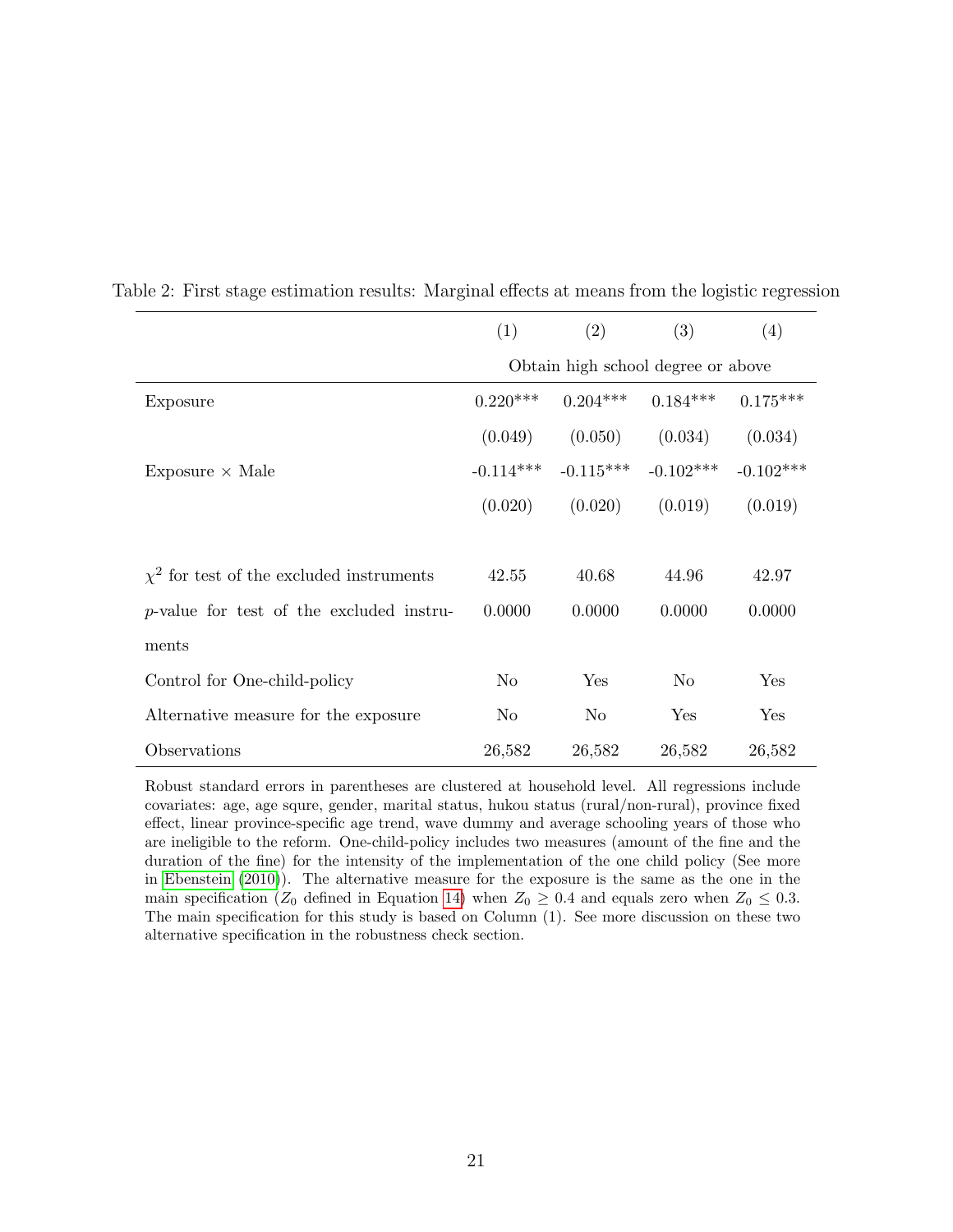<span id="page-22-0"></span>

Figure 2: Exposure to reform by gender

The first-stage estimation generates sizable common support for the propensity score  $P(Z)$ as shown in Figure [3.](#page-23-0) The estimated propensity score in the common support, namely the overlapped set of  $P(Z)$  between treated and untreated, ranges from 0.06 to 0.97. Without additional parametric assumptions on curvature, MTE can only be identified up to the range of common support of  $P(Z)$ . For the range outside the common support or the common support with a few observations, the identification of MTE is totally or heavily determined by the parametric assumption. Therefore, to further ease the concern that the identification heavily rests on the arbitrary parametric specification, I trim the points of support with the 0.1% lowest densities and construct the common support as the points of overlapping support between the treated and untreated. As a result, the common support after trimming ranges from  $0.08$  to  $0.95$ <sup>[12](#page-22-1)</sup>

<span id="page-22-1"></span> $12A$  relatively small fraction of observations (27 out of 25,882) are dropped due to the trimming. After removing these 27 observations, I fit the baseline propensity score model on the trimmed sample again. A similar trimming strategy is used by [Nybom \(2017\)](#page-45-0).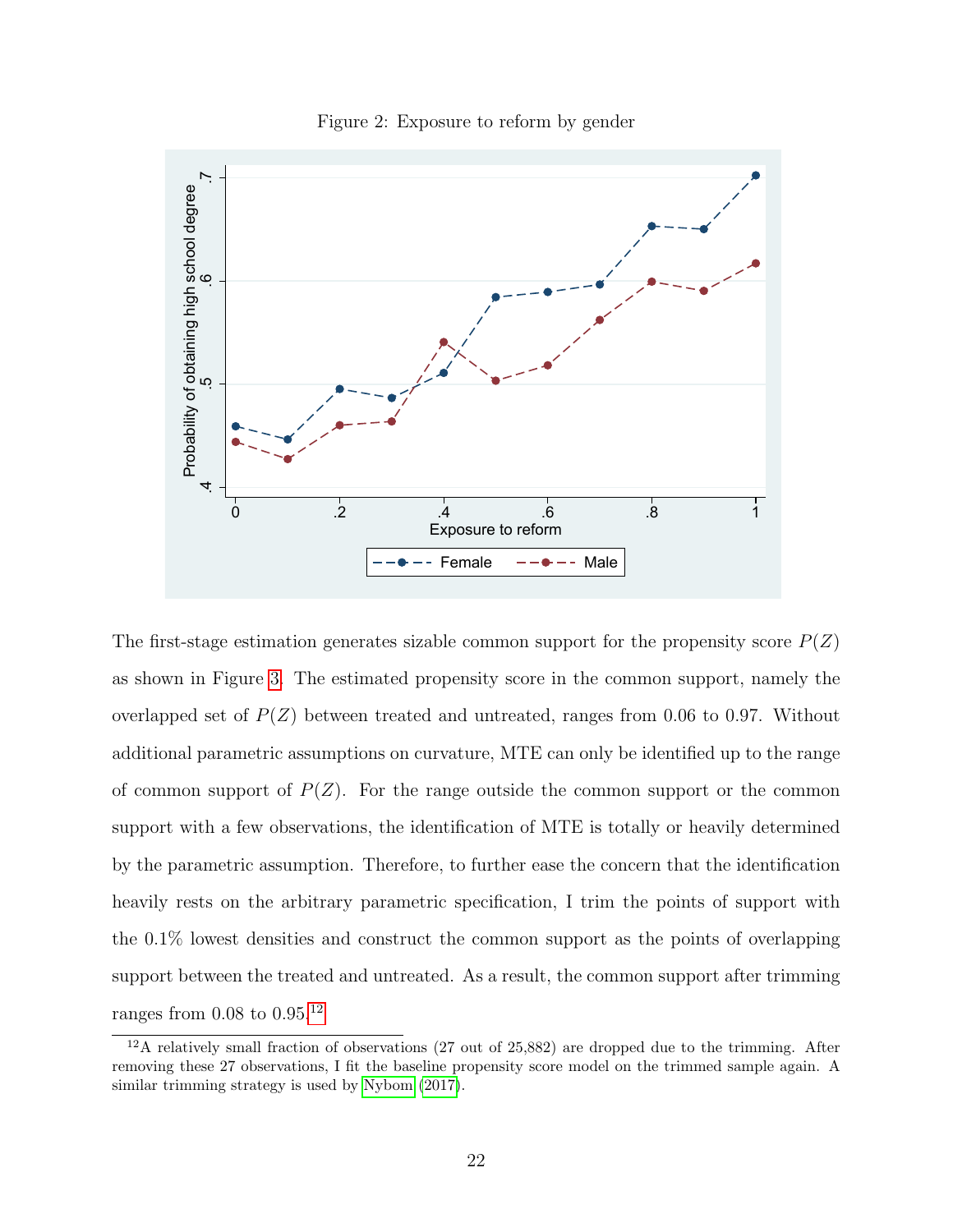Figure 3: Estimated propensity score

<span id="page-23-0"></span>

## 5.2 Treatment Effect Heterogeneity in observed and unobserved characteristics

Table [3](#page-26-0) summarizes the heterogeneous returns to education in the main specification. First, I find heterogeneous returns to education with respect to observable. For example, the return to education for women is about 30% larger than men's, which is in line with the finding from some studies [\(Ren and Miller, 2012a;](#page-45-1) [Guifu and Hamori, 2009,](#page-43-5) e.g.,). One possible explanation is that, compared to men, women without a high school degree or above find it more difficult to find a job with the same salary due to reasons such as gender discrimination in the labor market. Thus, education has a larger effect on women in terms of wages. Moreover, the significant estimates corresponding to age indicate that different cohorts have heterogeneous returns to education, which is also found by studies [\(Mishra and](#page-45-9) [Smyth, 2013;](#page-45-9) [Li et al., 2012,](#page-44-4) e.g.,).

I also find the heterogeneity with respect to the unobservable resistance to educational at-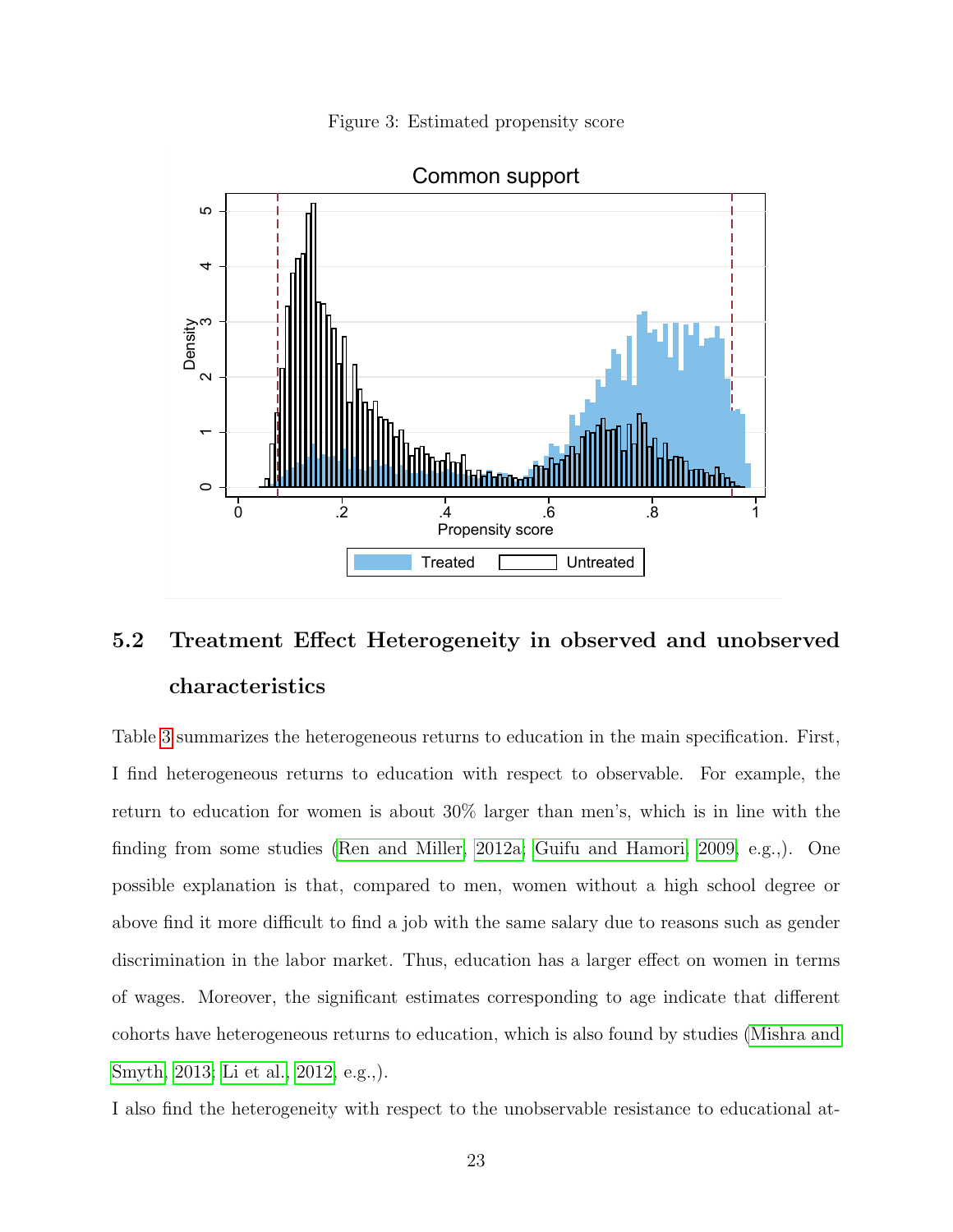tainment. A significantly positive  $\gamma_1$  indicates that the individual who is less likely to obtain post-compulsory education due to higher unobserved resistance  $U_D$  has a higher return to education. Individuals with higher  $U_D$  are those who are unlikely to obtain the post-compulsory education, conditional on all observables listed in Table [3,](#page-26-0) for various reasons. They might face a tighter budget constraint from their families, leading to a higher unobserved cost in obtaining a high school education. Or they have lower anticipation of the return to education. Overall, we find that individuals less likely to get post-compulsory education due to the higher unobservable resistance benefit even more from it than others. Namely, we find the reverse selection on gains based on unobserved resistance to education.

The pattern of reverse selection on gains based on the unobservable is not only significant but also sizable.  $\gamma_1 = 2.752$  shows a considerable heterogeneity: the average return to education for individuals with the most 25% unobserved resistance  $(0.75 \le u \le 1)$  is almost three times as it for individuals with the least 25% unobserved resistance  $(0 \le u \le 0.25)^{13}$  $(0 \le u \le 0.25)^{13}$  $(0 \le u \le 0.25)^{13}$ . The estimate based on Table [3](#page-26-0) is comparable to the results from the literature. MTE can be used to construct LATE, which can also be estimated by a standard IV estimation approach. Table [3](#page-26-0) summarizes the LATE estimated by two different approaches. The point estimate of the LATE estimator constructed based on MTE is 0.856, which is comparable to the one obtained by 2SLS, which is 1.083. Therefore, for compliers whose post-compulsory education enrollment is in line with the exposure to the reform, the high school degree or above almost doubles the salary after tax. This LATE estimate is also comparable to the estimates from other studies [\(Chen et al., 2020;](#page-43-9) [Mishra and Smyth, 2013\)](#page-45-9). For example, [Mishra and Smyth](#page-45-9)  $(2013)$  find that an additional year of schooling leads to an  $18.31\%$  increase in income.<sup>[14](#page-24-1)</sup>

A positive  $\gamma_1$  indicates a reverse selection on gains based on the unobservable. Is there a similar pattern with respect to the observable? To answer this question, I investigate the relationship between the return to education and the likelihood of obtaining the education

<span id="page-24-1"></span><span id="page-24-0"></span> $132.752 \times ((1 + 0.75)/2 - (0 + 0.25)/2) = 2.064$ 

<sup>&</sup>lt;sup>14</sup>Note that the average schooling years of the treated group (obtain a high school degree or above) is about 6.3 years higher than it of the control group in this study, which means that the difference in salary between the two groups is about  $0.1831 \times 6.3 \approx 1.15$  times.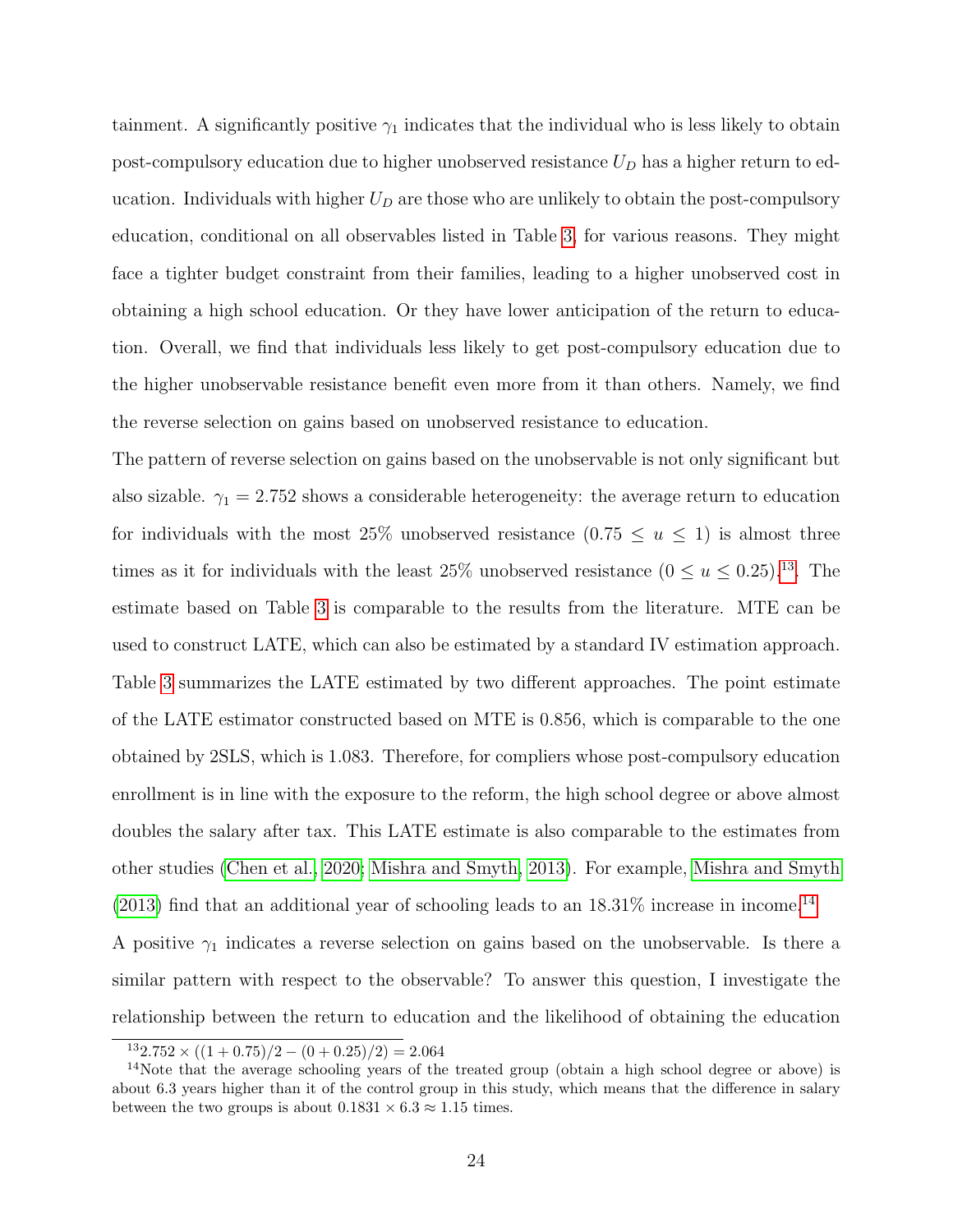explained by the observable. Specifically, following [Zhou and Xie](#page-46-0) [\(2019\)](#page-46-0), I summarize the likelihood explained by the observable by the propensity score  $P(D = 1|X)$  which is the pre-diction of the post-compulsory education enrollment based on the observed characteristics.<sup>[15](#page-25-0)</sup> Then the correlation between the propensity score and the return to education contributed by the observable, i.e.,  $(\beta_1 - \beta_0)X$ , shows the relation of interest. For example, a negative correlation between  $(\beta_1 - \beta_0)X$  and propensity score indicates a negative correlation between the MTE and the propensity score, which means that the individual who is less likely to obtain post-compulsory education explained by the observable has a higher return to education. Table [4](#page-27-0) confirms such negative correlation. In other words, we also find the reverse selection on gains based on the observable. Henceforth, we can conclude that individuals who are less likely to obtain post-compulsory explained by both the observable and the unobservable resistance have higher returns education.

#### 5.3 Robustness checks

The pattern of the reverse selection on gains is robust to a number of robustness checks. First, I specify a more flexible polynomial function of  $k(u)$  in MTE defined in Equation [11.](#page-12-0) In the main specification,  $k(u)$  is assumed to be a linear, i.e.,  $k(u) = \gamma u$ . As a robustness check, I specify  $k(u)$  as a polynomial function with order 2 and 3. Figure [4](#page-27-1) shows the MTE as a function of the unobserved resistance.<sup>[16](#page-25-1)</sup> The curvature of these different specifications is also significant, as shown in Table [5](#page-30-0) which summarizes the estimation results of MTE with different specifications in the polynomial function  $k(u)$ . We find significant heterogeneity in the unobserved resistance, which stands for the significant curvature in MTE.

The pattern of the reverse selection on gains can still be found in the baseline specification

<span id="page-25-0"></span><sup>&</sup>lt;sup>15</sup>The key idea of the refined MTE introduced by [Zhou and Xie \(2019\)](#page-46-0) is that the latent index structure in the choice making equation implies that all the treatment effect heterogeneity occurs along only two dimensions: (1) the propensity score  $P(D = 1|X)$  and (2) the unobserved resistance to treatment  $U_D$ . They also prove that we can replace the multi-dimension observed characteristics by the propensity score without loss of generosity. See more in their paper.

<span id="page-25-1"></span> $16A$  even higher orders (4 and 5) in the polynomial function give similar results as the specification with order 3.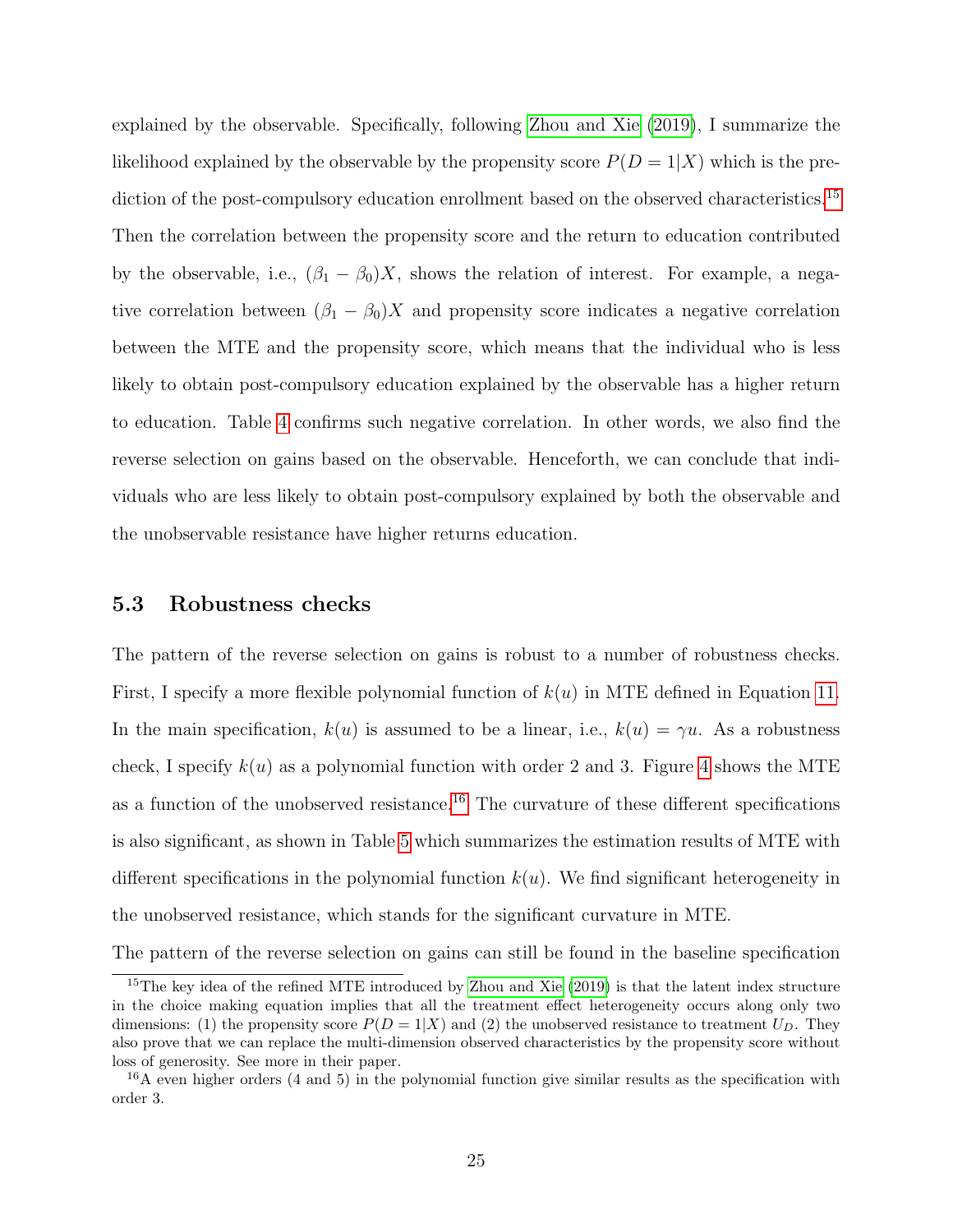<span id="page-26-0"></span>

| $MTE(x, u) = (\beta_1 - \beta_0)x + k(u)$ |                 |           |         |  |  |  |  |  |
|-------------------------------------------|-----------------|-----------|---------|--|--|--|--|--|
|                                           | CoefficientStd. |           | P-value |  |  |  |  |  |
|                                           |                 | Err.      |         |  |  |  |  |  |
| $\beta_1-\beta_0$                         |                 |           |         |  |  |  |  |  |
| Age                                       | 0.182           | 0.064     | 0.004   |  |  |  |  |  |
| Age square                                | $-0.002$        | $0.001\,$ | 0.011   |  |  |  |  |  |
| Male                                      | $-0.292$        | 0.027     | 0.000   |  |  |  |  |  |
| Currently married                         | $-0.148$        | 0.057     | 0.009   |  |  |  |  |  |
| Rural Hukou                               | 1.484           | 0.923     | 0.108   |  |  |  |  |  |
| Average years of schooling for ineligible | 0.321           | $0.252\,$ | 0.203   |  |  |  |  |  |
| cohorts                                   |                 |           |         |  |  |  |  |  |
| Participation in Wave 4                   | 0.060           | 0.029     | 0.036   |  |  |  |  |  |
| Constant                                  | $-7.881$        | 4.271     | 0.065   |  |  |  |  |  |
| $k(u) = \gamma_1 u$                       |                 |           |         |  |  |  |  |  |
| $\gamma_1$                                | 2.752           | 1.384     | 0.047   |  |  |  |  |  |
|                                           |                 |           |         |  |  |  |  |  |
| LATE (based on MTE)                       | 0.856           | 0.221     | 0.000   |  |  |  |  |  |
| LATE (based on 2SLS)                      | 1.083           | 0.250     | 0.000   |  |  |  |  |  |
|                                           |                 |           |         |  |  |  |  |  |
| Test of observable heterogeneity          |                 |           | 0.0000  |  |  |  |  |  |
| Test of essential heterogeneity           |                 |           | 0.0467  |  |  |  |  |  |

The estimation include age, age square, gender, marital status, rural/urban Hukou, average years of schooling for ineligible cohorts, wave dummy and province fixed effect as the covariates. Bootstrap standard error is clustered at household level with 1999 draws. The null hypothesis of the test of observable heterogeneity is that  $\beta_1 - \beta_0 = 0$  are jointly true for all observable. The null hypothesis of the test of essential heterogeneity is that  $\gamma_1 = 0$ .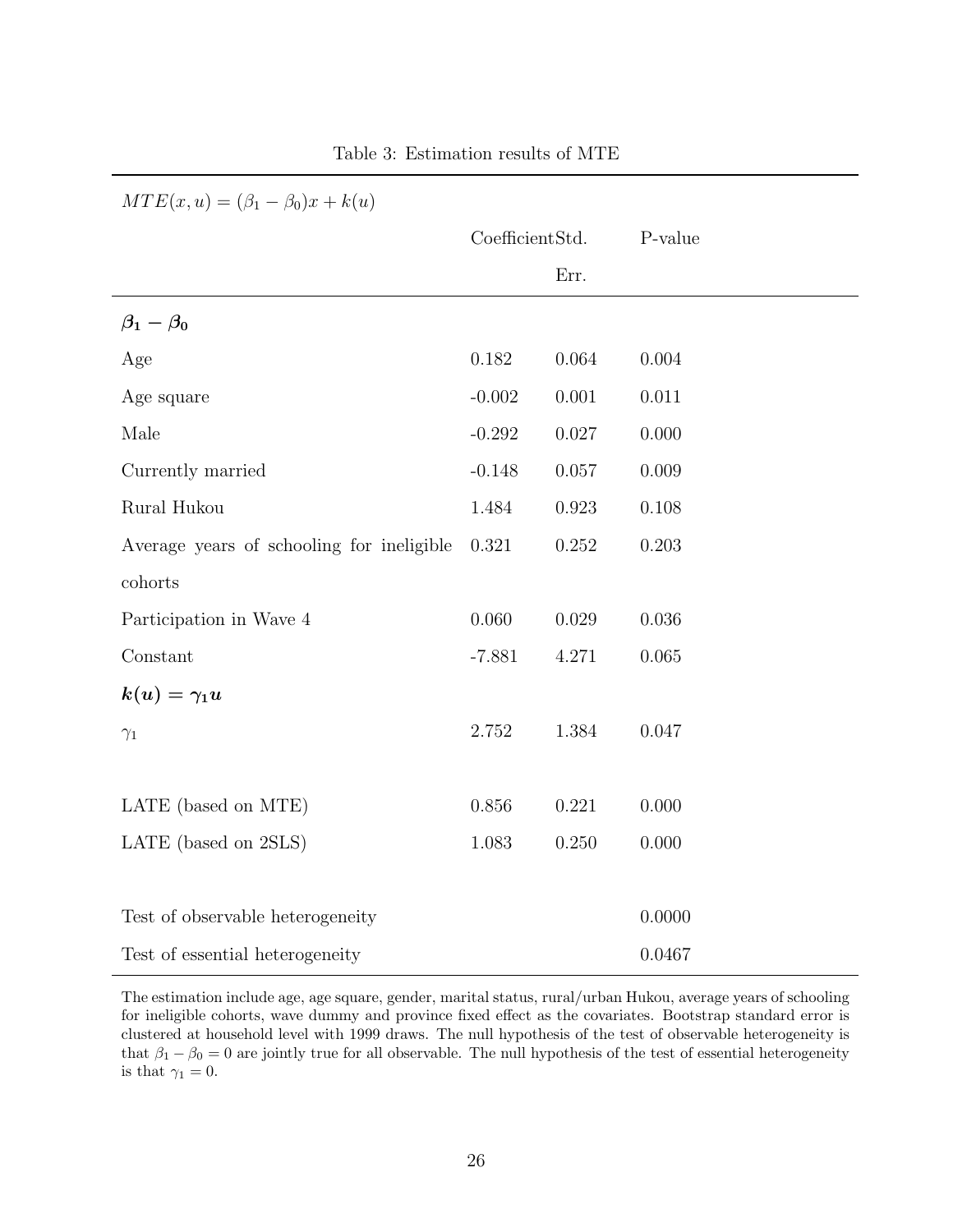<span id="page-27-0"></span>Table 4: The correlation between  $(\beta_1 - \beta_0)X$  and the propensity score from OLS

| $(\beta_1-\beta_0)X$                  |       |                 | Coef Std. Err. P-value 95% Conf. Interval |
|---------------------------------------|-------|-----------------|-------------------------------------------|
| Propensity score $-0.351$ 0.007 0.000 |       |                 | $\lceil -0.365, -0.337 \rceil$            |
| Constant                              | 0.164 | $0.004$ $0.000$ | $\left[0.155, 0.173\right]$               |

<span id="page-27-1"></span>Figure 4: Estimation results of MTE with different orders in the polynomial function  $k(u)$ .



- Baseline  $\cdots$  Polymonial with order 2 -- Polynomial with order 3

The polynomial relation between the unobserved resistance to treatment and MTE is based on Table [5](#page-30-0) while fixing all covariates at the sample averages. The baseline model specifies a polynomial with order 1.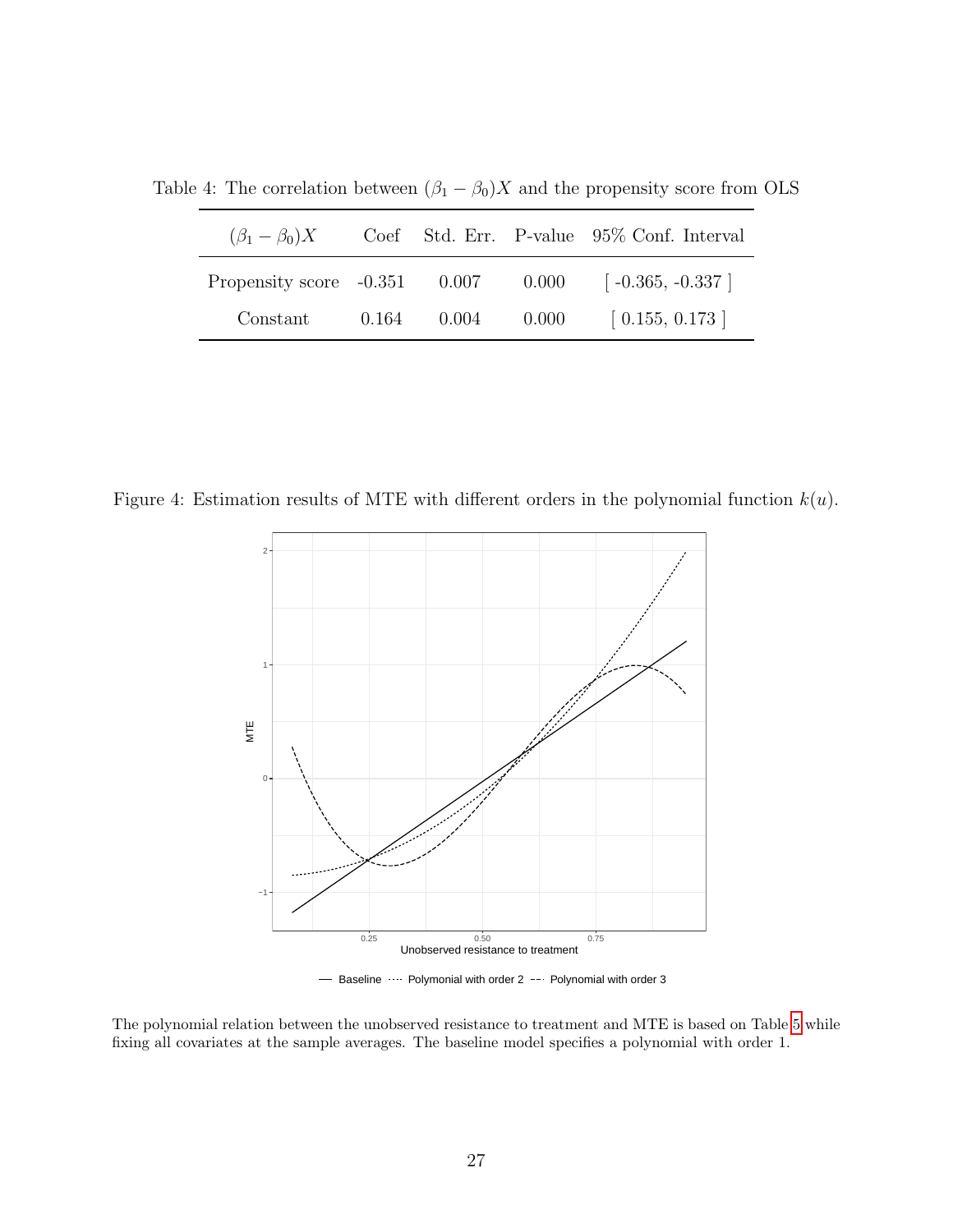$(k(u)$  as a polynomial function with order 1) and in the specification with  $k(u)$  as a polynomial function with order 2. But the MTE is no longer a monotonically increasing function of the unobserved resistance when specifying  $k(u)$  as a polynomial function with order 3. However, we can still draw the conclusion, to some extent, that the average return to education for individuals with relatively higher unobserved resistance is higher than it for those with relatively lower unobserved resistance. Specifically, I calculate the average of MTEs with the unobserved resistance  $u$  in the 4th quartile, i.e., the average return to education for those with the most 25% unobserved resistance, and compare it to the average MTE with the unobserved resistance in other quartiles. I test the hypothesis that the average return for individuals with the most 25% unobserved resistance is higher than it for other individuals (with unobserved resistance  $u \le 75\%$ , or with  $u \le 25\%$ , or with  $25\% \le u \le 75\%$ ). As shown in Table [5,](#page-30-0) we find that the average MTE with the most 25% unobserved resistance is significantly higher than it of all other groups in all scenarios except for one case.<sup>[17](#page-28-0)</sup> Overall, I find that the average return to education for individuals with the most 25% unobserved resistance is higher than it for other groups of individuals in most cases.

Second, the pattern of reverse selection on gains is also robust to alternative estimation approaches for MTE. Rather than specifying  $k(u)$  as a polynomial function, I estimate it semi-parametrically without assuming a parametric specification using Double Residual Regression [\(Robinson, 1988\)](#page-45-10). Moreover, I assume a joint normal distribution among unobservable  $U_0, U_1, U_D$ , which gives the analytic formula of  $k(u)$  as a function of parameters that can be estimated.[18](#page-28-1) Figure [5](#page-29-0) shows the estimated MTE as a function of the unobserved resistance. Similar to the baseline specification, we also find the reverse selection on gains, i.e., the return to education is larger for individuals with higher unobserved resistance.

<span id="page-28-0"></span><sup>&</sup>lt;sup>17</sup>When specifying  $k(u)$  as a polynomial function with order 3, I find that the average return to education for individuals with the most 25% unobserved resistance is significantly higher than it for all other individuals  $(u < 75\%)$  and for individuals with  $25\% \le u \le 75\%$ , though I cannot conclude that the average return for individuals with the least 25% unobserved resistance is lower than it for individuals with the most 25% unobserved resistance.

<span id="page-28-1"></span><sup>18</sup>See more details of these two estimation approaches in Appendix.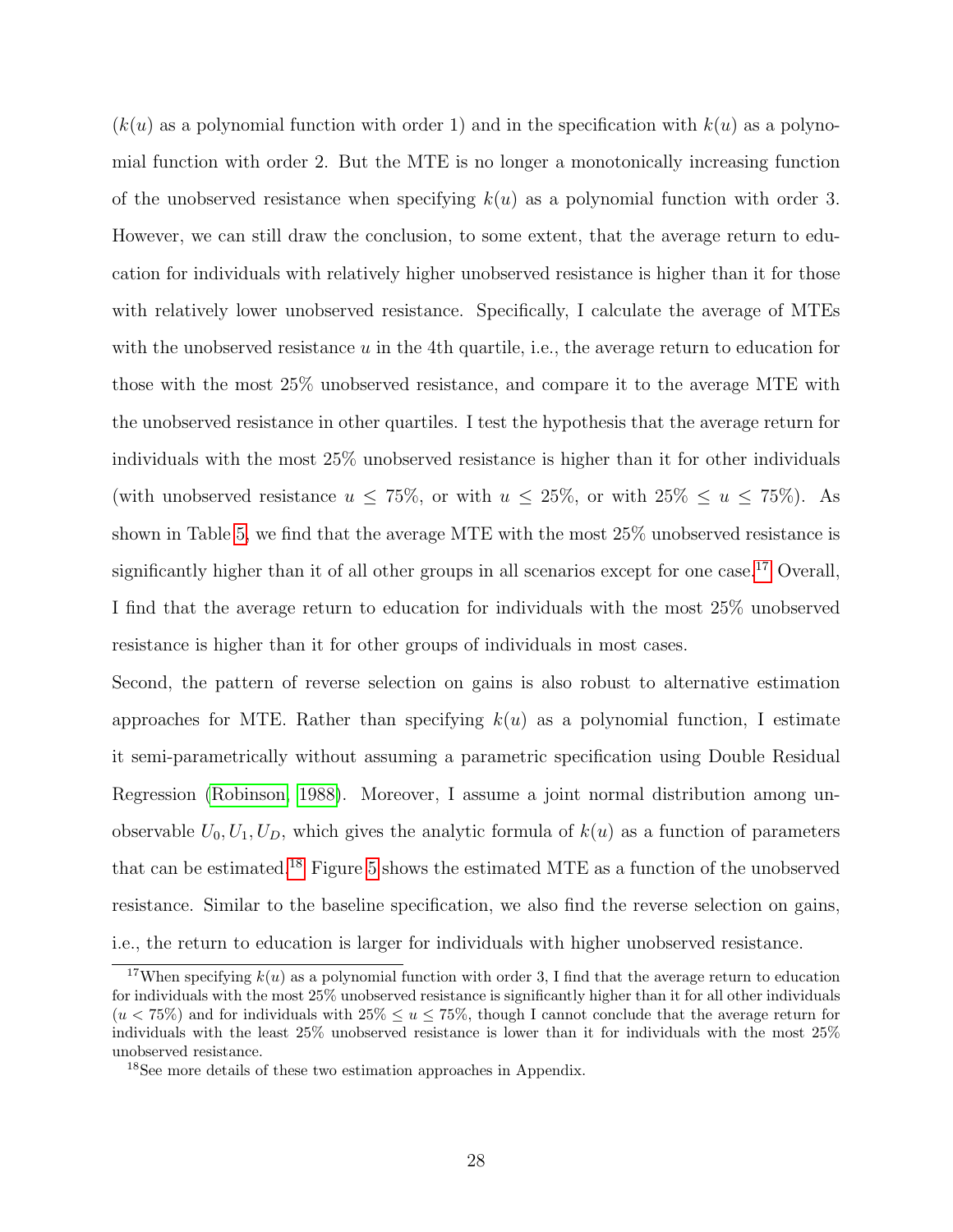

<span id="page-29-0"></span>Figure 5: Estimation results of MTE with alternative identification strategies on  $k(u)$ 

The baseline model specifies a polynomial with order 1. Semiparametric method does not assume the formula of  $K(u)$  which determines the relation between the unobserved resistance to treatment and the MTE. Normal method assumes a joint normal distribution among error terms  $U_0, U_1, V$ . See a more detailed discussion of these two alternative methods in Appendix.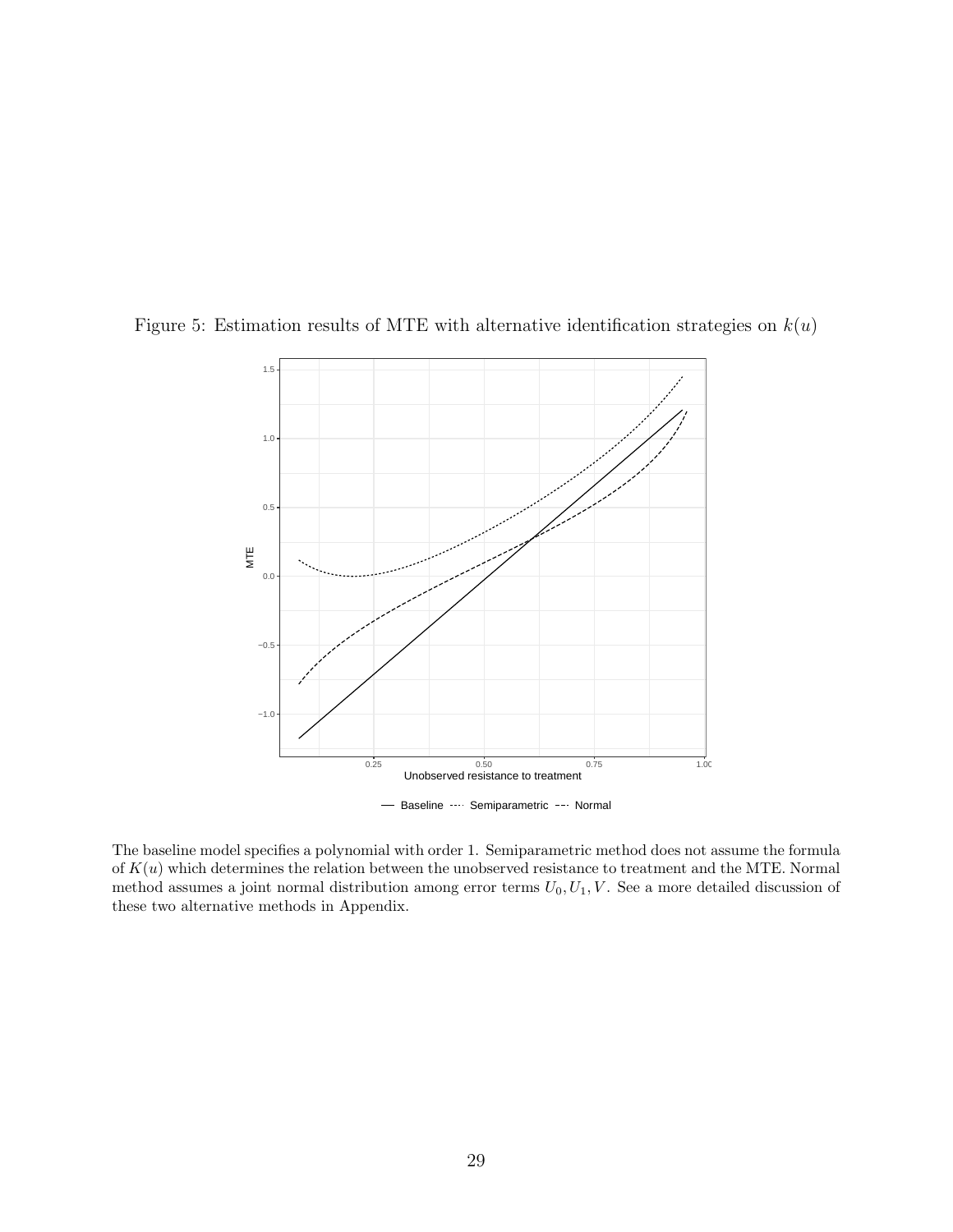<span id="page-30-0"></span>

| $MTE(x, u) = (\beta_1 - \beta_0)x + k(u)$                 |                 |           |            |  |  |  |  |  |
|-----------------------------------------------------------|-----------------|-----------|------------|--|--|--|--|--|
|                                                           | <b>Baseline</b> | Quadratic | Cubic      |  |  |  |  |  |
| $k(u) = \sum_{i=1}^{p} \gamma_i u^i, \ p \in \{1, 2, 3\}$ |                 |           |            |  |  |  |  |  |
| $\gamma_1$                                                | $2.752**$       | $-0.281$  | $-16.294*$ |  |  |  |  |  |
|                                                           | (1.384)         | (2.486)   | (9.525)    |  |  |  |  |  |
| $\gamma_2$                                                |                 | 3.451     | $37.425*$  |  |  |  |  |  |
|                                                           |                 | (2.456)   | (19.677)   |  |  |  |  |  |
| $\gamma_3$                                                |                 |           | $-22.056*$ |  |  |  |  |  |
|                                                           |                 |           | (12.823)   |  |  |  |  |  |
|                                                           |                 |           |            |  |  |  |  |  |
| Test of observable heterogeneity                          | 0.0000          | 0.0000    | 0.0000     |  |  |  |  |  |
| Test of essential heterogeneity                           | 0.0467          | 0.0572    | 0.0297     |  |  |  |  |  |
|                                                           |                 |           |            |  |  |  |  |  |
| $MTE_{O4} > MTE_{O123}$                                   | 0.0197          | 0.0070    | 0.0852     |  |  |  |  |  |
| $MTE_{O4} > MTE_{O23}$                                    | 0.0193          | 0.0069    | 0.0680     |  |  |  |  |  |
| $MTE_{O4} > MTE_{O1}$                                     | 0.0229          | 0.0113    | 0.1381     |  |  |  |  |  |

Table 5: Estimation results of MTE

All estimations include age, age square, gender, marital status, rural/urban Hukou, average years of schooling for ineligible cohorts, wave dummy and province fixed effect as the covariates. Bootstrap standard error is clustered at household level with 1999 draws. The null hypothesis of the test of observable heterogeneity is that  $\beta_1 - \beta_0 = 0$  are jointly true for all observable. The null hypothesis of the test of essential heterogeneity is that  $\gamma_1 = \gamma_2 = \gamma_3 = 0$ .  $MTE_{Q1} \equiv \frac{1}{26-k} \sum_{i=k}^{25} MTE(u=i)$  where k is the smallest u that satisfies the common support assumption;  $MTE_{Q23} \equiv \frac{1}{50} \sum_{i=26}^{75} MTE(u=i)$ ;  $MTE_{Q123} \equiv \sum_{i=k}^{75} MTE(u=i)$  where k is the smallest u that satisfies the common support assumption;  $MTE_{Q4} \equiv \sum_{i=76}^{K} MTE(u=i)$  where  $K$  is the largest  $u$  that satisfies the common support assumption.

Last, I check the sensitivity of the estimation results based on Table [3](#page-26-0) with two alternative specifications. The first is to control the One Child Policy (OCP) implemented after 1978 with differential enforcement strictness across regions. The OCP is shown to have an effect on multiple outcomes, including labor market outcomes of children [\(Ebenstein](#page-43-8) [\(2010\)](#page-43-8)), which makes OCP a possible confounding policy in this study. I, therefore, control for the strictness of OCP by adding two measures regarding the fines and premium of excess fertility at province level from [Ebenstein](#page-43-8) [\(2010\)](#page-43-8): the amount of the fine and the duration of the fine. The second alternative specification is to deal with the concern that children may not completely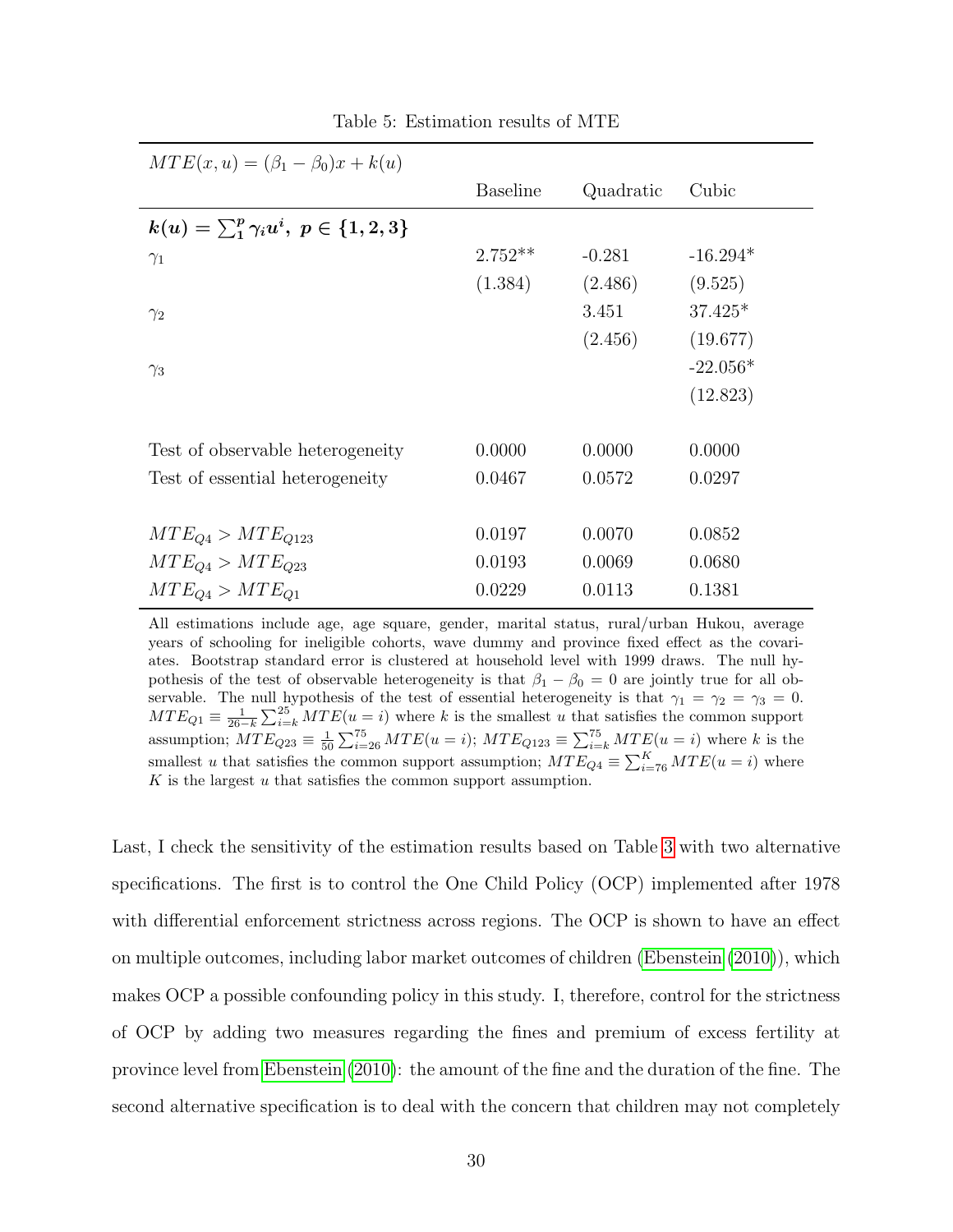<span id="page-31-1"></span>

| $MTE(x, u) = (\beta_1 - \beta_0)x + k(u)$ |          |                               |                |  |  |  |  |  |
|-------------------------------------------|----------|-------------------------------|----------------|--|--|--|--|--|
|                                           | (1)      | (2)                           | (3)            |  |  |  |  |  |
| $k(u)=\gamma u$                           |          |                               |                |  |  |  |  |  |
| $\gamma_1$                                |          | $2.752**$ $2.687**$ $2.797**$ |                |  |  |  |  |  |
|                                           | (1.384)  | (1.370)                       | (1.397)        |  |  |  |  |  |
|                                           |          |                               |                |  |  |  |  |  |
| Control for OCP                           | $\rm No$ | $\rm No$                      | Yes            |  |  |  |  |  |
| Alternative measure for the exposure      | $\rm No$ | Yes                           | N <sub>o</sub> |  |  |  |  |  |
|                                           |          |                               |                |  |  |  |  |  |
| Test of observable heterogeneity          | 0.0000   | 0.0000                        | 0.0000         |  |  |  |  |  |
| Test of essential heterogeneity           | 0.0467   | 0.0500                        | 0.0452         |  |  |  |  |  |

Table 6: Estimation results of MTE

All estimations include age, age square, gender, marital status, rural/urban Hukou, average years of schooling for ineligible cohorts, wave dummy and province fixed effect as the covariates. Bootstrap standard error is clustered at household level with 1999 draws. The null hypothesis of the test of observable heterogeneity is that  $\beta_1 - \beta_0 = 0$  are jointly true for all observable. The null hypothesis of the test of essential heterogeneity is that  $\gamma_1 = 0$ . Column (1) refers to the main specification.

abide by the compulsory education law, especially for the marginally affected cohorts. To deal with this compliance issue, I winsorize the instrument such that the exposure is zero when  $Z$ , the exposure defined in Equation [14,](#page-15-1) is no larger than 0.3, i.e., the new instrument  $Z_{new} = Z$  when  $Z \geq 0.4$  and  $Z_{new} = 0$  when  $Z \leq 0.3$ .<sup>[19](#page-31-0)</sup> Table [6](#page-31-1) shows that the significantly positive  $\gamma$ , namely the reverse selection on gains, is still robust with the two alternative specifications.

<span id="page-31-0"></span><sup>19</sup>The compulsory education in China includes 6-year primary school and 3-year middle. Therefore, setting the exposure defined in Equation [14](#page-15-1) that is smaller than 0.3 to zero indicates that the individuals who have finished primary school is not going to continue their high school education even if required to do so.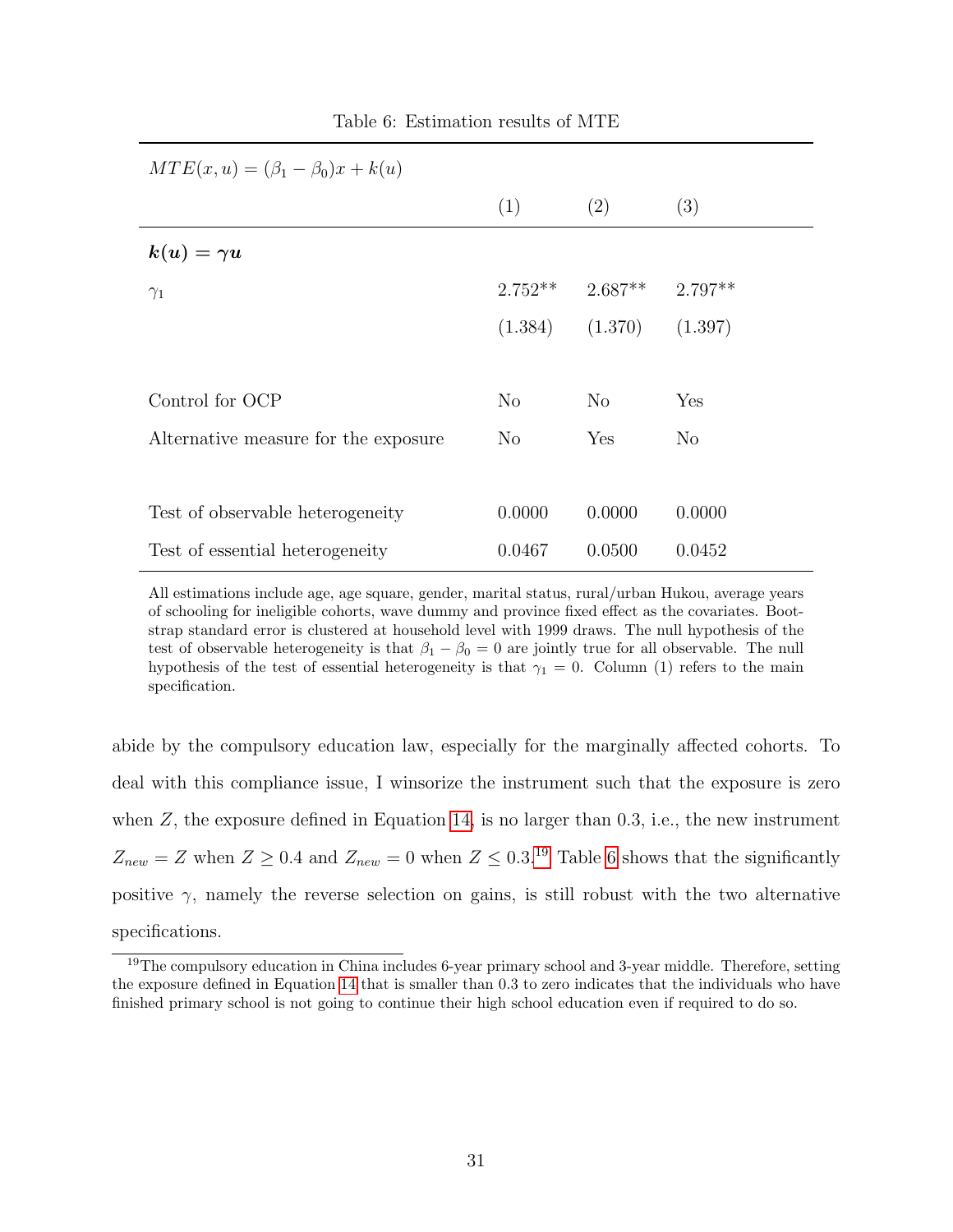## 6 Interpretation

The analysis above shows that individuals who are less likely to obtain post-compulsory education have higher returns to education. This reverse selection on gains is contrary to the finding of most studies that individuals are selected to post-compulsory education based on their gains. What then explains this reverse selection on gains? The hypothesis from this paper is that larger returns to education are driven by the lower wages in the untreated state (without the education), whereas wages are more homogeneous in the treated state (after education). At the post-compulsory education level, especially high school, children's enrollment in school can be considerably affected by factors other than individuals' interest (return to education), including family budget constraints and the belief in the return to education. The disadvantage in these background factors, such as limited financial support from parents or having information deficit, can hinder the enrollment of high school or any further program and lead to lower wages without education. Fortunately, after obtaining the education signaling one's ability on the labor market, wages become more homogeneous, thus indicating higher returns for those less likely to get post-compulsory education.

If the hypothesis is true, we are expected to find the distribution of wage is unequal before obtaining the education, and it becomes more even after getting the education. By adopting the control function estimator described in [Heckman and Vytlacil](#page-44-8) [\(2007\)](#page-44-8), Figure [6](#page-33-0) shows the potential wage (in logarithm) when treated (obtain post-compulsory education) and untreated (without post-compulsory education). A decreasing potential wage in the untreated group  $E(Y_0|U_D)$  reveals that a lower wage is associated with the higher resistance to attaining post-compulsory education. Thus, individuals who are unlikely to have an education are with lower wages before getting an education. A near-to-flat potential wage in the treated group  $E(Y_1|U_D)$  shows that the potential wage is near to a constant regardless of the resistance to the educational attainment, despite the slightly lower level at the extremely high resistance. Therefore, education acts as an equalizer reducing the gap in wage along the distribution of the resistance to educational attainment.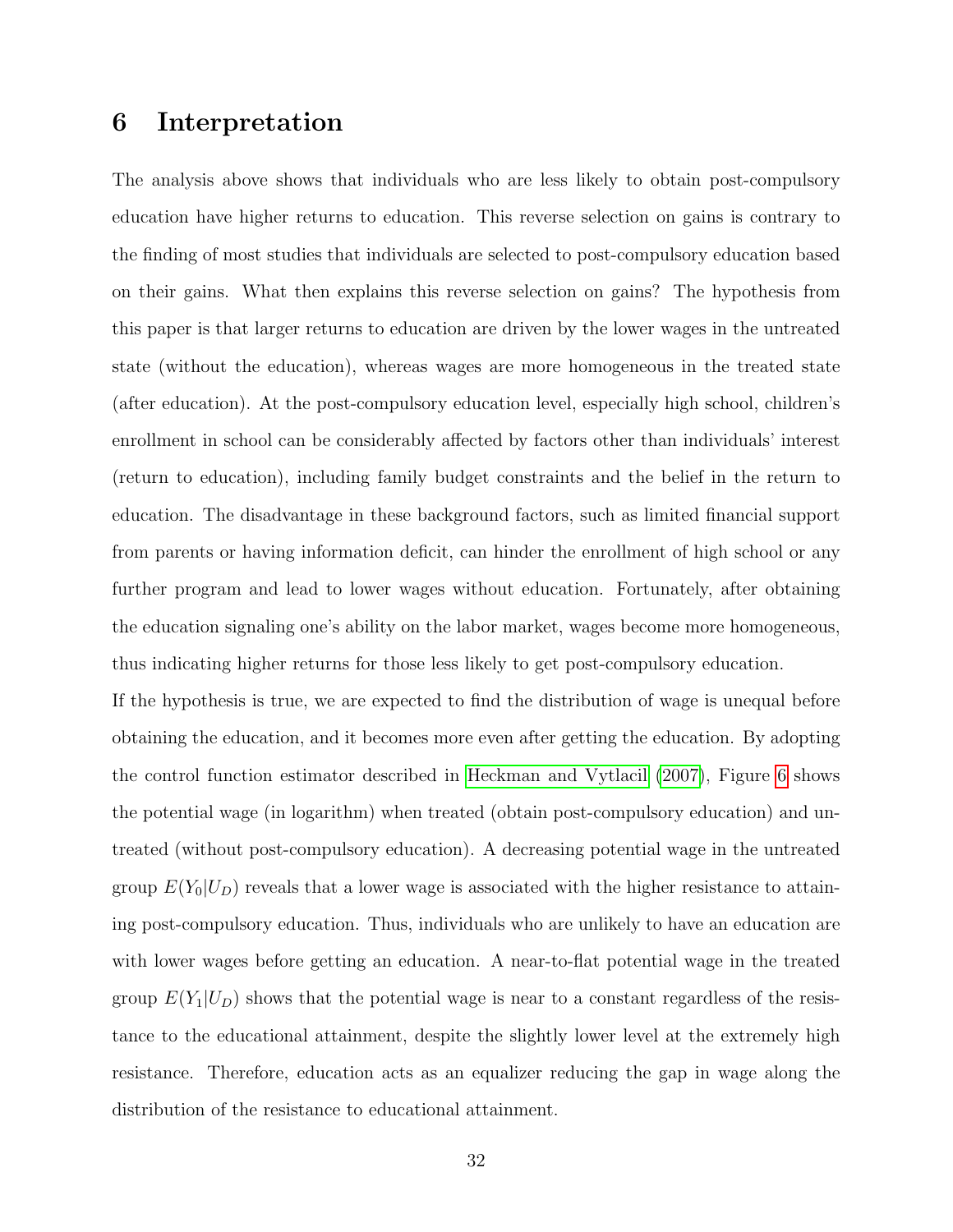Figure 6: Estimation results of MTE.

<span id="page-33-0"></span>

The linear relation between the unobserved resistance to treatment and MTE is assumed while fixing all covariates at the sample averages.

As additional evidence to support the hypothesis, I directly examine the relationship between the unobserved resistance and family background. When there is a negative relationship between the unobserved resistance and the indicator positively predicting family background, we can conclude that the individual with high unobserved resistance has a more disadvantaged family background. Therefore, I construct an indicator for the family background based on three variables: the educational attainment of the parent (whether obtaining at least a primary school degree), the top job position of the parent in his/her working expe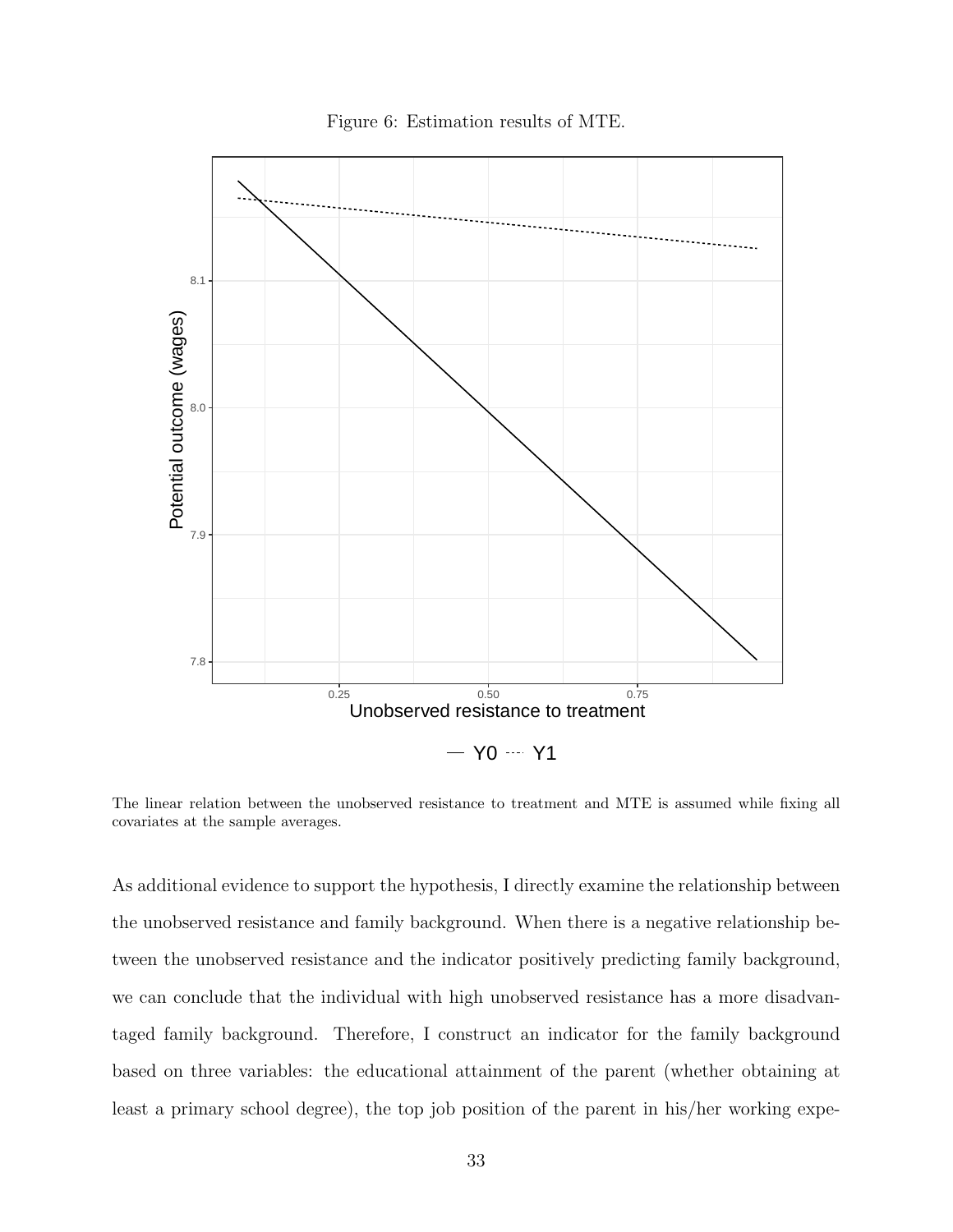rience (whether it is non-farmer), and Hukou status of the parent (whether registering an urban Hukou). I use the product of these three binary variables as an indicator to measure the background of mother and father separately. Finally, I use the product of the two binary indicators to measure the background of the family such that a lower level indicates a more disadvantaged family background.

Figure [7](#page-34-0) shows the relation between the family background indicator and the unobserved resistance. We can find that regardless of the treatment group (with/out education), the higher unobserved resistance is with a lower level of the family background, i.e., the individual who is less likely to obtain the education because of higher unobserved resistance is also more likely to have a disadvantaged family background. Figure [8](#page-35-0) shows the result by parents, and we can find that the higher resistance is also with a lower level of background indicator by parents in all cases except for the case for the untreated group for father.

<span id="page-34-0"></span>

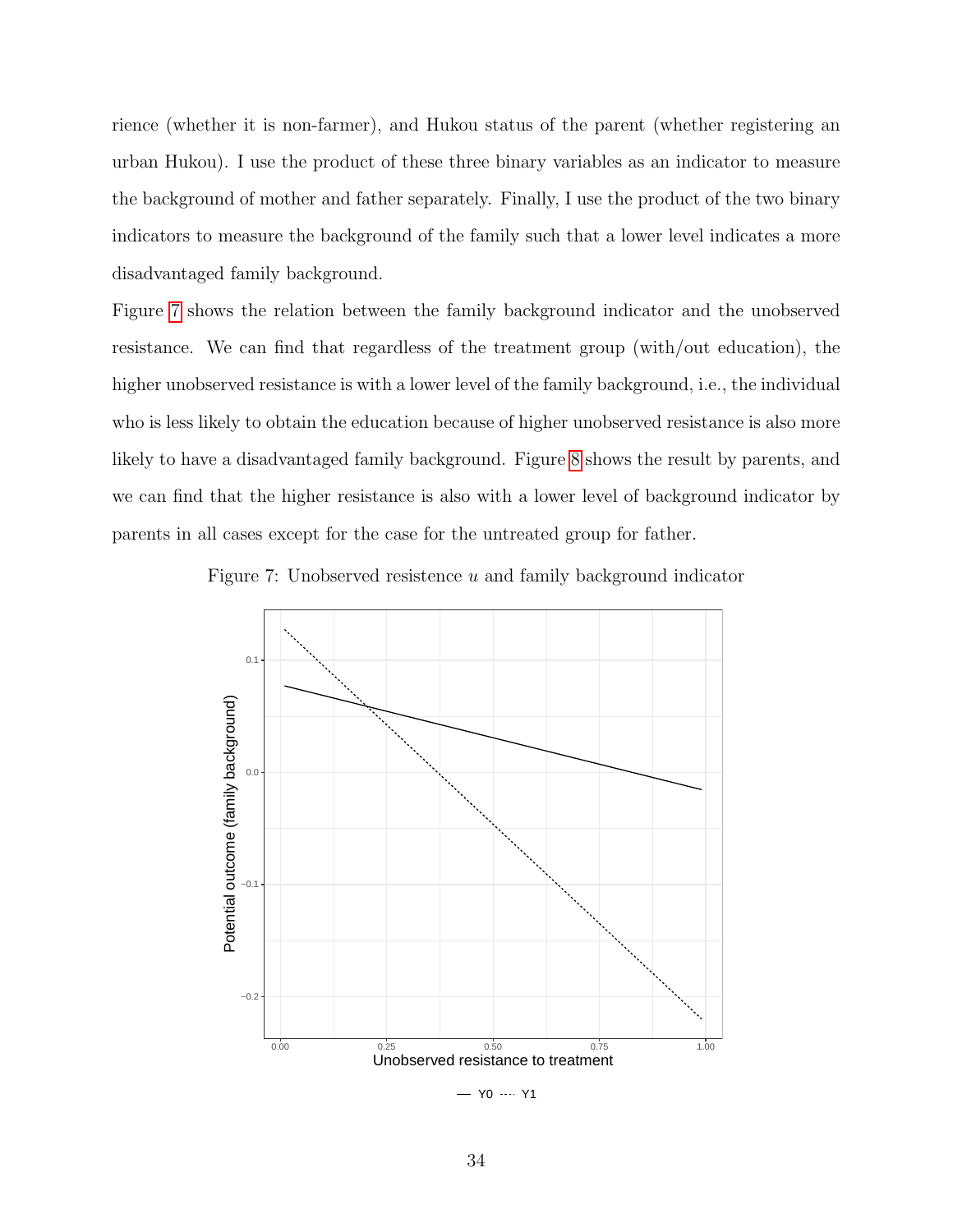

<span id="page-35-0"></span>Figure 8: Unobserved resistence  $u$  and family background indicator by parents

## 7 Conclusion

This paper assesses the heterogeneity in return to education (high school degree or above) by estimating marginal treatment effects. The returns to education are heterogeneous with respect to the observed characteristics. When summarizing the likelihood to obtain education by the propensity score explained by the observable, I find individuals who have a lower probability of getting an education have larger returns. The heterogeneous with respect to the unobserved characteristics reinforce the finding: individuals with higher unobserved resistance to education, thus less likely to obtain the education, have higher returns to education. Overall, I find the negative relation between the return to education and the likelihood to attain the education, namely reverse selection on gains.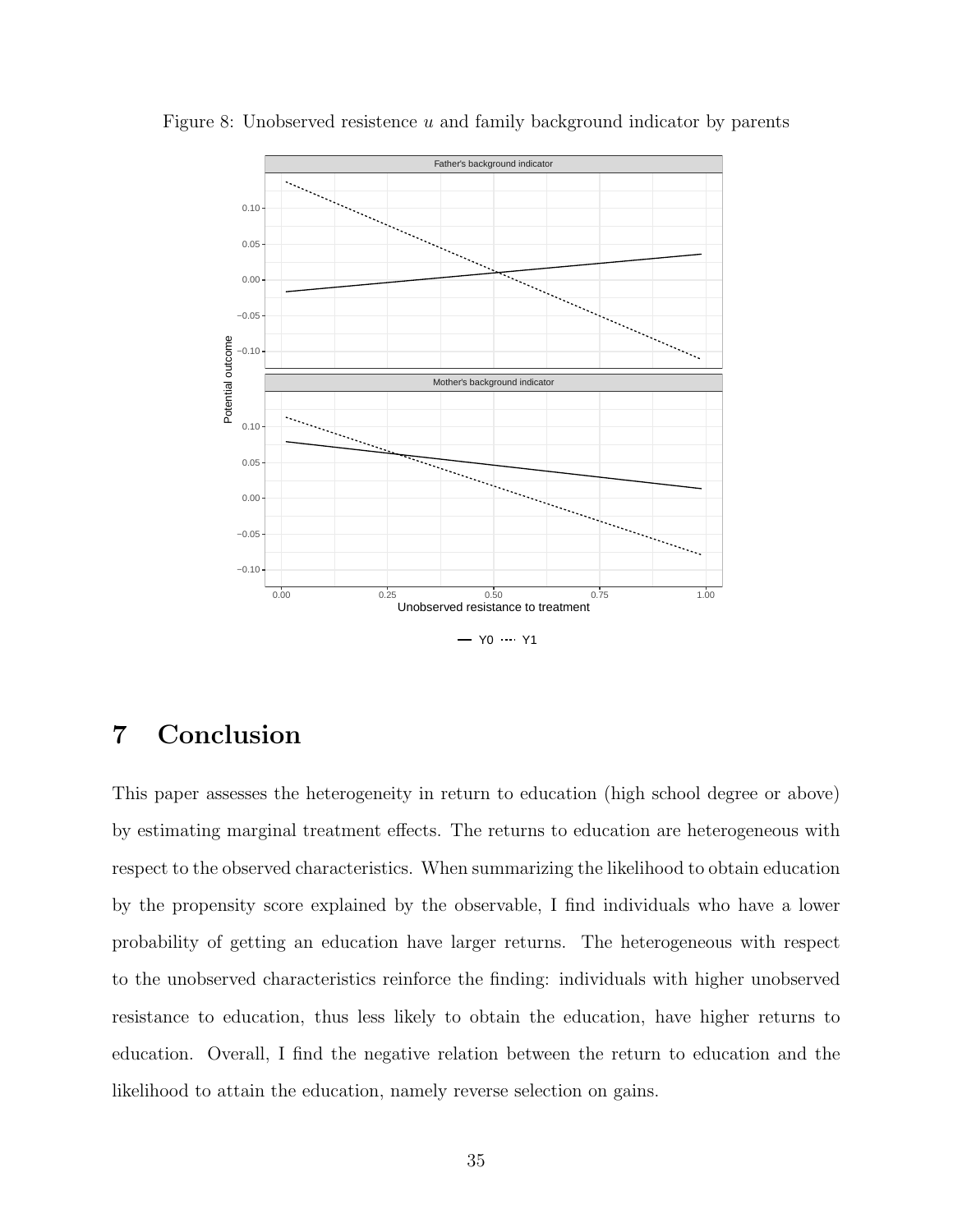The pattern of the return to education raises a question, why do the individuals less likely to get post-compulsory education have higher returns? The hypothesis in this study is that the individuals who have higher resistance to educational attainment have lower wages in an untreated state (without post-compulsory education) because of their disadvantaged backgrounds. Education acts as an Equalizer reducing the income gap between different groups of people. Moreover, I also provide evidence that the individuals with higher resistance to post-compulsory education are disproportionately drawn from disadvantaged family backgrounds.

Overall, the results suggest that the enrollment decision on post-compulsory education can be influenced by factors other than an individual's return in China, which differs from when individuals make schooling decisions to maximize their utility (wage). The reverse selection on gains also suggests that the post-compulsory education may not sufficiently reach individuals who would benefit the most from the program. Therefore, this paper provides evidence to support the policies on education (recently published by the government) that prioritize the children who face high costs to get access to basic education or from poor families. Subsidizing these hard-to-reach children or encouraging them to pursue a high school degree or even above (e.g., by informing the benefit of education) could also be economically efficient and help alleviate the income gap, which is the essential goal of many policies recently. However, what may come with aiming at the hard-to-reach children is the higher cost to bring them back to school as they may live in remote areas to the closest school, or their parents may have a higher resistance to let the children get high school education or even above.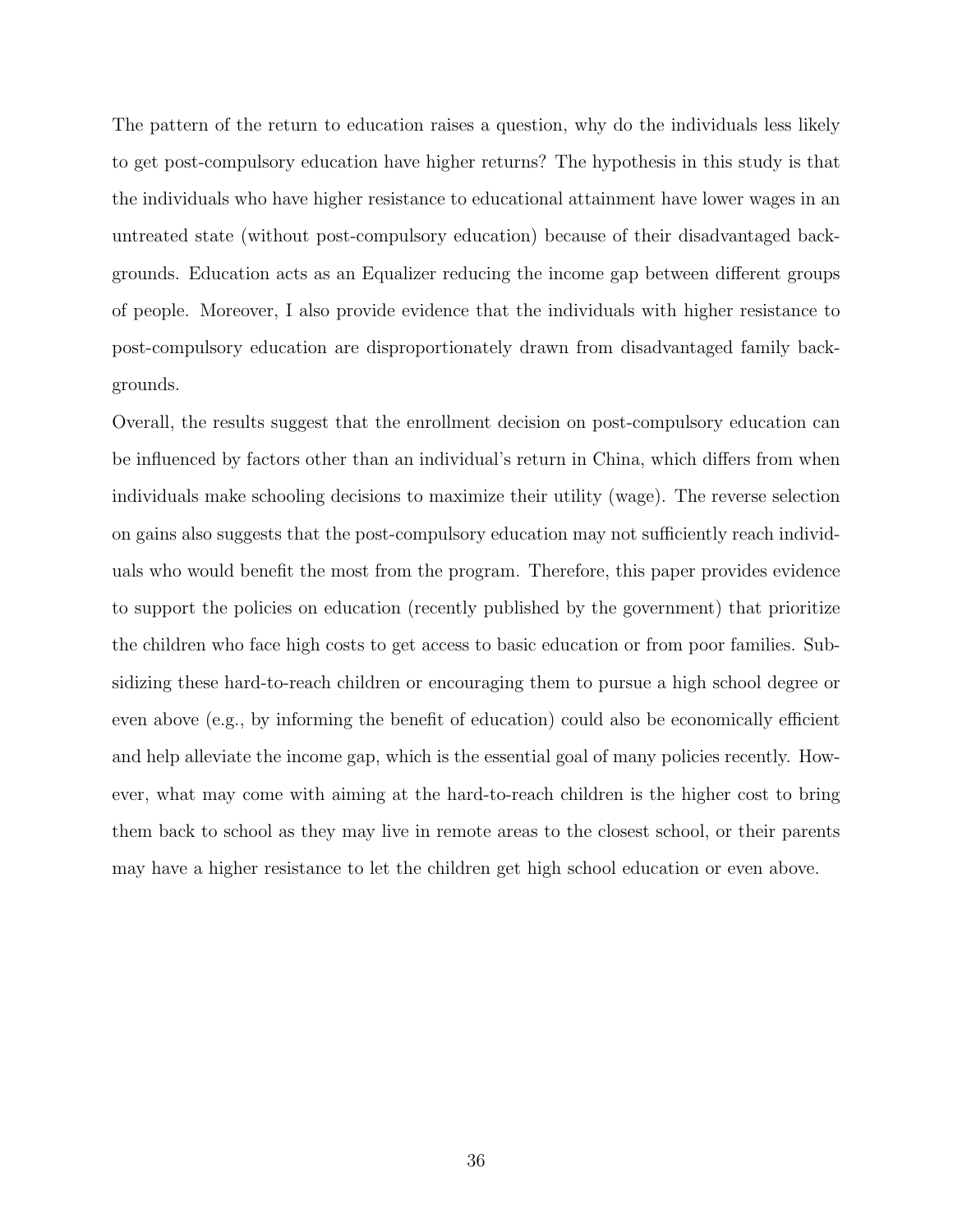# Appendices

## <span id="page-37-0"></span>A Effective years of the law

| Province       | Law effect year | First eligible birth cohort |
|----------------|-----------------|-----------------------------|
|                |                 |                             |
| <b>Beijing</b> | 1986            | 1971                        |
| Tianjin        | 1987            | 1972                        |
| Hebei          | 1986            | 1971                        |
| Shanxi         | 1986            | 1971                        |
| Inner Mongolia | 1988            | 1974                        |
| Liaoning       | 1986            | 1971                        |
| Jilin          | 1987            | 1972                        |
| Heilongjiang   | 1986            | 1971                        |
| Shanghai       | 1985            | 1970                        |
| Jiangsu        | 1987            | 1972                        |
| Zhejiang       | 1986            | 1970                        |
| Anhui          | 1987            | 1972                        |
| Fujian         | 1989            | 1973                        |
| Jiangxi        | 1986            | 1971                        |
| Shandong       | 1987            | 1972                        |
| Henan          | 1987            | 1972                        |
| Hubei          | 1987            | 1972                        |
| Hunan          | 1991            | 1976                        |
| Guangdong      | 1987            | 1972                        |
| Guangxi        | 1991            | 1976                        |
| Chongqing      | 1986            | 1971                        |
| Sichuan        | 1986            | 1971                        |
| Guizhou        | 1988            | 1973                        |
| Yunnan         | 1987            | 1972                        |
| Shaanxi        | 1988            | $1972\,$                    |
| Gansu          | 1991            | 1976                        |
| Qinghai        | 1988            | 1974                        |
| Xinjiang       | 1988            | 1973                        |

Table 7: Implementation of compulsory education by provinces

Year of implementation of the compulsory education is collected by [Ma \(2019\)](#page-44-7) retrievrear of implementation of the compulsory squication is collected by Ma (2019) retrieving the information from China's National People's Congress and Chinese Laws and Regulations Information Database. The majority provinces and municipalities set the age of compulsory education to be from six to fifteen years old with exceptions in some poor areas where the eligible age can be from seven to sixteen.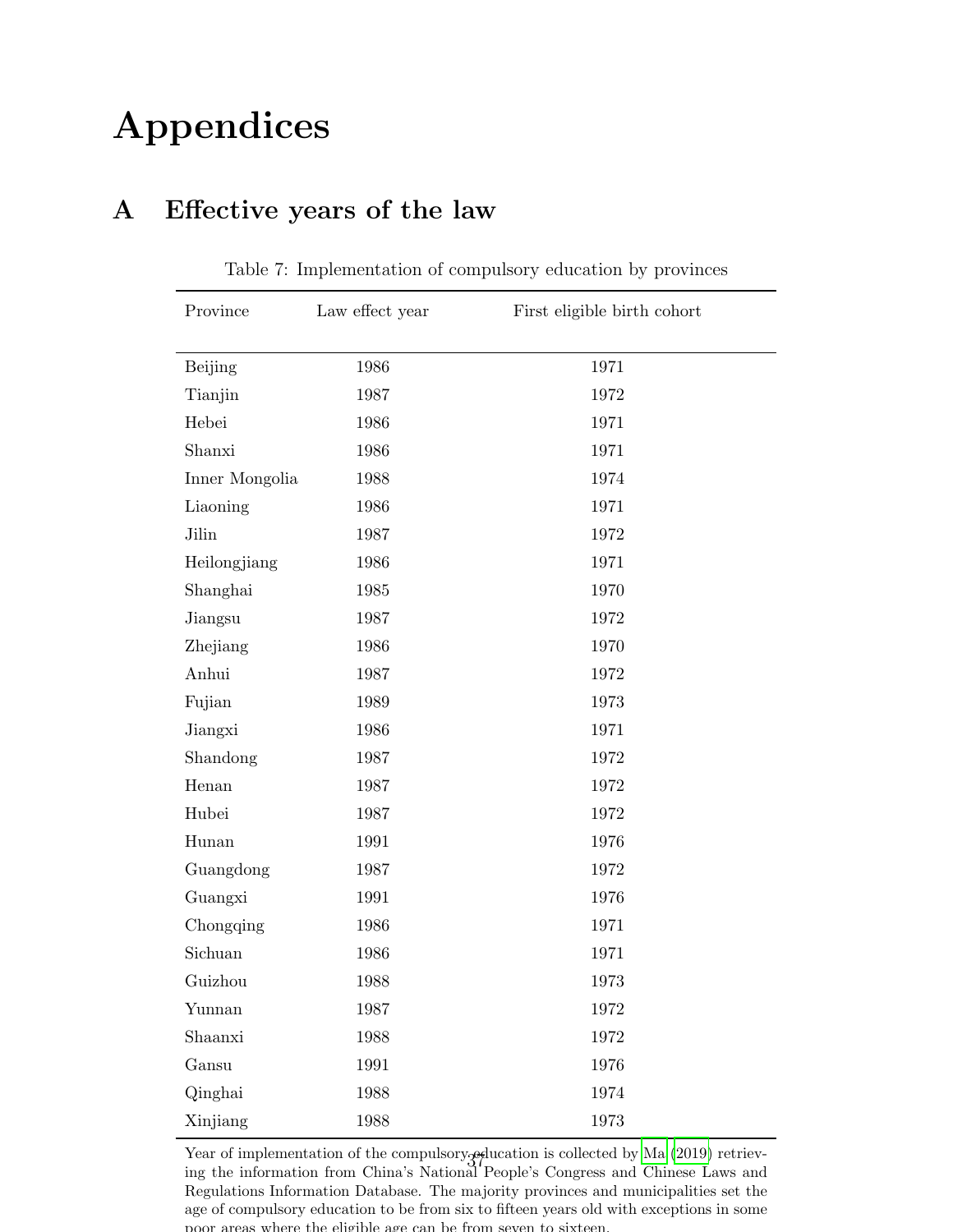## B Sample restriction

#### B.1 Migration across provinces

I drop 7,610 observations of individuals who migrate across provinces from 260,195 individualyear observations from waves 3 and 4. To verify that someone ever migrates across provinces, I need to know the province where the respondent lived during the school ages and the province the respondent currently lives in. However, there is no information on the provinces where respondents lived when they were during the school ages. I proxy this information by the province documented by Hukou. Hukou is a system of household registration in China, and the location documented by the initial Hukou (when born) is based on parents' Hukou. Moreover, the location documented by Hukou is one of the crucial criteria to get access to the local welfare system and public education. So the province documented by Hukou can proxy the province where respondents were during school ages if there is no change in Hukou or only change within the province. Registering Hukou to another province is rather difficult, especially for those whose destinations are large cities, given the rigid Hukou regulation in China. However, cross-province migration and changing Hukou have become easier for respondents in the sample recently (aged between 31 and 47 in 2015 or 2017). To further validate the usage of the province documented by Hukou, I drop the respondents who changed their Hukou to another province.

One limitation of this approach is that the information on Hukou history is only available for respondents participating in wave 4. Therefore, I cannot drop respondents who only participated in wave 3 and changed their Hukou to another province. However, I argue that the proportion of these respondents is expected to be limited (about 2%). About 30% of the observations in the sample for analysis are respondents who only participate in wave 3. Around 7% of the respondents who participate in wave 4 report registering their Hukou to another province. If the migration pattern is similar in wave 3 and 4, around  $30\% \times 7\% = 2.1\%$  of respondents in the sample register their Hukou to another province.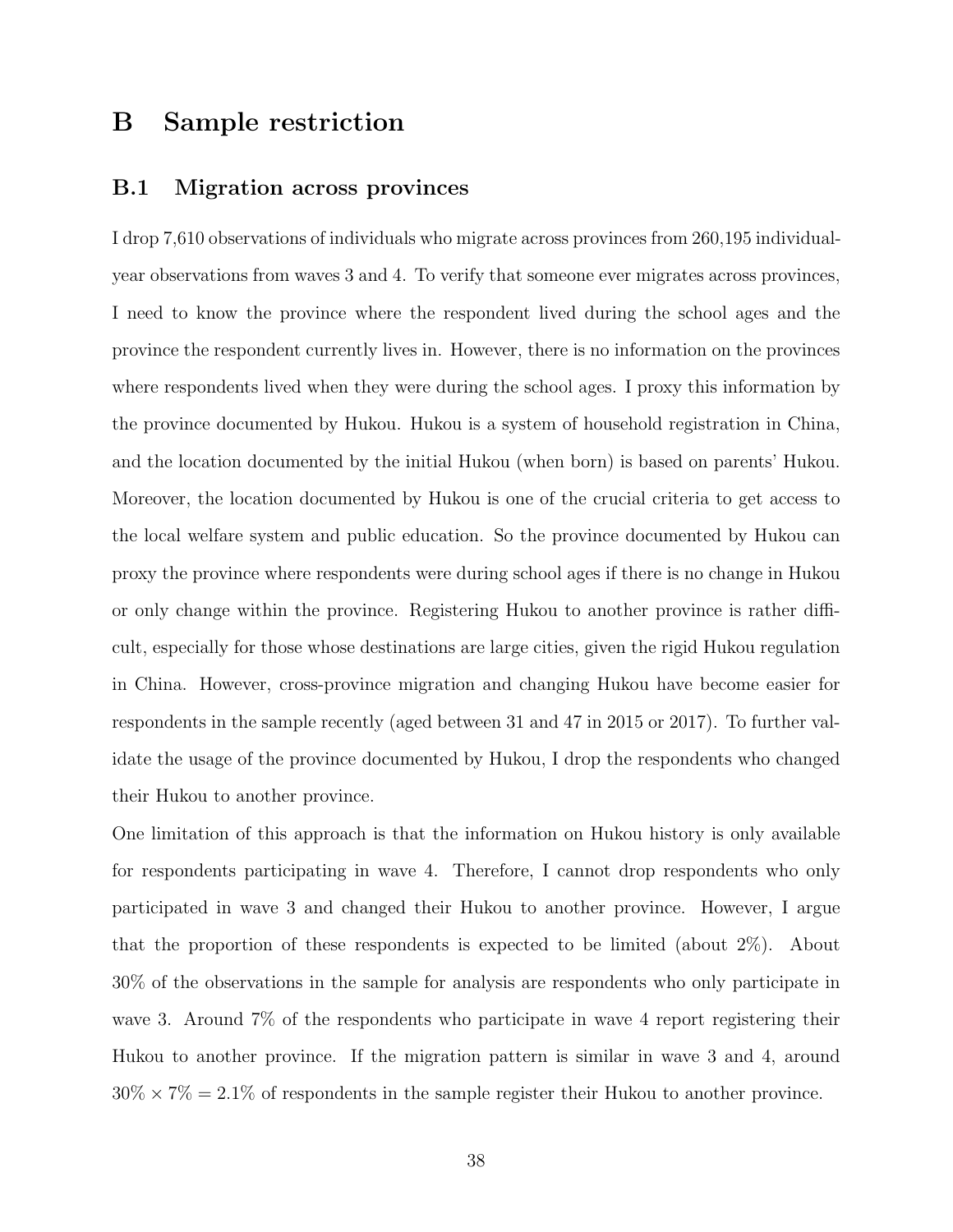#### B.2 Migration across provinces

There are two main reasons for the missing information on salary: (1) respondents do not work for any paid work (2) respondents are agricultural workers or self-employed. Table [8](#page-39-0) shows the correlation between sample selection and the instrumental variable. Column (1) shows that we do not find evidence that the instrument is correlated with the probability that the observation is trimmed due to missing information on salary. Columns (2) and (3) reinforce the conclusion that there is a small and insignificant correlation between the instrument and the probability that the salary is missing because of the work type (agricultural workers or self-employed) and employment status (whether work for any paid job).

<span id="page-39-0"></span>

|              | (1)     | $\left( 2\right)$                                          | (3)     |  |  |
|--------------|---------|------------------------------------------------------------|---------|--|--|
|              |         | Trimming (Overall) Trimming (Work type) Trimming (No work) |         |  |  |
|              |         |                                                            |         |  |  |
| Exposure     | 0.004   | 0.008                                                      | 0.007   |  |  |
|              | (0.025) | (0.028)                                                    | (0.025) |  |  |
|              |         |                                                            |         |  |  |
| Observations | 52,842  | 41,942                                                     | 35,049  |  |  |
| P-value      | 0.881   | 0.760                                                      | 0.780   |  |  |

Table 8: Sample restriction and instrument

Robust standard errors in parentheses are clustered at household level. Control variables are the same as the main specification for analysis. Trimming (Overall) is an indicator that equals 1 if the information of salary is missing and 0 otherwise. Trimming (Work type) is an indicator that equals 1 if the missing salary is due to doing agricultural work or being self-employed and 0 if salary is non-missing. Trimming (No work) is an indicator that equals 1 if the missing salary is due to not doing paid job and 0 if salary is non-missing.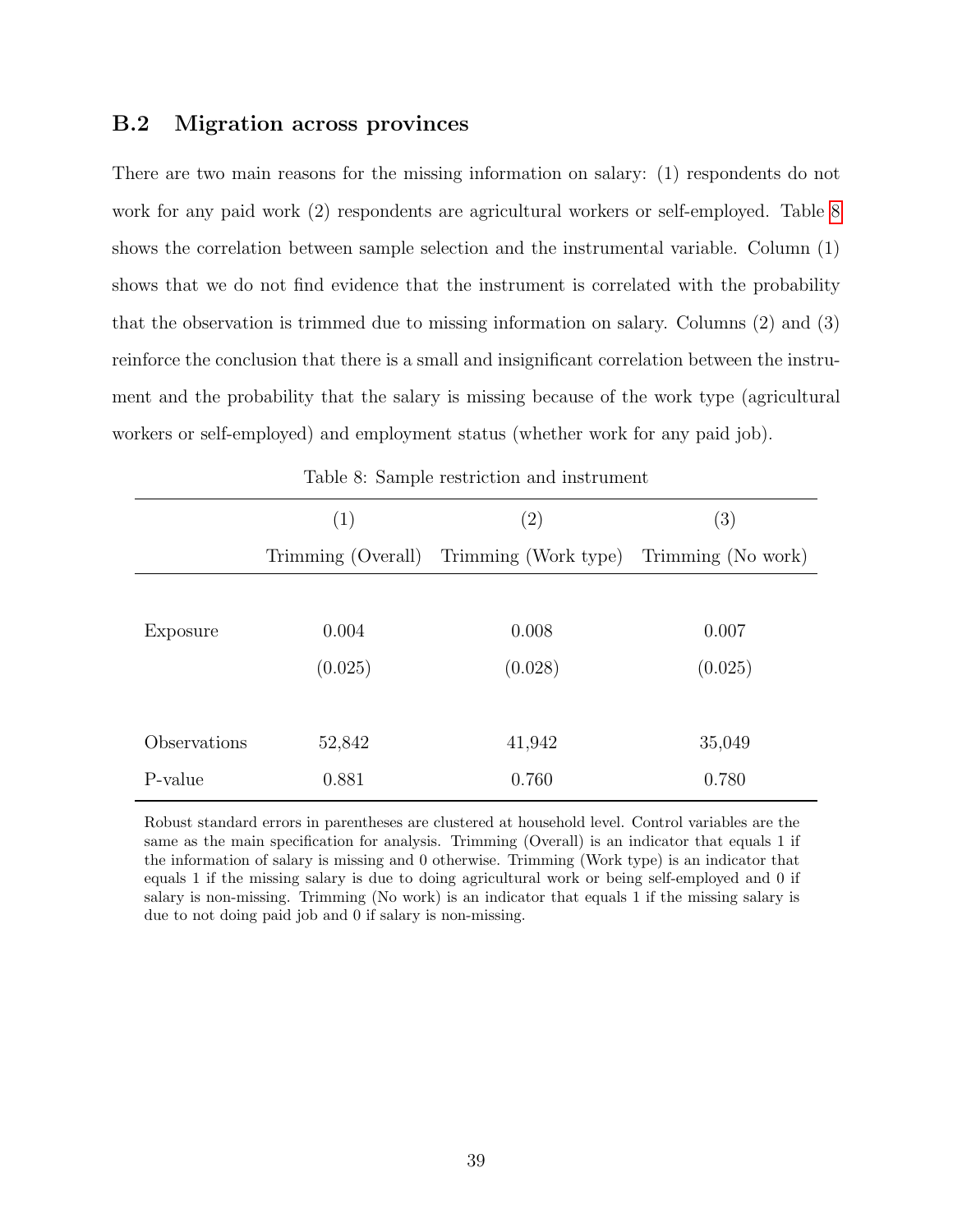## C Frequency distribution of instrument  $Z$  by ages

<span id="page-40-0"></span>

| $Z_0$<br>Age | $\boldsymbol{0}$ | 0.1              | $\rm 0.2$        | 0.3              | 0.4              | 0.5              | 0.6              | 0.7              | 0.8              | 0.9              | $\mathbf{1}$     | Total  |
|--------------|------------------|------------------|------------------|------------------|------------------|------------------|------------------|------------------|------------------|------------------|------------------|--------|
| $31\,$       | $\boldsymbol{0}$ | $\boldsymbol{0}$ | $\boldsymbol{0}$ | $\boldsymbol{0}$ | $\boldsymbol{0}$ | $\boldsymbol{0}$ | $\boldsymbol{0}$ | 11               | $\boldsymbol{0}$ | 87               | 1,386            | 1,484  |
| $32\,$       | $\boldsymbol{0}$ | $\boldsymbol{0}$ | $\boldsymbol{0}$ | $\boldsymbol{0}$ | $\boldsymbol{0}$ | $\boldsymbol{0}$ | $\bf 5$          | $\boldsymbol{0}$ | $79\,$           | $\boldsymbol{0}$ | 1,386            | 1,470  |
| $33\,$       | $\boldsymbol{0}$ | $\boldsymbol{0}$ | $\boldsymbol{0}$ | $\boldsymbol{0}$ | $\boldsymbol{0}$ | $13\,$           | $\boldsymbol{0}$ | $105\,$          | $\boldsymbol{0}$ | 69               | 1,270            | 1,457  |
| $34\,$       | $\boldsymbol{0}$ | $\boldsymbol{0}$ | $\boldsymbol{0}$ | $\boldsymbol{0}$ | $8\,$            | $\boldsymbol{0}$ | 73               | $\boldsymbol{0}$ | $71\,$           | $54\,$           | 1,259            | 1,465  |
| 35           | $\boldsymbol{0}$ | $\boldsymbol{0}$ | $\boldsymbol{0}$ | $\sqrt{3}$       | $\boldsymbol{0}$ | 79               | $\boldsymbol{0}$ | 101              | $50\,$           | 328              | $\bf{972}$       | 1,533  |
| 36           | $\boldsymbol{0}$ | $\overline{0}$   | $\boldsymbol{9}$ | $\boldsymbol{0}$ | 76               | $\boldsymbol{0}$ | 102              | $55\,$           | 321              | 242              | 632              | 1,437  |
| 37           | $\boldsymbol{0}$ | 11               | $\boldsymbol{0}$ | 59               | $\boldsymbol{0}$ | 89               | $34\,$           | 318              | $253\,$          | $322\,$          | 243              | 1,329  |
| 38           | $\boldsymbol{9}$ | $\overline{0}$   | 69               | $\boldsymbol{0}$ | 101              | $50\,$           | 278              | 233              | 340              | 216              | 67               | 1,363  |
| $39\,$       | $8\,$            | 102              | $\boldsymbol{0}$ | 84               | $40\,$           | 330              | $271\,$          | 345              | 195              | $73\,$           | $\boldsymbol{0}$ | 1,448  |
| $40\,$       | 96               | $\boldsymbol{0}$ | $90\,$           | $62\,$           | 326              | $279\,$          | 303              | 201              | $70\,$           | $\boldsymbol{0}$ | $\boldsymbol{0}$ | 1,427  |
| 41           | 78               | 106              | 64               | 307              | 263              | 365              | 228              | $70\,$           | $\boldsymbol{0}$ | $\boldsymbol{0}$ | $\boldsymbol{0}$ | 1,481  |
| $42\,$       | $220\,$          | 57               | 359              | 292              | 363              | $224\,$          | $53\,$           | $\boldsymbol{0}$ | $\boldsymbol{0}$ | $\boldsymbol{0}$ | $\boldsymbol{0}$ | 1,568  |
| $43\,$       | 288              | 358              | 311              | 369              | 221              | 82               | $\boldsymbol{0}$ | $\boldsymbol{0}$ | $\boldsymbol{0}$ | $\boldsymbol{0}$ | $\boldsymbol{0}$ | 1,629  |
| $44\,$       | 654              | 294              | 379              | 242              | $77\,$           | $\boldsymbol{0}$ | $\boldsymbol{0}$ | $\boldsymbol{0}$ | $\boldsymbol{0}$ | $\boldsymbol{0}$ | $\boldsymbol{0}$ | 1,646  |
| $45\,$       | 1,052            | 458              | 238              | 68               | $\boldsymbol{0}$ | $\boldsymbol{0}$ | $\boldsymbol{0}$ | $\overline{0}$   | $\boldsymbol{0}$ | $\boldsymbol{0}$ | $\boldsymbol{0}$ | 1,816  |
| $46\,$       | 1,302            | $255\,$          | 81               | $\boldsymbol{0}$ | $\boldsymbol{0}$ | $\boldsymbol{0}$ | $\boldsymbol{0}$ | $\boldsymbol{0}$ | $\boldsymbol{0}$ | $\boldsymbol{0}$ | $\boldsymbol{0}$ | 1,638  |
| $47\,$       | 1,684            | 107              | $\boldsymbol{0}$ | $\boldsymbol{0}$ | $\boldsymbol{0}$ | $\boldsymbol{0}$ | $\boldsymbol{0}$ | $\boldsymbol{0}$ | $\boldsymbol{0}$ | $\boldsymbol{0}$ | $\boldsymbol{0}$ | 1,791  |
| Total        | 5,391            | 1,748            | 1,600            | 1,486            | 1,475            | 1,511            | 1,347            | 1,439            | 1,379            | 1,391            | 7,215            | 25,982 |

Table 9: Frequency distribution of instrument  $Z$  by ages

 $Z_0 = 1$  always holds when respondents are 28 or younger, while  $Z_0 = 0$  always holds when respondents are 48 and older. The reason that 31 instead of 29 is chosen as the lower bound is that there are only a few observations whose  $Z_0 \neq 1$  when age is either 29 or 30. Note that this table corresponds to the sample used for the analysis.

## D Alternative estimation methods for MTE

The estimation equation is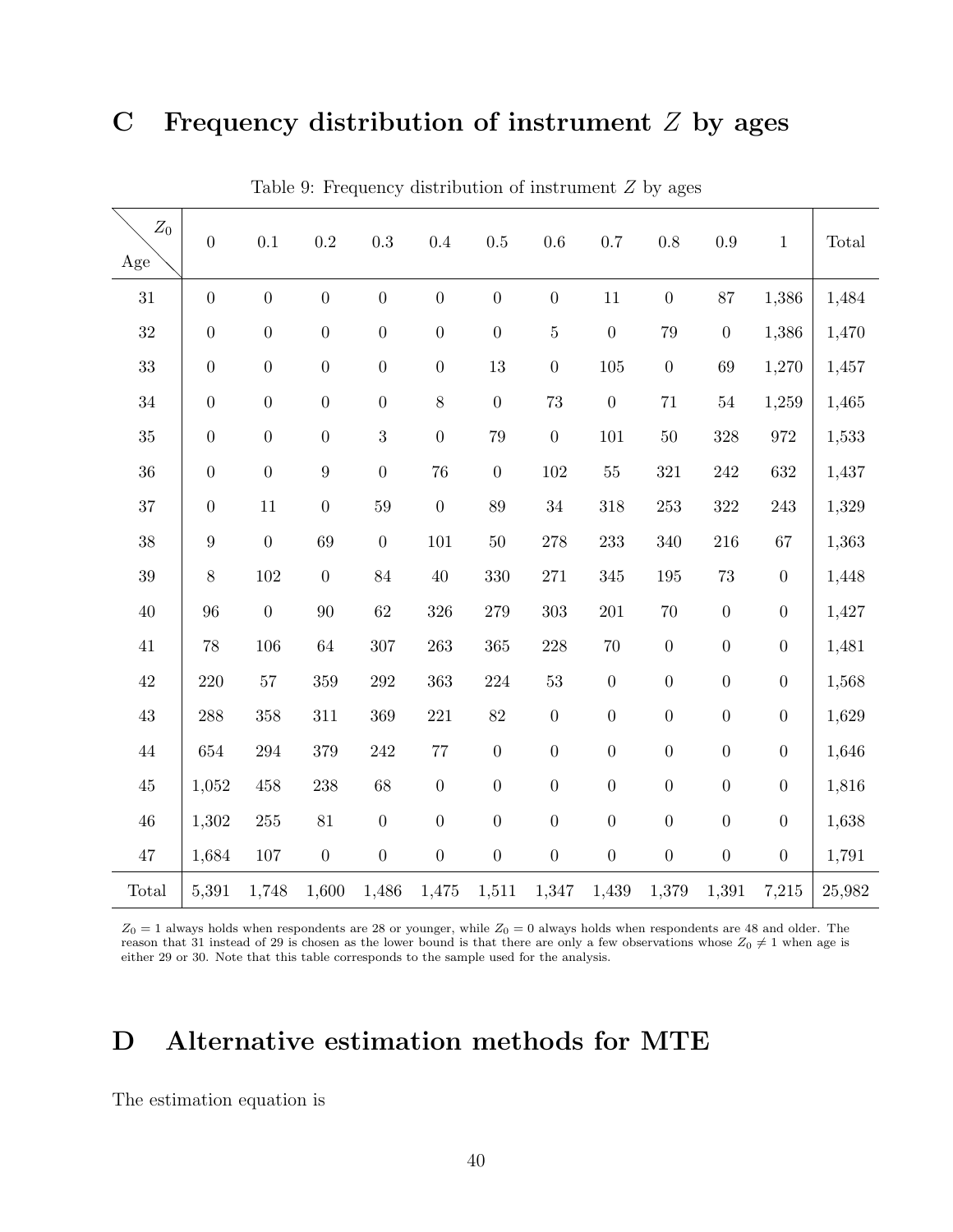<span id="page-41-0"></span>
$$
Y = X\beta_0 + X(\beta_1 - \beta_0)p + K(p) + \epsilon
$$
\n(15)

 $\beta_0$ ,  $(\beta_1 - \beta_0)$ , and  $K(p)$  are of interest, and  $MTE(x, u) = x(\beta_1 - \beta_0) + k(p)$  where  $k(p) =$  $\partial K(p)$  $rac{\Delta P}{\partial p}$ .

#### Semiparametric method

I first obtain the estimated  $\hat{p}$  from a logistic regression. I then use local polynomial (second order) regressions of Y, X, and  $X \times \hat{p}$  on  $\hat{p}$  to get residuals  $e_Y$ ,  $e_X$ , and  $e_{X \times p}$ . With these residuals, I estimate the following equation using regression and

$$
e_Y = e_X \beta_0 + e_{X \times p} (\beta_1 - \beta_0) + \epsilon \tag{16}
$$

construct residual  $\tilde{Y} = Y - X\hat{\beta}_0 - X(\widehat{\beta_1 - \beta_0})\hat{p}$  where  $\hat{\beta_0}$  and  $(\widehat{\beta_1 - \beta_0})$  are estimated coefficients from above. Furthremore, I use the local polynomial (second order) regression of  $\tilde{Y}$  on  $\hat{p}$ , saving level  $\widehat{K(p)}$  and slope  $\widehat{k(p)} = \widehat{K'(p)}$ . Finally, we have  $\widehat{MTE(x, u)} = x(\widehat{\beta_1 - \beta_0}) + \widehat{k(p)}$ . In the nonparametric regressions above, the bandwidths are chosen by rule-of-thumb using a polynomial of order 4, and Gaussian kernels are used.

#### Method assuming normality

We can also assume the following joint normal distribution among error terms  $U_0, U_1, U_D$ 

$$
U_0, U_1, U_D \sim \mathcal{N}(0, \Sigma)
$$

$$
\Sigma = \begin{pmatrix} \sigma_1^2 & & \\ \rho_{01} & \rho_0^2 & \\ \rho_0 & \rho_1 & 1 \end{pmatrix}
$$

We can prove that  $K(u) = -(\rho_1 - \rho_0)\phi\{\Phi^{-1}(u)\}\$  and  $k(u) = (\rho_1 - \rho_0)\Phi^{-1}(u)$ , where  $\phi$  is the density function of the standard normal distribution and  $\Phi$  is the cumulative density function of the standard normal distribution. To get the estimation of  $K(u)$  or  $(\rho_1 - \rho_0)$ , I estimate Equation [15](#page-41-0) using regression. Same as the semiparametric approach, propensity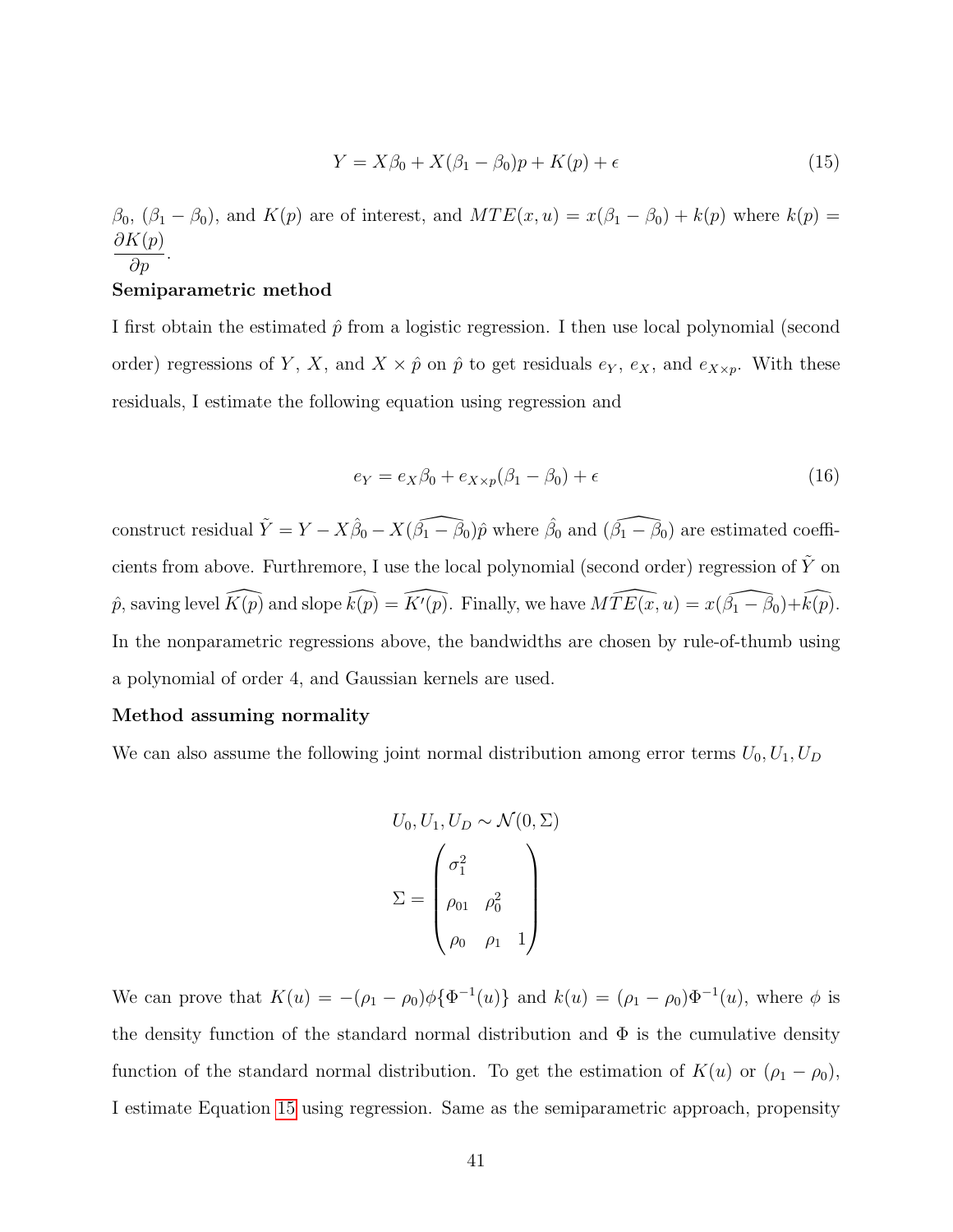score  $p$  is estimated by a logistic regression.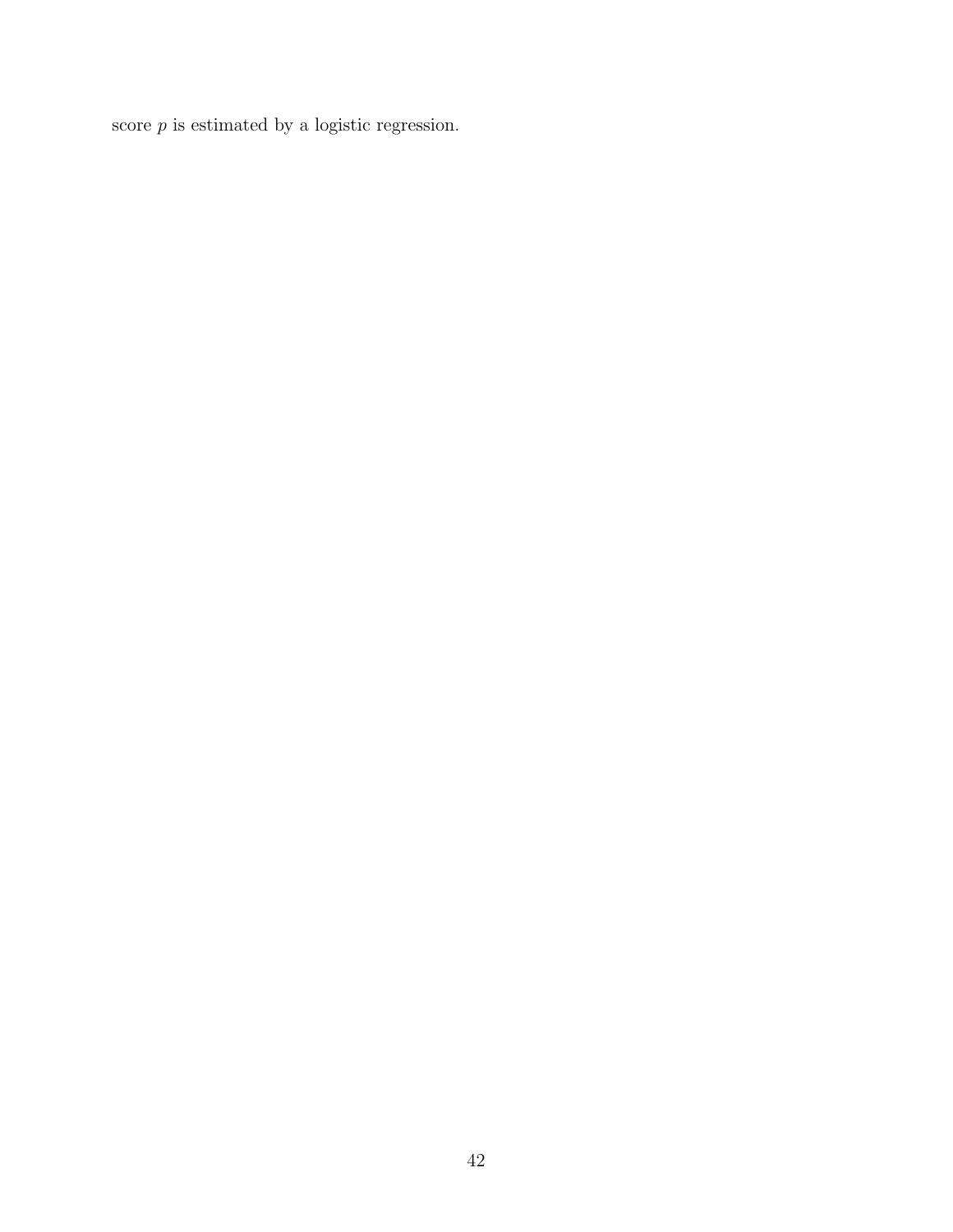## References

- <span id="page-43-2"></span>BJÖRKLUND, A. AND R. MOFFITT  $(1987)$ : "The estimation of wage gains and welfare gains in self-selection models," The Review of Economics and Statistics, 42–49.
- <span id="page-43-0"></span>CARNEIRO, P., J. J. HECKMAN, AND E. J. VYTLACIL (2011): "Estimating marginal returns to education," American Economic Review, 101, 2754–81.
- <span id="page-43-3"></span>Carneiro, P., M. Lokshin, and N. Umapathi (2017): "Average and marginal returns to upper secondary schooling in Indonesia," Journal of Applied Econometrics, 32, 16–36.
- <span id="page-43-9"></span>Chen, Y., S. Jiang, and L.-A. Zhou (2020): "Estimating returns to education in urban China: Evidence from a natural experiment in schooling reform," Journal of Comparative Economics, 48, 218–233.
- <span id="page-43-4"></span>CORNELISSEN, T., C. DUSTMANN, A. RAUTE, AND U. SCHÖNBERG (2018): "Who benefits from universal child care? Estimating marginal returns to early child care attendance," Journal of Political Economy, 126, 2356–2409.
- <span id="page-43-6"></span>DE BRAUW, A. AND S. ROZELLE (2008): "Reconciling the returns to education in off-farm wage employment in rural China," Review of Development Economics, 12, 57–71.
- <span id="page-43-8"></span>EBENSTEIN, A. (2010): "The "missing girls" of China and the unintended consequences of the one child policy," Journal of Human resources, 45, 87–115.
- <span id="page-43-5"></span>GUIFU, C. AND S. HAMORI (2009): "Economic returns to schooling in urban China: OLS and the instrumental variables approach," China Economic Review, 20, 143–152.
- <span id="page-43-7"></span>Gustafsson, B. and S. Li (2000): "Economic transformation and the gender earnings gap in urban China," Journal of Population Economics, 13, 305–329.
- <span id="page-43-1"></span>HECKMAN, J. J., J. E. HUMPHRIES, AND G. VERAMENDI (2018): "Returns to education: The causal effects of education on earnings, health, and smoking," Journal of Political Economy, 126, S197–S246.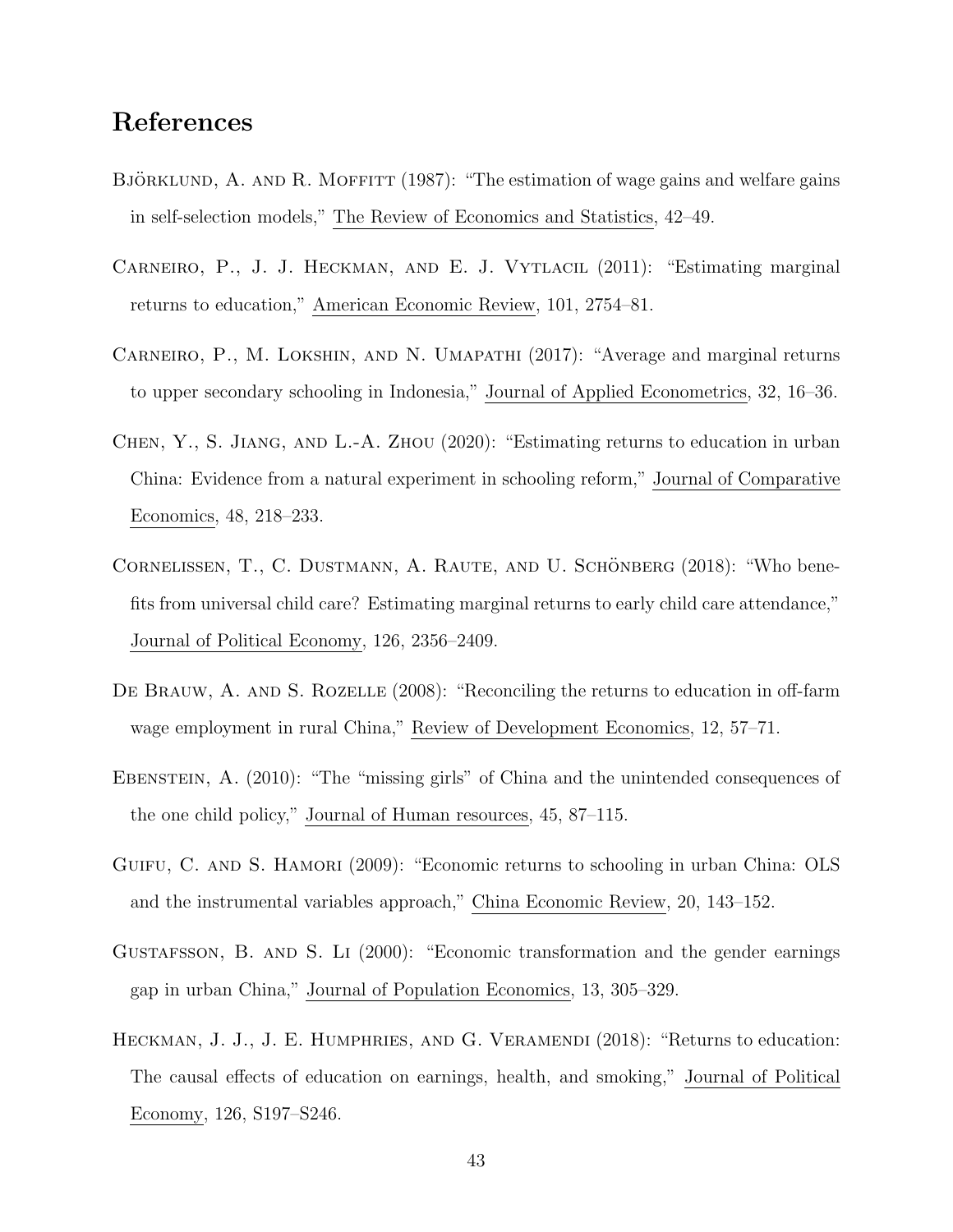- <span id="page-44-5"></span>HECKMAN, J. J. AND X. LI (2004): "Selection bias, comparative advantage and heterogeneous returns to education: Evidence from China in 2000," Pacific Economic Review, 9, 155–171.
- <span id="page-44-0"></span>Heckman, J. J., S. Urzua, and E. Vytlacil (2006): "Understanding instrumental variables in models with essential heterogeneity," The Review of Economics and Statistics, 88, 389–432.
- <span id="page-44-2"></span>Heckman, J. J. and E. Vytlacil (2001): "Policy-relevant treatment effects," American Economic Review, 91, 107–111.

<span id="page-44-1"></span> $(2005)$ : "Structural equations, treatment effects, and econometric policy evaluation 1," Econometrica, 73, 669–738.

<span id="page-44-3"></span>HECKMAN, J. J. AND E. J. VYTLACIL (1999): "Local instrumental variables and latent variable models for identifying and bounding treatment effects," Proceedings of the national Academy of Sciences, 96, 4730–4734.

<span id="page-44-8"></span> $(2007)$ : "Econometric evaluation of social programs, part II: Using the marginal treatment effect to organize alternative econometric estimators to evaluate social programs, and to forecast their effects in new environments," Handbook of econometrics, 6, 4875– 5143.

- <span id="page-44-6"></span>Li, H. (2003): "Economic transition and returns to education in China," Economics of education review, 22, 317–328.
- <span id="page-44-4"></span>LI, H., P. W. LIU, AND J. ZHANG (2012): "Estimating returns to education using twins in urban China," Journal of Development Economics, 97, 494–504.
- <span id="page-44-7"></span>Ma, M. (2019): "Does children's education matter for parents' health and cognition? Evidence from China," Journal of Health Economics, 66, 222–240.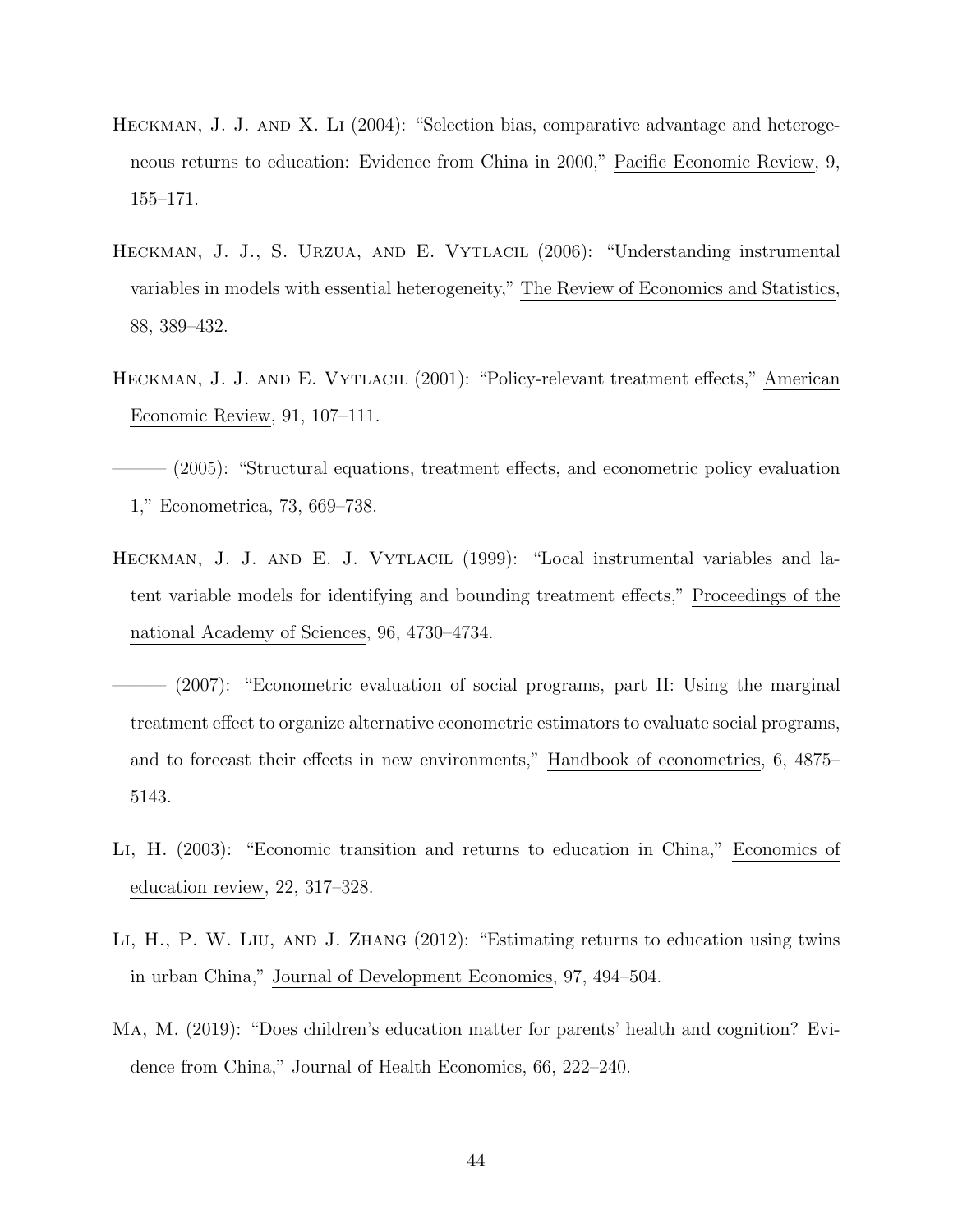- <span id="page-45-2"></span>Magnani, E. and R. Zhu (2012): "Gender wage differentials among rural–urban migrants in China," Regional Science and Urban Economics, 42, 779–793.
- <span id="page-45-5"></span>Messinis, G. (2013): "Returns to education and urban-migrant wage differentials in China: IV quantile treatment effects," China Economic Review, 26, 39–55.
- <span id="page-45-9"></span>Mishra, V. and R. Smyth (2013): "Economic returns to schooling for China's Korean minority," Journal of Asian Economics, 24, 89–102.
- <span id="page-45-0"></span>Nybom, M. (2017): "The distribution of lifetime earnings returns to college," Journal of Labor Economics, 35, 903–952.
- <span id="page-45-1"></span>Ren, W. and P. W. Miller (2012a): "Changes over time in the return to education in urban China: Conventional and ORU estimates," China Economic Review, 23, 154–169.
- <span id="page-45-6"></span>– (2012b): "Gender differentials in the payoff to schooling in rural China," Journal of Development Studies, 48, 133–150.
- <span id="page-45-10"></span>Robinson, P. M. (1988): "Root-N-consistent semiparametric regression," Econometrica: Journal of the Econometric Society, 931–954.
- <span id="page-45-4"></span>SAI, L. S. D. (2003): "Long-term change in private returns to education in urban china [j]," Social Sciences In China, 6.
- <span id="page-45-7"></span>Zhang, H., L. Zhang, R. Luo, and Q. Li (2008): "Does Education Still Pay Off in Rural China: Revisit the Impact of Education on Off-farm Employment and Wages," China & World Economy, 16, 50–65.
- <span id="page-45-3"></span>Zhang, J., Y. Zhao, A. Park, and X. Song (2005): "Economic returns to schooling in urban China, 1988 to 2001," Journal of comparative economics, 33, 730–752.
- <span id="page-45-8"></span>Zhong, H. (2011): "Returns to higher education in China: What is the role of college quality?" China Economic Review, 22, 260–275.